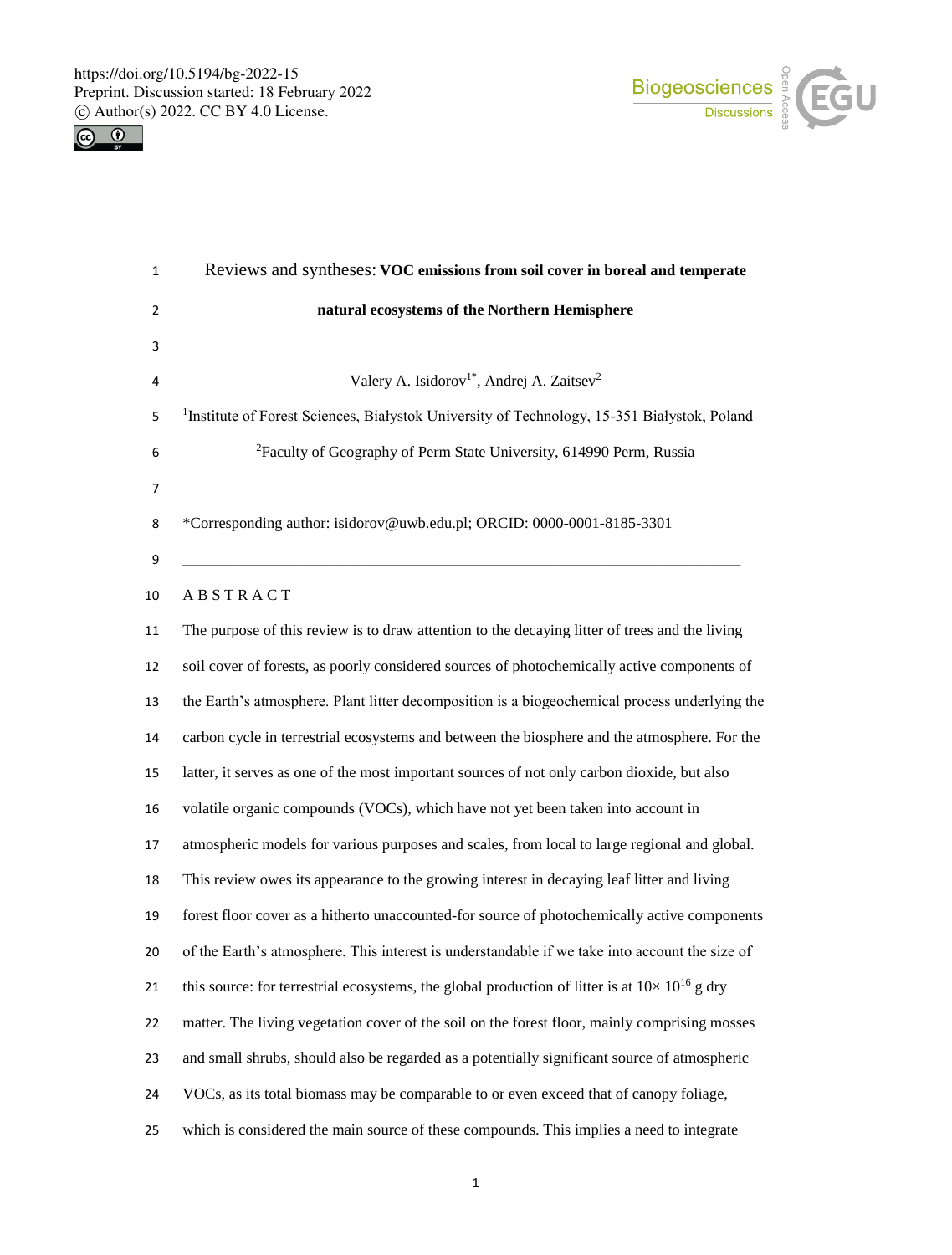



| 26 | these sources into biogenic VOC emission models, which in turn requires extensive research       |
|----|--------------------------------------------------------------------------------------------------|
| 27 | on these sources to understand the conditions and factors that influence VOC emissions. The      |
| 28 | decomposition of leaf litter, accompanied by the release of VOCs, is a very complex process      |
| 29 | that depends on a number of biological, chemical and physical environmental factors, but         |
| 30 | little information is currently available on the role each plays. Equally limited is information |
| 31 | on the chemical composition and emission rates of VOCs from these sources.                       |
| 32 | The review focuses on the main gaps in our knowledge of the sources of biogenic VOCs             |
| 33 | under the forest canopy, and we are confident that filling them will make a significant          |
| 34 | contribution to solving such an important task as closing the global organic carbon budget.      |
| 35 |                                                                                                  |
| 36 | Keywords: leaf litter; living ground cover of forests; decomposition; litter-decomposing         |
| 37 | microorganisms; volatile organic compounds; chemical composition; emission rate                  |
| 38 |                                                                                                  |
| 39 | 1. Introduction                                                                                  |
| 40 | Over the last four decades, to the emission of non-methane volatile organic compounds            |
| 41 | (VOCs) into the atmosphere has attracted considerable attention, mainly because their            |
| 42 | presence in the air significantly affects chemical processes in the boundary layer. Terrestrial  |
| 43 | living vegetation is the main source of atmospheric VOCs (Isidorov, 1990; Fehsenfeld et al.,     |
| 44 | 1992; Guenther et al., 1995; Navarro et al., 2014; Sindelarova et al., 2014). The majority of    |
| 45 | biogenic VOCs are reactive in the troposphere and therefore have a greater impact on the         |

- atmospheric chemistry than comparable amounts of organic pollutants from industrial and
- motor vehicle emissions (Bell and Ellis, 2004). In the atmosphere, VOCs undergo gas-phase
- oxidation (Atkinson and Arey, 2003) or photo-stimulated oxidation on the surface of solid
- atmospheric aerosols (Isidorov, 1992: Isidorov et al., 1997). Their reactions with 'OH radicals
- 50 and  $NO<sub>x</sub>$  result in the production of secondary photooxidants, such as ozone,  $H<sub>2</sub>O<sub>2</sub>$ , ROOH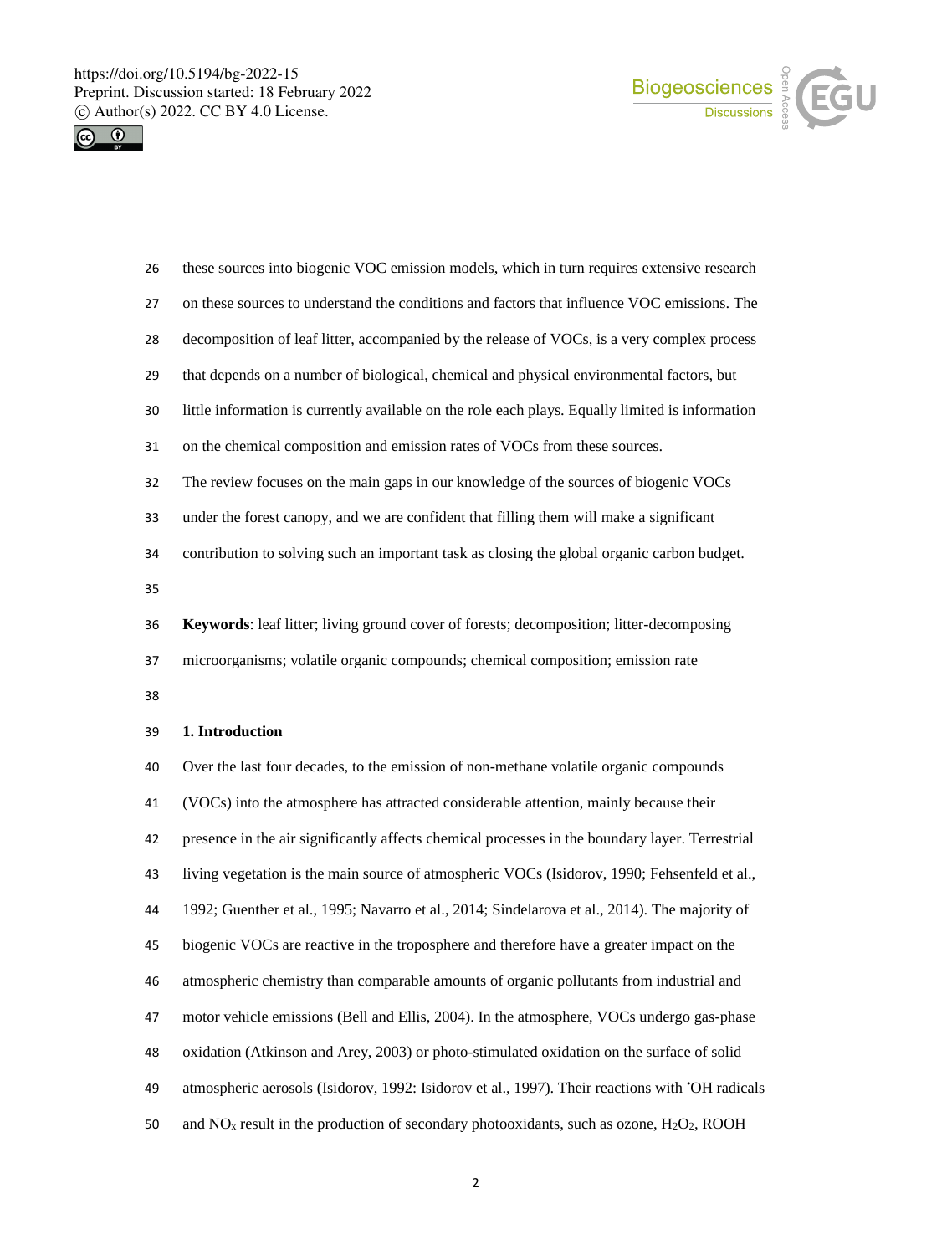



| 51 | and peroxyacetyl nitrate (PAN). Furthermore, the oxidation of biogenic VOCs initiates the            |
|----|------------------------------------------------------------------------------------------------------|
| 52 | production of secondary atmospheric aerosols, which influence the radiative budget of the            |
| 53 | troposphere (Makkonen et al., 2012; Kulmala et al., 2001, 2013; Faiola et al., 2014;                 |
| 54 | Kourtchev et al., 2016; Lee et al., 2019). An increase in the tropospheric ozone concentration       |
| 55 | can also affect the climate by perturbing the Earth's radiation budget as $O_3$ is the third-most    |
| 56 | important greenhouse gas (Intergovernmental Panel on Climate Change, IPCC, 2013; Kim et              |
| 57 | al., 2015).                                                                                          |
| 58 | Exposure to elevated surface ozone concentration has detrimental impacts on human                    |
| 59 | health, natural vegetation and crop yield (Chuwah et al., 2015; Zhou et al., 2017; De Marco et       |
| 60 | al., 2019). In particular, ground-level ozone pollution has become one of the top issues in          |
| 61 | China and India. According to Feng et al. (2015), throughout China current and future O <sub>3</sub> |
| 62 | levels will induce a wheat yield loss of 6.4–14.9% and 14.8–23.0%, respectively. Moreover,           |
| 63 | economic losses from wheat and rice in India attributable to ozone are estimated at \$6.5            |
| 64 | billion per year (Sharma et al., 2019). For these reasons, tropospheric ozone production,            |
| 65 | temporal variations in its concentrations over different regions and examinations of future          |
| 66 | near-surface air quality changes have been the subjects of numerous recent investigations and        |
| 67 | publications (Vingarzan, 2004; Curci et al., 2009; Derwent et al., 2015; Dolwick et al., 2015;       |
| 68 | Gaudel et al., 2015; Kim et al., 2015; Santurtún et al., 2015; Zong et al., 2018; Masiol et al.,     |
| 69 | 2019; Strode et al., 2019; Archibald et al., 2020; Zhang et al., 2021).                              |
| 70 | To examine the contribution of biogenic organic volatiles to ozone and other                         |
| 71 | secondary pollutant formations, various chemistry transport models have been developed,              |
| 72 | with VOC and $NOx$ emissions as the input data. Accurate and reliable emission inventories           |
| 73 | are essential for good model performance; any underestimation of VOCs in the emissions               |
| 74 | inventory could cause an underestimation of ozone levels by photochemical models (Bell and           |
| 75 | Ellis, 2004; Mogensen et al., 2015; Zhou et al., 2017). However, it is well known that the           |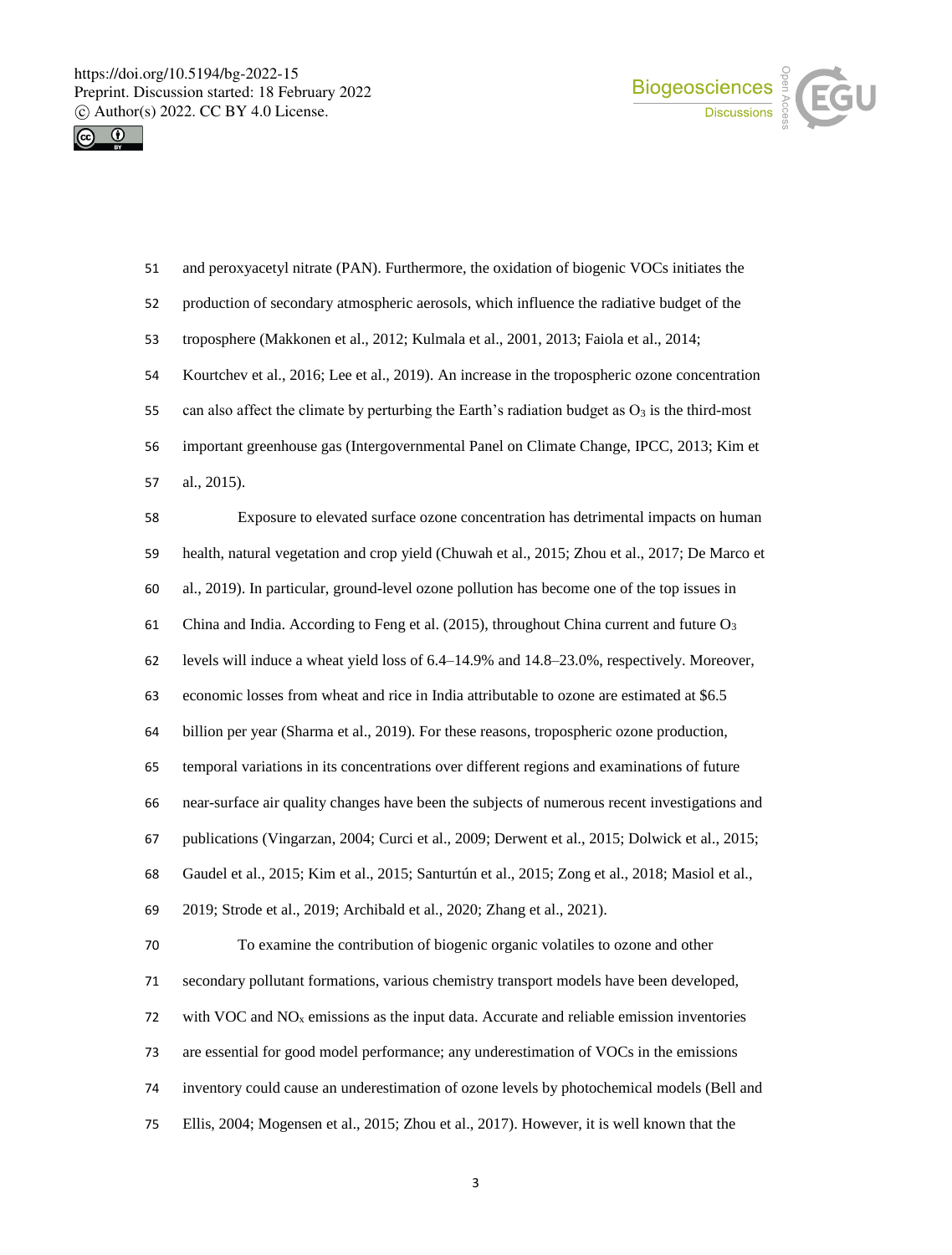



| 76 | estimation of biogenic VOC emissions is still characterised by considerable uncertainty, with     |
|----|---------------------------------------------------------------------------------------------------|
| 77 | a factor of 3–5 for key species such as isoprene (Curci et al, 2009), although research in this   |
| 78 | area has been continuously conducted for many years (Guenther et al., 2006; Karl et al.,          |
| 79 | 2009). This uncertainty can be partially connected with systematic errors in the VOC budget,      |
| 80 | e.g. inadequate emission factors or omission of significant biological sources. This applies      |
| 81 | both to VOC emissions in general and to individual compounds such as methyl chloride: for         |
| 82 | instance, Bahlmann et al. (2019) recently presented evidence of the existence of a 'lost' source  |
| 83 | of this important component of the atmosphere. Recent work on the determination of the total      |
| 84 | reactivity of hydroxyl radicals, TOHRE in different types of forests also indicate the existence  |
| 85 | of unaccounted for sinks of this radical (Di Carlo et al., 2004; Sinha et al., 2010; Nölscher et  |
| 86 | al., 2013; Yang et al., 2016; Praplan et al., 2020), that is, the presence of unaccounted sources |
| 87 | of reactive biogenic VOCs in the atmosphere. This implies the need to identify and                |
| 88 | quantitatively characterize sources of unknown reactive VOCs in the atmosphere (Hellén et         |
| 89 | al., 2021).                                                                                       |

 Emissions from leaf litter and non-arboreal vegetation under the forest canopy – such as mosses, lichens, grasses and small shrubs as well as the dead remains of grass in vast steppes (steppe mat), prairies and savannahs – belong to this category of 'lost' or 'omitted' natural VOC sources (Isidorov, 1992; 1994; Isidorov et al., 1994; Tang et al., 2019). The potential importance of this source of biogenic VOCs evidently results from its gigantic scale: 95 for land ecosystems, the litter mass is estimated to be  $6\times10^{16}$  g C (Bolin, 1983; Zlotin and 96 Bazilevich, 1993) and the global estimate of litter production is in the range (9–10)  $\times$  10<sup>16</sup> g dry matter (Matthews, 1997). According to Liu et al. (2003) the annual leaf litter production 98 in the boreal forests of Eurasia is  $(1.49\pm0.61)\cdot10^{15}$  g·yr<sup>-1</sup>, with a total aboveground litter 99 production of  $(2.07\pm0.85)\cdot10^{15}$  g·yr<sup>-1</sup>. Depending on different factors, the litter layer can develop to significant thicknesses, exemplified by the ∼40 mm reported from 20 year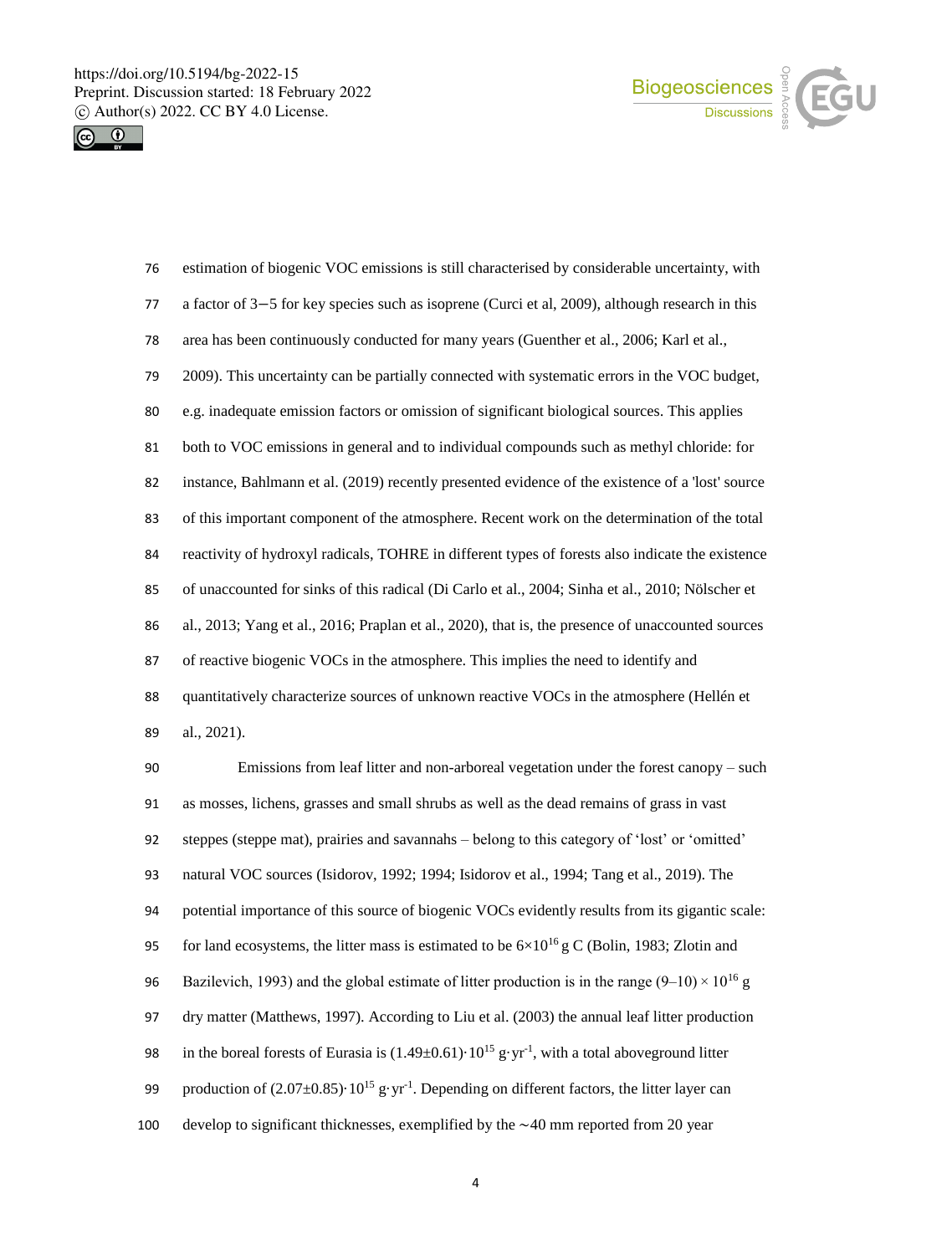



- unburned *Eucalyptus marginata* forest in Western Australia or the ∼60 mm reported under *Pinus pinaster* in France. For five types of forest in seven southern states of the USA, it was reported an average litter depth of ∼37 mm. Larger litter thicknesses have also been reported, including a mean of 86 mm under *Cryptomeria japonica* in Japan (Dunkerley, 2015 and ref. in it).
- Dead plant material contains substantial amounts of volatile organic compounds. A recent study of the chemical composition of green, senescent leaves and partially decomposed silver birch (*Betula pendula*) leaves in southern Finland showed that although the concentration of many secondary metabolites is significantly reduced, almost all of them are found in both senescent leaves and fresh litter (Paaso et al., 2017). Furthermore, Wood et al. (1995) did not detect statistically significant differences in monoterpene yields in green, yellow or newly fallen brown leaves of the hardwood tree *Umbellularia californica* and concluded that there is a lack of catabolism of monoterpenes prior to leaf senescence. This further suggests that senescing leaves enter the soil environment with essentially the same monoterpene yields that they had on the tree. However, such a situation is not common: in one study, the total monoterpene content was higher in the fresh needles of *Pinus monophylla* (5.6 $\pm$ 2.2 mg⋅g<sup>-1</sup> extracted air dry weight, d.w.) than in senescent needles (3.6 $\pm$ 1.8 mg⋅g<sup>-1</sup> d.w.), regardless of whether they were still attached to the tree or formed the freshest layer of the understorey litter (Wilt et al., 1993). In another study, samples of Scots pine (*Pinus sylvestris* L.) needles and needle litters collected in low-productive forests in eastern Siberia contained, respectively,  $7.9 \pm 1.2$  and  $3.9 \pm 0.2$  mg⋅g<sup>-1</sup> (d.w.) of essential oils, mainly consisting of volatile monoterpene hydrocarbons (Stepen' et al., 1987). About 15% of the total store of essential oil in these forests is contained in litter, with a biomass of  $12-15$  t⋅ha<sup>-1</sup>. According to Klemmedson et al. (1990), litter needle biomass comprises 20% of the live foliar biomass in Canadian ponderosa pine forest. More productive forests of the Northern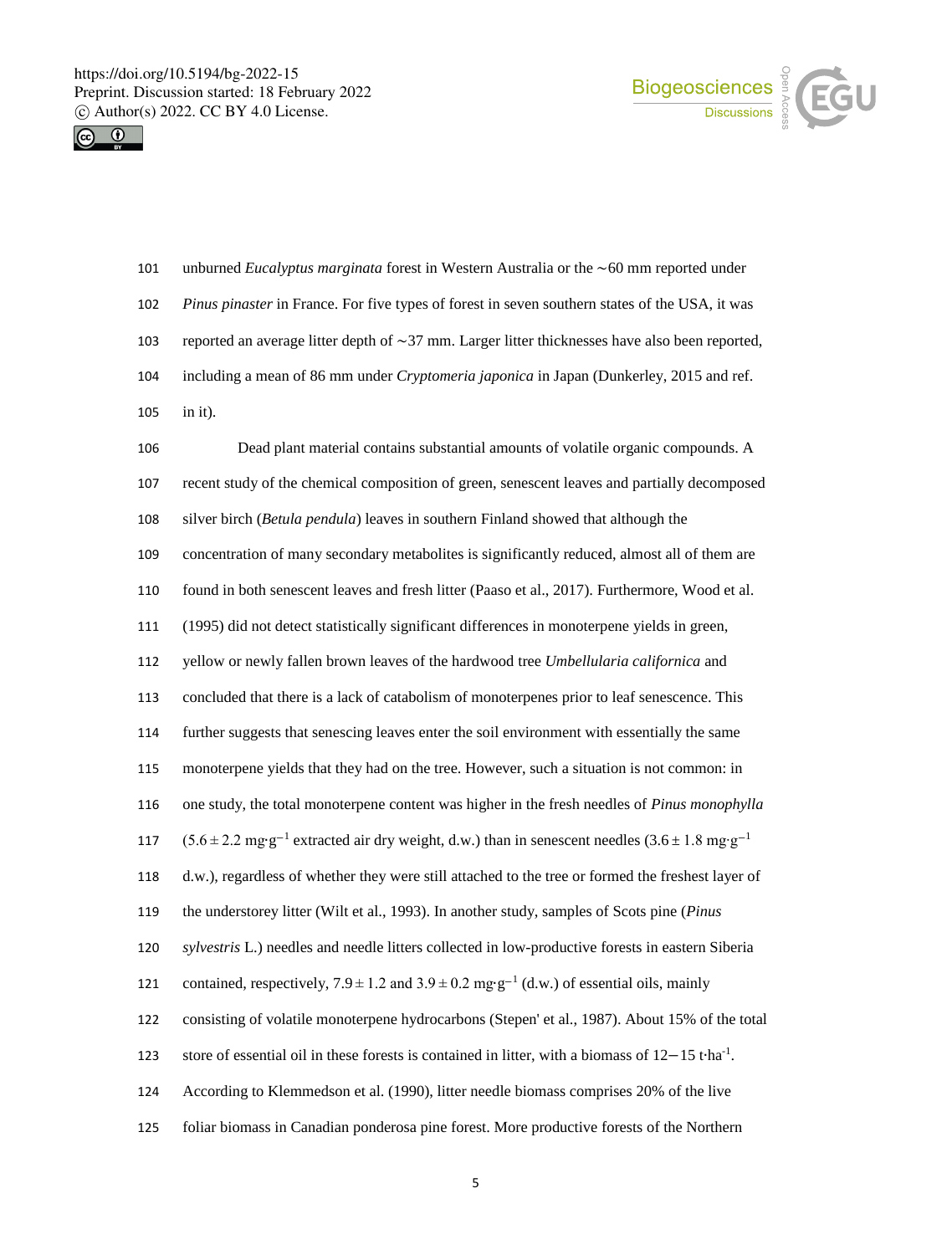



| 126 | Hemisphere can accumulate enormous amounts of 'dead' organic material. For example, total                          |
|-----|--------------------------------------------------------------------------------------------------------------------|
| 127 | litter mass in a 100-year-old maritime pine (P. pinaster) forest in southern France was                            |
| 128 | $43.1 \pm 12.0$ tha <sup>-1</sup> , and the depth of the needle compartment of the floor averaged 70 mm (Kurz      |
| 129 | et al., 2000). The chemical composition of the litter was not determined by the authors, but it                    |
| 130 | can be supposed that the fallen needles in this maritime pine forest contain considerable                          |
| 131 | amounts of terpenes. Under the influence of external factors (both abiogenic and biogenic),                        |
| 132 | decomposition of the tissues and the cell structures of the needles takes place, resulting in the                  |
| 133 | formation of volatile compounds and their evolution into the gas phase.                                            |
| 134 | The first authors of this review encountered this phenomenon in 1976 while studying                                |
| 135 | the composition of VOCs in the atmosphere of a city (Leningrad, former USSR), using gas                            |
| 136 | chromatography-mass spectrometry (GC-MS). Air samples were collected in a small public                             |
| 137 | garden at the end of October, i.e., when the vegetation period had finished. For this reason, it                   |
| 138 | was an absolute surprise to identify $\alpha$ -pinene, camphene and limonene in the air samples                    |
| 139 | (their peaks were among the more intensive peaks on the chromatograms) and six other less                          |
| 140 | abundant monoterpene hydrocarbons (Ioffe et al., 1977). In later investigations, it was                            |
| 141 | determined that fresh leaf litter of black poplar ( <i>Populus nigra</i> ) was the source of terpenes at           |
| 142 | this sampling site. This was the second surprise, because the author's 1976 summer GC-MS                           |
| 143 | investigations of the volatiles emitted by the living foliage of this plant had demonstrated the                   |
| 144 | intensive evolution of isoprene into the gas phase, but the complete absence of any terpene                        |
| 145 | hydrocarbons among other volatiles. However, the author's attention was drawn to leaf litter                       |
| 146 | as a source of atmospheric VOCs, as reported by Zimmerman et al. (1978), who were the first                        |
| 147 | to pay attention to leaf litter and report the magnitude of the VOC release rate from this                         |
| 148 | source. According to their estimation, this averages $162 \mu g m^{-2} h^{-1}$ at $30^{\circ}$ C. In spite of this |
| 149 | publication being cited more than 300 times (i.e., well known to the atmospheric chemistry                         |
| 150 | community), this natural source of reactive VOCs has remained unaccounted for and                                  |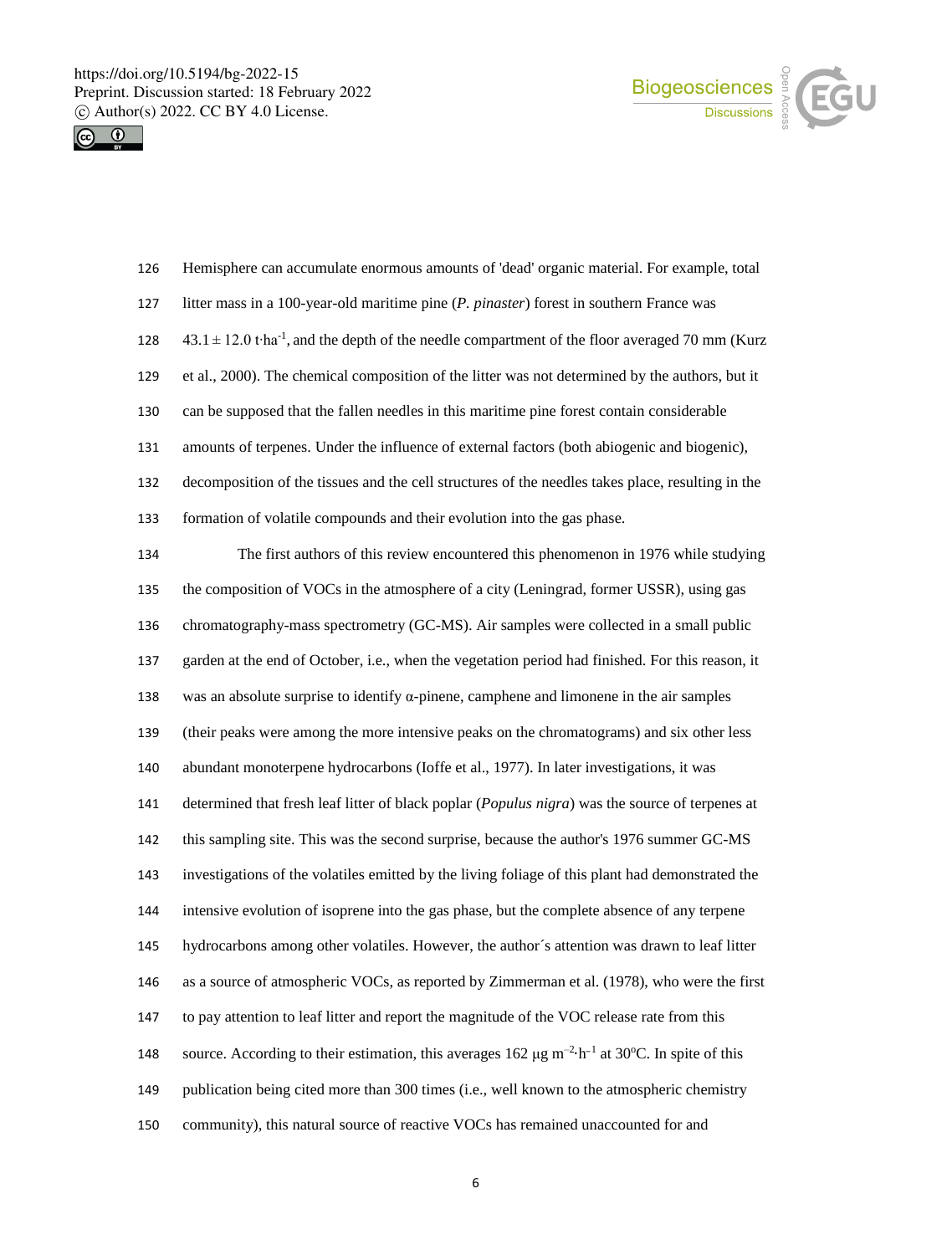



 unquantified (it was 'a hitherto unrecognised atmospheric source', Warneke et al., 1999). The same is true for another component of forest ecosystems, namely living soil cover. The purpose of this review is to draw the closer attention of atmospheric chemists to the VOC emissions from these important components of terrestrial natural ecosystems. To our mind, careful estimation of steppe- and forest floor-derived VOCs will help improve the reliability of estimates of biogenic emissions so that they can be incorporated into chemistry transport models as well as improve our understanding of land–atmosphere exchanges and interactions. In this review, we focus only on non-methane VOC emissions from boreal and temperate natural ecosystems of the Northern Hemisphere. The vegetation of boreal and sub-161 boreal forests (whose area represents approximately  $16,780 \cdot 10^3$  km<sup>2</sup> or about 11.2% of the terrestrial area of our globe) accumulates a substantial proportion of the planet's living matter: about 700∙10<sup>6</sup> t (d.w.). Biomass in different types of forests varies from 10,000 to 40,000 t∙km–<sup>2</sup> . Biomass production in coniferous forests in the north taiga zone is equal to ca. 450 165 t⋅km<sup>-2</sup>, whereas in the mixed and broad-leaved forests in the south taiga zone it reaches 800 166 and 900 t⋅km<sup>-2</sup>, respectively (Dobrovolsky, 1998). Dying parts of plants fall off and form litter, the quantity of which is not proportional to vegetation biomass. For example, south taiga forests with considerable biomass (more than 30,000 t∙km–<sup>2</sup> d.w.) deposit approximately 500 t∙km–<sup>2</sup> (d.w.) of litter in the soil yearly, whereas meadow steppe vegetation with significantly lower amounts of biomass (ca. 2,500 171 t⋅km<sup>-2</sup>) forms nearly 1,500 t⋅km<sup>-2</sup> of litter (Dobrovolsky, 1998). Leaf litter is defined here as *the uppermost layer of the remains of dead leaves on the soil surface of a forest, meadow or steppe, decomposed to varying degrees.* Living soil cover (LSC), as we understand it, refers to *forest floor vegetation formed by understorey dwarf shrubs, mosses, lichens, herbs and ferns*. As a rule, in boreal and temperate regions, litterfall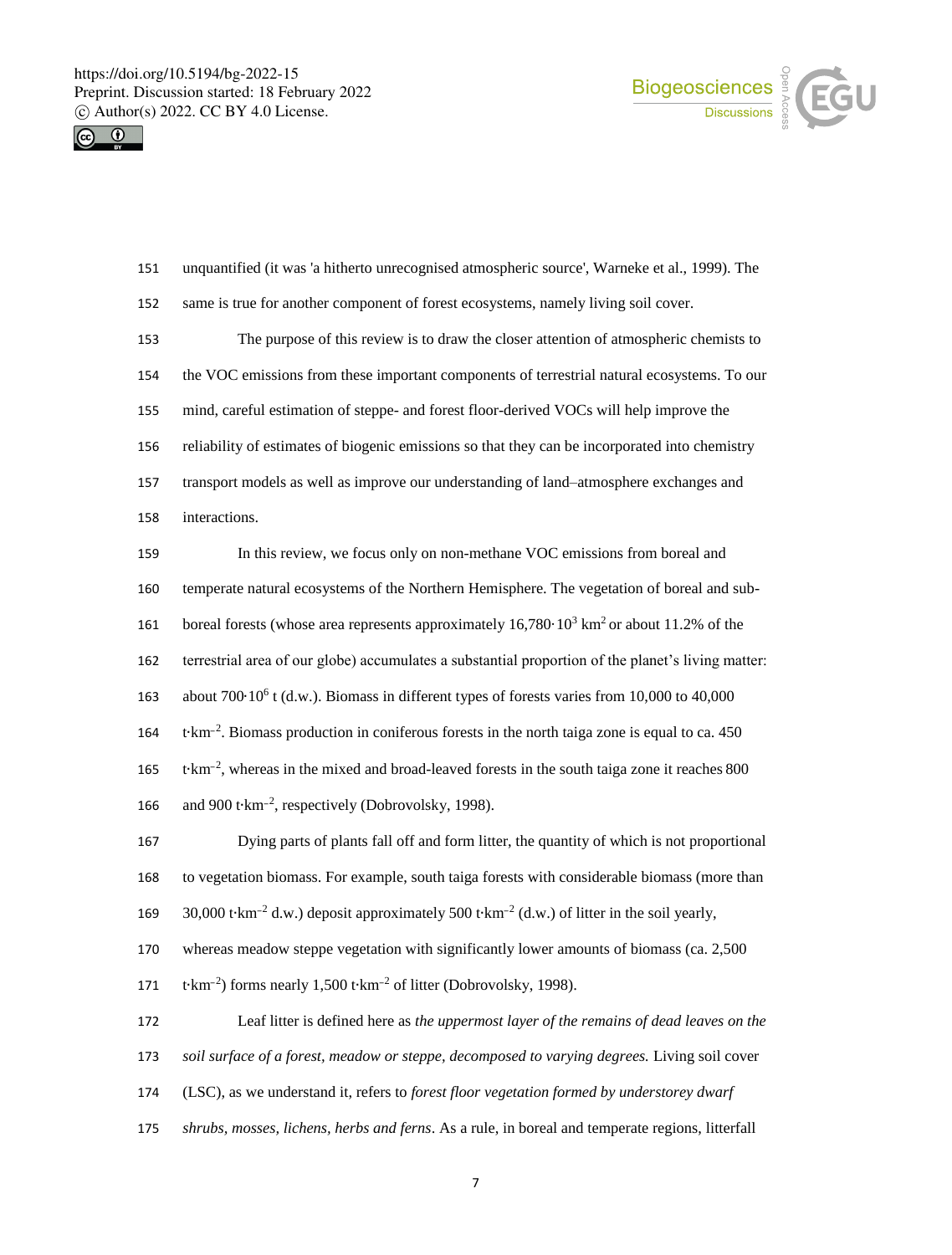



| 176 | is associated with the coming of cold, autumnal weather. However, we should also take into      |
|-----|-------------------------------------------------------------------------------------------------|
| 177 | account the transitory but intensive spring falling of bud scales, petals and flowers. This     |
| 178 | material is characterised by significantly higher N and P levels but has lower concentrations   |
| 179 | of lignin and cellulose compared to leaf litter (Wang et al., 2016). For this reason, fallen    |
| 180 | flowers decompose much faster (within 1–1.5 months) than leaves. Many bud scales (for           |
| 181 | example, protecting buds of different poplar species) are covered with a resinous or gummy      |
| 182 | substance, mainly consisting of volatile terpenoids. Defoliation of deciduous trees can also    |
| 183 | occur during the summer, as in July 2015 in the north-eastern region of Poland and in the       |
| 184 | summer months of 2018 in Germany. Intensive summer litterfall (more than 15% of the             |
| 185 | foliage store) is the result of an acute soil water deficit. Besides, many evergreen coniferous |
| 186 | trees shed their leaves all year round.                                                         |
| 187 | The following chapters will give an overview of the main processes governing litter             |
| 188 | decomposition and litter-derived VOC emissions, their chemical composition and the              |
| 189 | participation of litter-destroying microorganisms in their formation, available information     |
| 190 | regarding the emission rates of separate VOCs. The Supplementary material to this article       |
| 191 | provides data on litter and living soil biomass stocks in boreal and temperate forests of the   |
| 192 | Northern Hemisphere that are useful for estimating the magnitude of VOC emissions.              |

## **II. Biotic and abiotic controls of leaf litter decomposition**

 The evolution of volatile organic compounds from dead plant tissues mostly takes place after their more or less advanced decomposition. Two groups of factors controlling this process in terrestrial ecosystems can be distinguished: abiotic and biotic ones (Swift et al., 1979; Berg, 2014; Krishna and Mohan, 2017). The latter group includes complex interactions between litter-inhabiting saprotrophic (invertebrate and vertebrate) animals and microorganisms.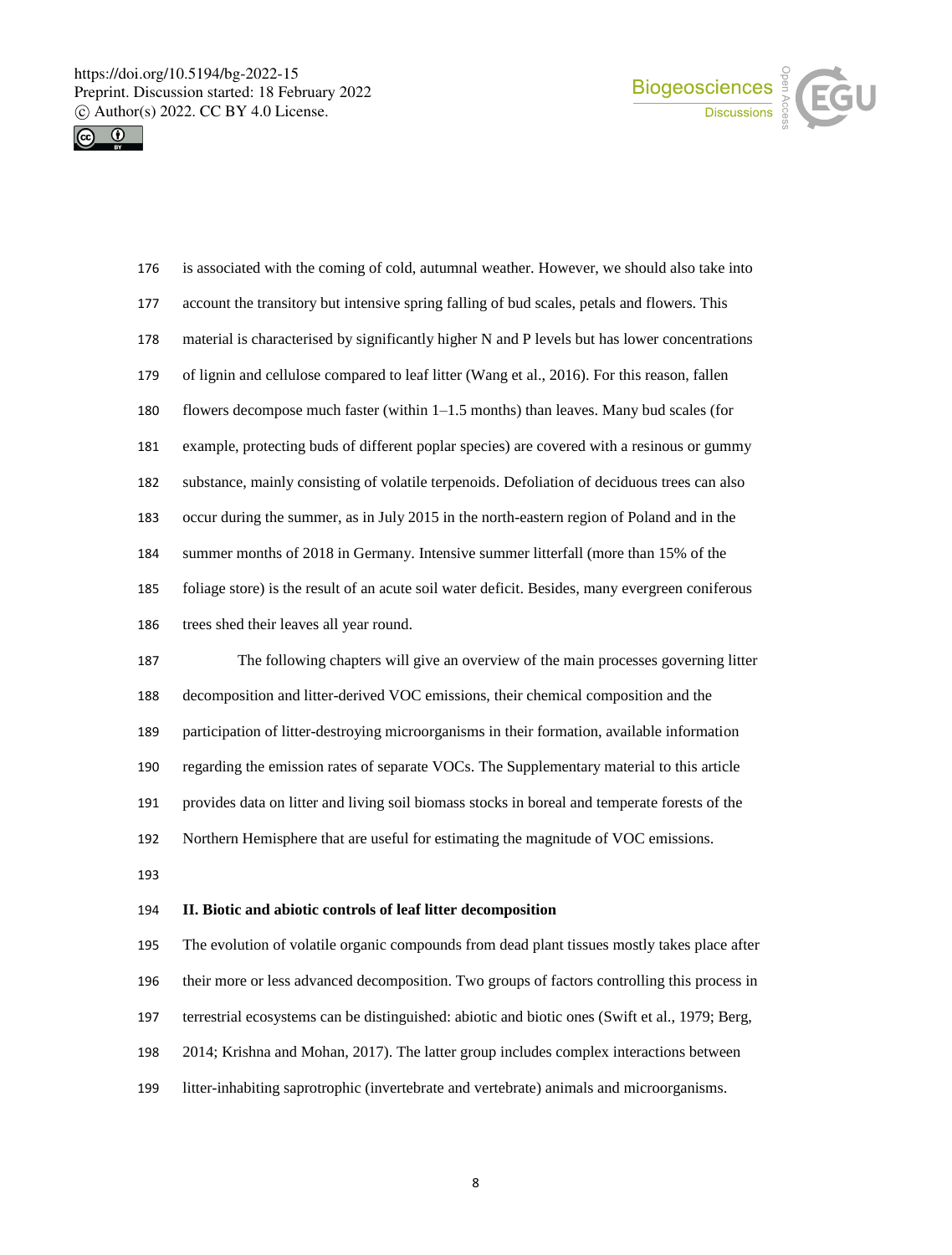



| 200 | Leaf-eating insects can influence decomposition processes by modifying the quality             |
|-----|------------------------------------------------------------------------------------------------|
| 201 | of litter. Many studies have demonstrated that soil fauna such as isopods, gastropods,         |
| 202 | arthropods and other detritophages significantly affect the decomposition rate (Coulis et al., |
| 203 | 2013; David, 2014; Frouz et al., 2015; Hassall et al., 1987; Kozlov et al., 2016; Lukowski et  |
| 204 | al., 2021; Pokhylenko et al., 2020; Wang et al., 2015; Zimmer et al., 2003). Macroarthropods   |
| 205 | are believed to enhance the decomposition rate of leaf litter and increase VOC emissions both  |
| 206 | directly and indirectly. Their direct contribution includes the fragmenting of dead plant      |
| 207 | material and increasing the surface area available for microbial colonisation, while their     |
| 208 | indirect contribution consists in ingesting saprotrophic litter-colonising microbiota and      |
| 209 | egesting their faeces in surface-increased substrate, thereby enhancing microbial activity     |
| 210 | (Zimmer et al., 2003).                                                                         |
| 211 | Further decomposition of crushed litter is performed by microorganisms, bacteria,              |
| 212 | actinomycetes and fungi. The last constitute a major component of soil biota and represent the |
| 213 | primary decomposers in most environments. Indeed, fungi produce the enzymes (including         |
| 214 | extracellular enzymes) necessary to decompose the lignocellulose matrix of leaf litter and     |
| 215 | wood (Cox et al., 2001; Fioretto et al, 2007). Participating in the decomposition of organic   |
| 216 | matter of plant origin, these saprotrophic organisms produce their own, inherent metabolites;  |
| 217 | as part of these secondary products are volatile organic compounds, they can be transferred    |
| 218 | into the gas phase (Svendsen et al., 2018).                                                    |
| 219 | These microbial-zoological interactions stimulate intense abiotic processes such as            |
| 220 | the evaporation of volatiles and the leaching of water-soluble compounds. Another abiotic      |
| 221 | process aiding the evolution of volatiles from plant tissues is their mechanical destruction,  |
| 222 | brought about by the freezing-thawing of dead organic material (Porchikalov and Karelin,       |
| 223 | 2015). In some studies thermo- and photochemical reactions caused by direct solar radiation    |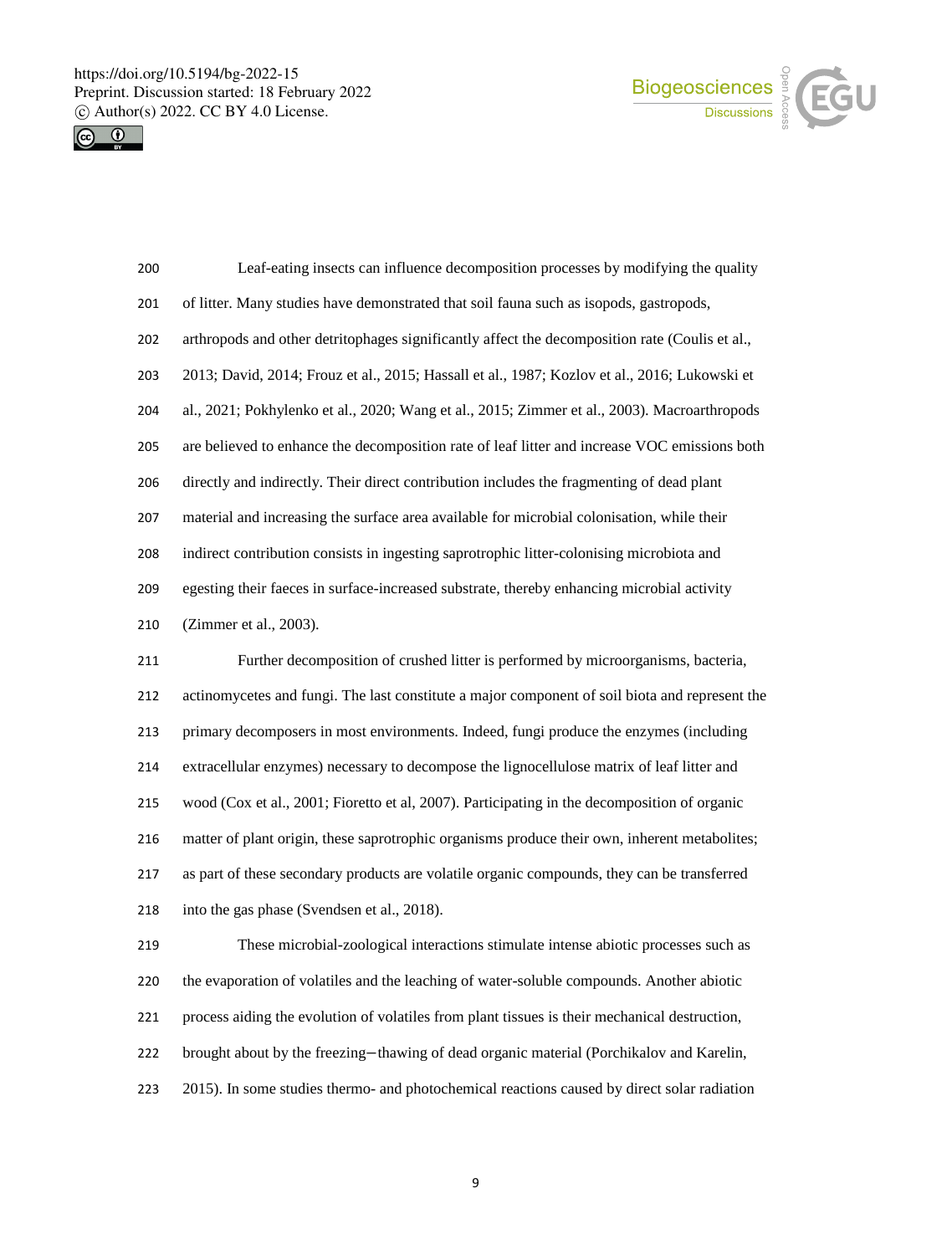



- are described as abiotic destruction processes; their role is much more pronounced in forest-
- steppe and steppe landscapes than under the forest canopy.

 The relative proportion of biotic and abiotic processes varies greatly, primarily depending on climatic conditions, yet there is only scarce corresponding information available in the literature (Kravchenko et al., 2019). According to Bazilevich et al. (1993), leaching predominates among other abiotic factors in humid north taiga forests. To assess the role of various natural factors in the decomposition of plant fall, these authors conducted field experiments in different regions of Russia. The general conclusion was that there are two principal factors limiting the intensity of organic matter destruction: in tundra-forest and north taiga zones the key factor is a lack of heat, while in semi-arid steppe ecosystems it is a lack of moisture. These authors' experiments, while supporting the phenomenon of the biological decomposition of dead organic material, also highlight the important role of abiotic factors in decomposition. The authors conducted experiments in two neighbouring ecosystems in the central European part of Russia, finding that the proportions of biotic and abiotic factors differ in forest and meadow steppe (Table 1).

 The more pronounced distinction was the increased share of litter decomposition under the impact of solar radiation in the open landscape. Litter-bag experiments with five degrees of solar light intensity (controlled by special screens) showed that the decomposition rate of dead aspen and grass leaves declines gradually with decreases in solar radiation intensity and short wavelength radiation. Bosco et al. (2016) found additive effects of ultraviolet (UV) radiation and soil water on litter mass loss. Recent laboratory experiments have shown that the photodegradation of plant litter driven by UV radiation is important in influencing mass loss, nutrient release and the carbon balance in a broad range of terrestrial ecosystems (Austin et al., 2016; Li et al., 2016). This applies especially to dryland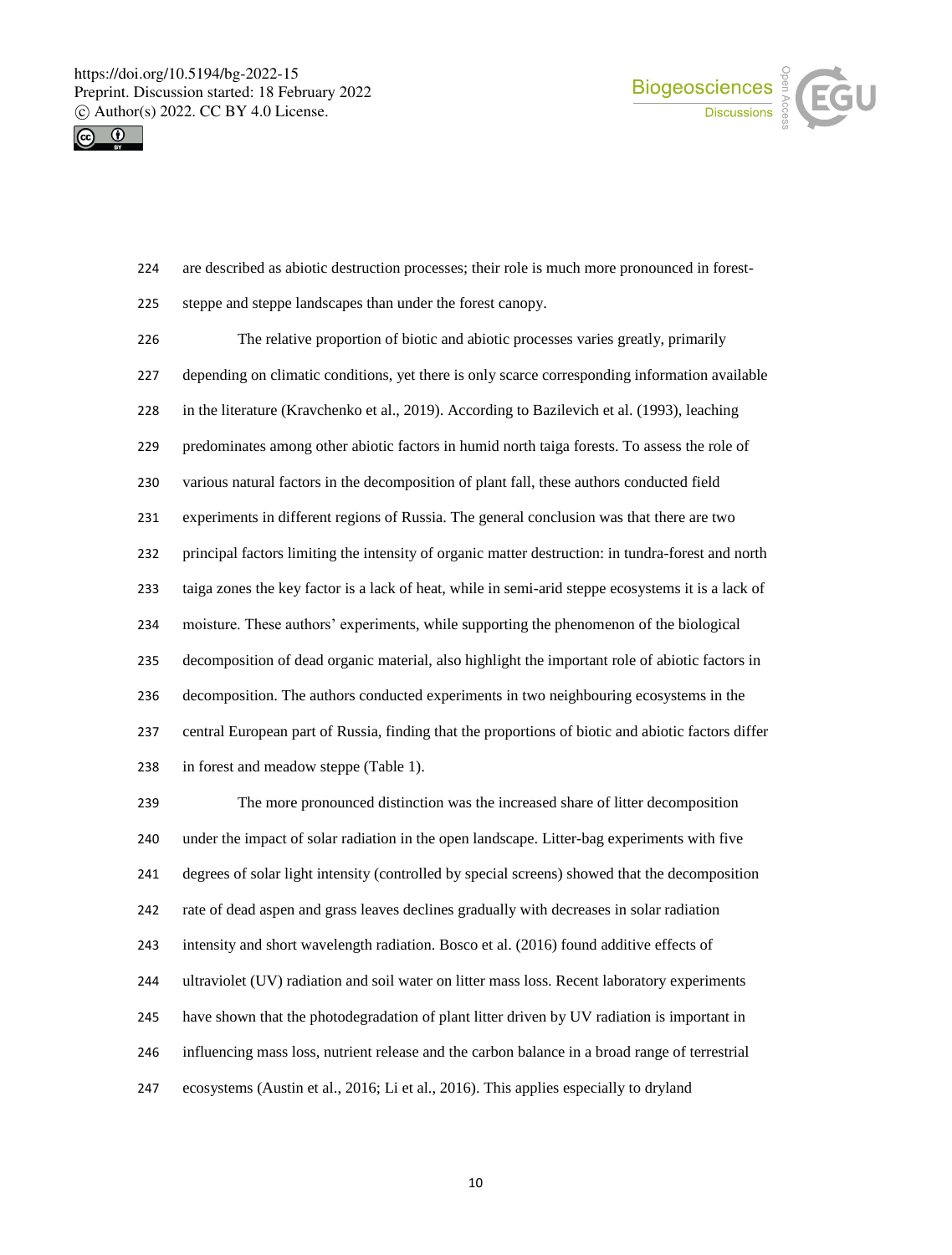



| 248 | ecosystems, which cover nearly 45% of the Earth's land area and account for large              |
|-----|------------------------------------------------------------------------------------------------|
| 249 | proportions of terrestrial net primary production (Hewins et al., 2019).                       |
| 250 | Karl et al. (2005) did not see a significant influence of photosynthetically active            |
| 251 | radiation (PAR) on emissions of VOCs from senescing grass crops. However, shortwave            |
| 252 | radiation can stimulate different types of photochemical processes. UV-induced $C_2-C_5$       |
| 253 | hydrocarbon emissions have been measured by Derendorp et al. (2011a,b) from the leaf litter    |
| 254 | of some plant species, with the influence of experimental conditions determined. In the        |
| 255 | absence of oxygen, no emissions of $C_2-C_5$ hydrocarbons were observed. When the litter was   |
| 256 | placed in humid air, the emission rates approximately tripled compared with the emissions      |
| 257 | from leaf litter in dry air. According to the authors, UV-induced hydrocarbon emissions from   |
| 258 | leaf litter may have a small influence on atmospheric chemistry at the local scale, but do not |
| 259 | contribute significantly to their global budgets. However, it seems that this conclusion is    |
| 260 | premature, because our knowledge about the influence of shortwave solar radiation on the       |
| 261 | decomposition of dead plant material and VOC emissions is very limited.                        |
| 262 | Further field and laboratory measurements are needed to investigate the impact of              |
| 263 | UV-B radiation (280–310 nm), together with UV-A (315–400 nm) and visible radiation             |
| 264 | (400–700 nm). It is well worth remembering that senescent leaf matter photoproduces carbon     |
| 265 | monoxide, which has an important effect on atmospheric composition (Tarr et al., 1995;         |
| 266 | Derendorp et al., 2011c). In Tarr et al.'s (1995) study, leaf litter photoproduced CO at rates |
| 267 | that ranged from 1.3 to 5.4 times higher per unit area than did living leaves. According to    |
| 268 | Bornman et al. (2015), UV radiation can also stimulate VOC emissions from both living plant    |
| 269 | and leaf litter, although the magnitude, rates and spatial patterns of these (supposed)        |
| 270 | emissions remain unknown at present.                                                           |
| 271 | On the other hand, there are experimental confirmations of the <i>de novo</i> synthesis of     |

partially oxidised volatile organic compounds in dead plant material under the action of the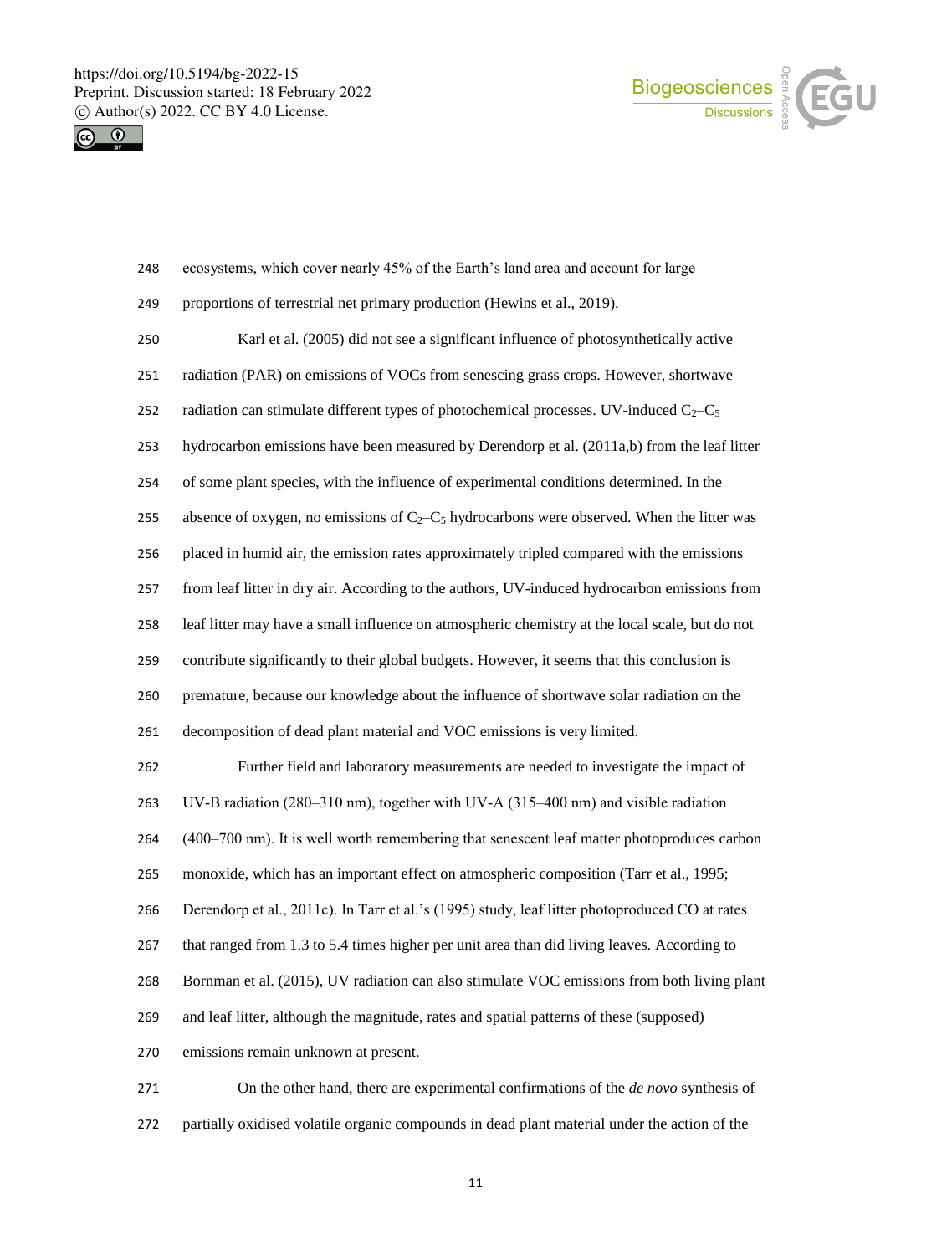



| 273 | heat component of solar radiation. Warneke et al. (1999) conducted experiments involving the        |
|-----|-----------------------------------------------------------------------------------------------------|
| 274 | alternate 'roasting' (up to $60-100$ °C) and wetting of dead beech leaves, demonstrating            |
| 275 | multiple increases in the emission rates of oxidised VOCs such as methanol, acetone,                |
| 276 | acetaldehyde, ethanol and butan-2-one. Moreover, these authors showed that even at room             |
| 277 | temperature, considerable amounts of these volatiles are released over a period of days and         |
| 278 | weeks. According to the authors' previous estimation, the decay of 1 g of leaf matter produces      |
| 279 | at least 100 $\mu$ g of acetone and 300-500 $\mu$ g of methanol. Global annual emissions of acetone |
| 280 | and methanol from dead leaf matter may be at least $6-8$ Tg and $18-40$ Tg, respectively.           |
| 281 | Considering the temperature dependence of the emission rates of the VOCs, Warneke et al.            |
| 282 | (1999) predicted the largest emission rates to be in the late spring and early autumn.              |
| 283 | Evidently, similar thermochemical processes can take place more intensively in                      |
| 284 | felted dead grass litter in semi-arid steppe ecosystems as well as on the outskirts of forests and  |
| 285 | in open-canopy forests. The summer soil surface temperature can reach $60-80$ °C in these           |
| 286 | landscapes.                                                                                         |
| 287 | Paradoxically, the abiotic strengthening of VOC emissions can also be stimulated by the             |
| 288 | process exactly opposite to 'roasting', namely freezing. Frequent freezing and thawing events,      |
| 289 | especially characteristic in the last two decades for high-latitude regions, can positively         |
| 290 | influence the decomposition rate (Porchikalov and Karelin, 2015; Jiang et al., 2016). Some          |
| 291 | authors have presented the idea that a source of reactive VOCs are the wounding processes           |
| 292 | that occur after leaves undergo freeze-thaw damage. Fukuj and Doskey (1998) measured                |
| 293 | VOC emissions from a grassland site before and after frost events and reported morning frost-       |
| 294 | enhanced emissions of acetaldehyde, acetone, methanol and ethanol. Fall et al. (2001)               |
| 295 | detected the emissions of low-molecular-weight oxygenated VOCs during leaf drying,                  |
| 296 | senescence and following freeze-thaw damage. Leaves of beech, larch, clover, bluegrass and          |
| 297 | fern wounded in this way released 1-penten-3-ol, 2- and 3-methylbutanal, $2(E)$ -penten-1-ol, 1-    |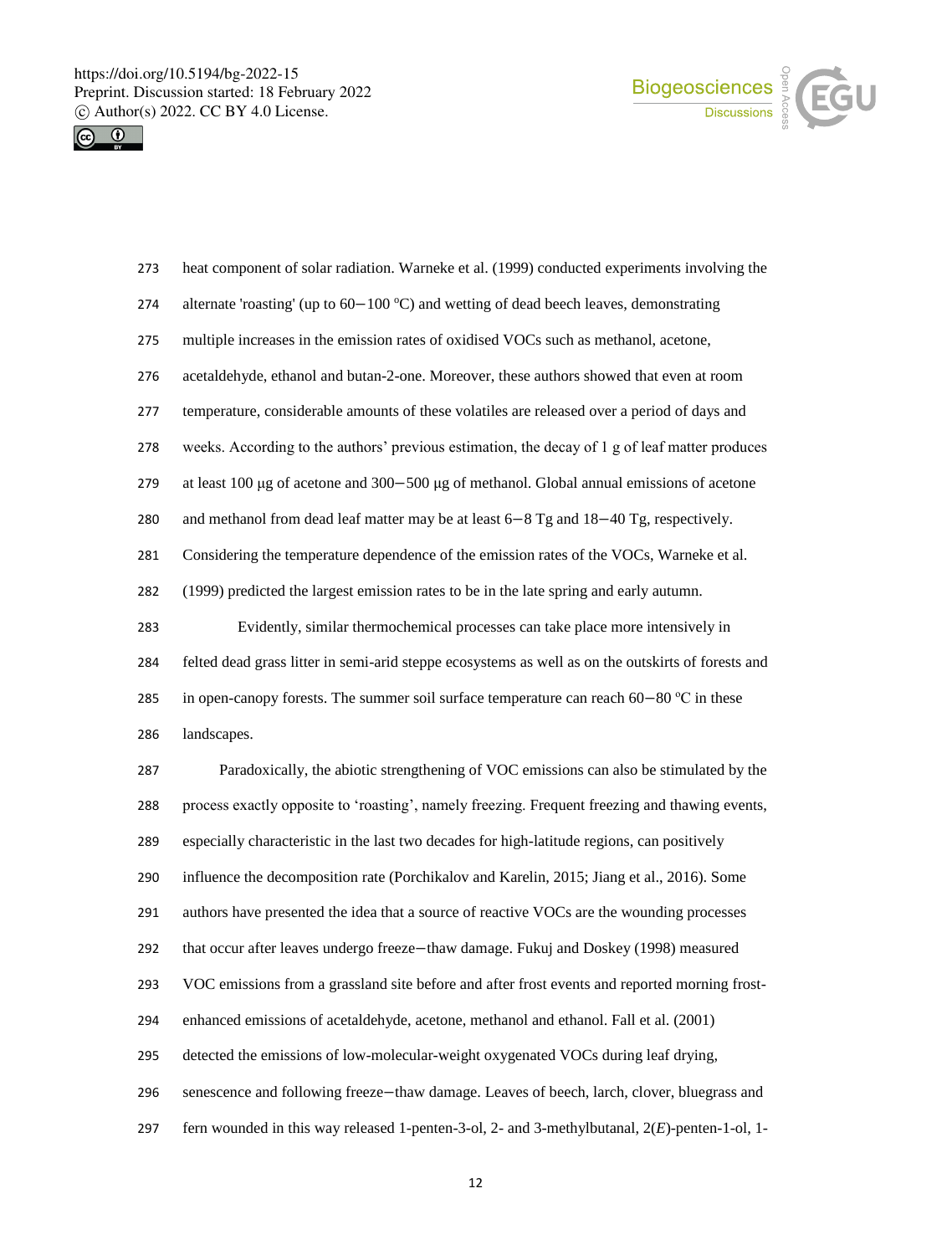



| 298 | penten-3-one, hexanal and some other minor compounds (supposedly, isomeric pentenals)               |
|-----|-----------------------------------------------------------------------------------------------------|
| 299 | into the gas phase. Moreover, freeze-thawed $C_5$ and $C_6$ compounds were detected by GC-          |
| 300 | PTR-MS and PTR-MS techniques in mid-November 1999 at the Sonnblick Observatory                      |
| 301 | (Austrian Alps, 3106 m a.s.l.). After a hard freeze had occurred in the central alpine valleys of   |
| 302 | Austria, unprecedented levels of highly reactive $C_5$ and $C_6$ biogenic VOCs were registered in   |
| 303 | ambient air transported from these valleys: isoprene, 2- and 3-methylbutanal, 1-penten-3-ol,        |
| 304 | 1-penten-3-one, hexanal, $3(Z)$ - and $2(E)$ -hexenal. These were the same VOCs seen in the         |
| 305 | freeze-thaw wounding experiments. Fall et al. (2001) speculated that VOCs were released             |
| 306 | from freeze-damaged local vegetation, larch and fir trees. This seems doubtful because living       |
| 307 | frost-hardy trees are quite well protected from such kinds of wounding. However, saturated by       |
| 308 | rainwater, dead plant matter (for example fallen larch and fir needles) is deprived of this         |
| 309 | biological protection. After autumn rains, the litter can remain damp for a long time (Wood et      |
| 310 | al., 1995). In frosty weather, the crystallisation of surplus water takes place, damaging cell      |
| 311 | and tissue structures. Besides, freezing has a destructive effect on the resin canals in the litter |
| 312 | (Wu et al., 2010). All these forms of damage can increase the release and evolution of              |
| 313 | volatiles.                                                                                          |
| 314 | At present, it is not possible to determine how various time or spatial features affect the         |
| 315 | proportions of abiogenic and biogenic processes in the emissions of VOCs from dead plant            |
| 316 | material. According to some authors (Zhang et al., 2008; Gray et al., 2010), abiotic factors        |
| 317 | play an additional role compared to litter microbial degradation and VOC emissions on a             |

global scale. The predominance of the microbiological production of volatile organics has

- been demonstrated by Leff and Fierer (2008), who discovered a correlation between
- respiration, microbial biomass and level of VOC emissions. However, the information
- presented in this chapter allows us to conclude that substantial quantities of low molecular
- weight С5−С<sup>6</sup> VOCs can be formed as the result of the abiotic decomposition of plant litter.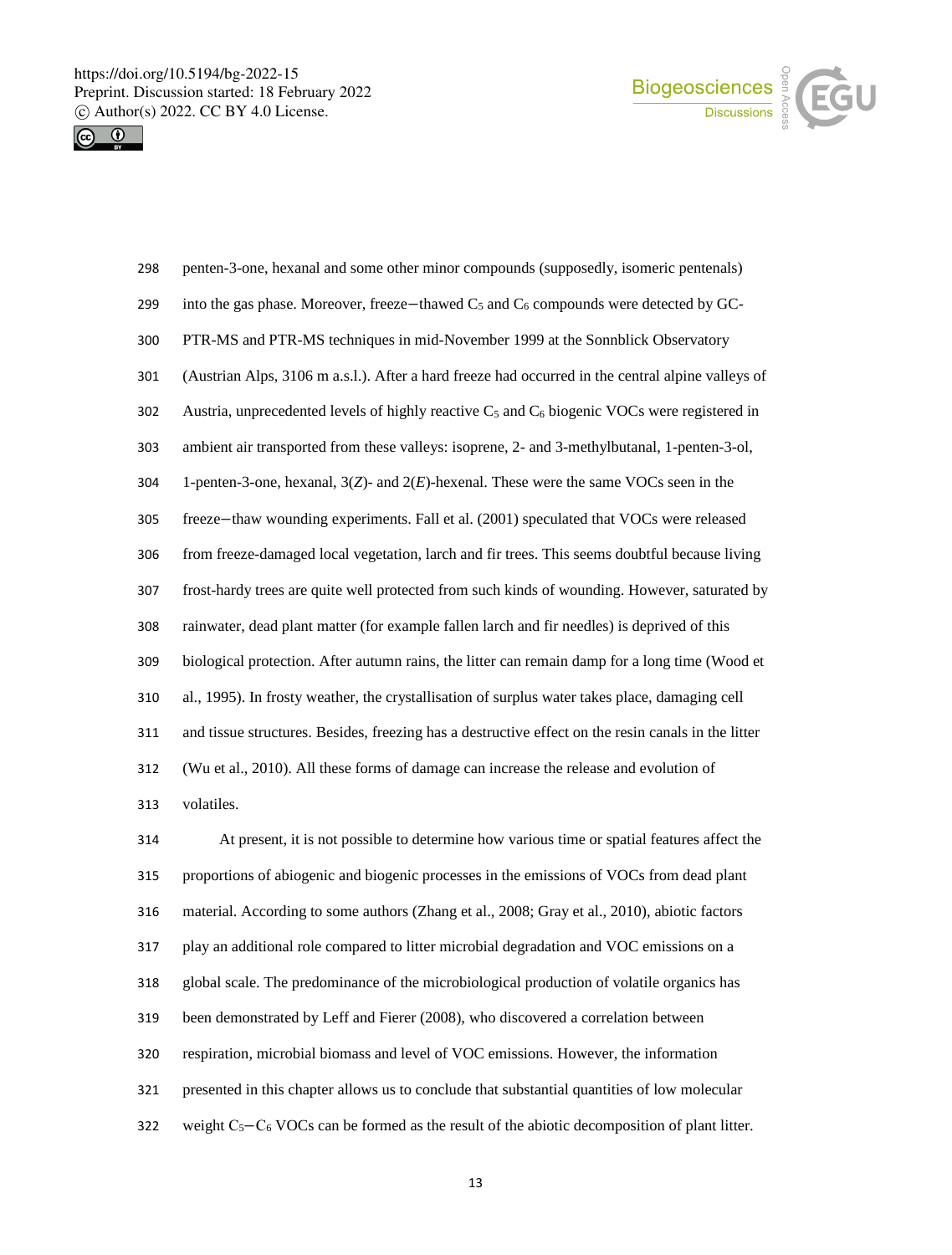



| 323 | Due to its importance in atmospheric chemistry, it can be concluded that much more research   |
|-----|-----------------------------------------------------------------------------------------------|
| 324 | should be devoted to this natural source of atmospheric VOCs. In particular, UV radiation,    |
| 325 | heat and frost must be regarded as important triggers for seasonal emissions of these VOCs by |
| 326 | plant litter.                                                                                 |
| 327 | The second conclusion is related to the qualitative composition of leaf litter                |
| 328 | emissions: one can expect among these emissions not only plant-derived compounds, but also    |
| 329 | VOCs of microbial and animal origin.                                                          |
| 330 |                                                                                               |
| 331 | III. Qualitative composition of plant litter and LSC emissions                                |
| 332 |                                                                                               |
| 333 | Over the last few decades, the chemical composition of volatile emissions from some           |
| 334 | thousands of plant species - including practically all forest-forming trees of the Northern   |
| 335 | Hemisphere – has been investigated. For many hundreds of species, the emission rates of       |
| 336 | principal biogenic VOCs, isoprenes and monoterpenes have also been determined                 |
| 337 | (Kesselmeier and Staudt, 1999). The available information on the chemical composition of      |
| 338 | litter-derived compounds is much poorer. This chapter provides an overview of the current     |
| 339 | knowledge, which is based on only a few publications.                                         |
| 340 | Table 2 contains a list of 164 volatile organic compounds detected in emissions from the      |
| 341 | leaf litter of 30 plants, including 25 arboreal species. The largest group is made up of      |
| 342 | hydrocarbons (79 compounds), including mono- and sesquiterpenes (63 compounds), which         |
| 343 | are more active in atmospheric processes. Isoprene, ethanol, acetaldehyde, acetone and        |
| 344 | methanol belong to the more frequently detected litter-derived components. With the           |
| 345 | exception of isoprene, these short-chain volatiles have relatively long atmospheric lifetimes |
| 346 | and reach concentrations in the ppb range.                                                    |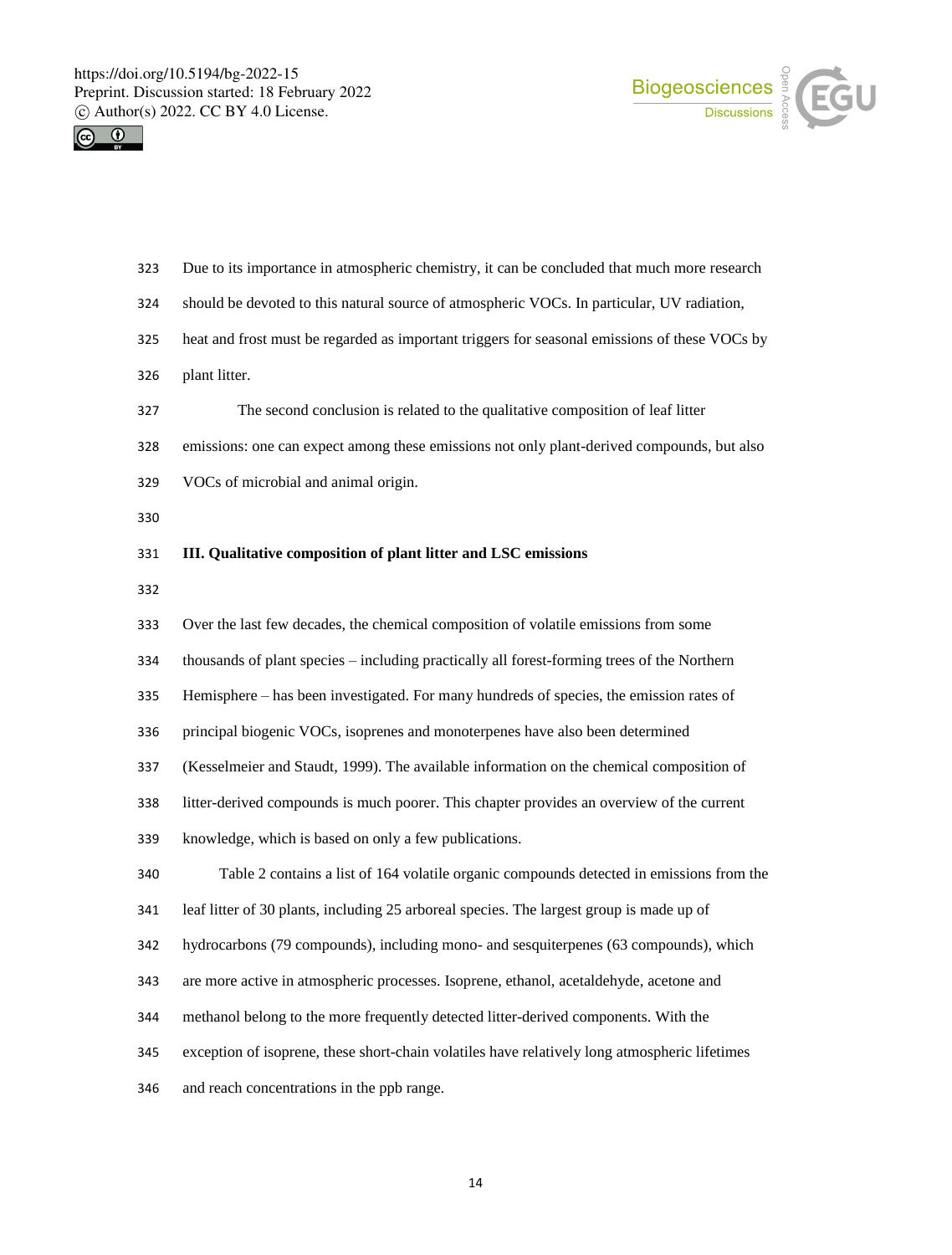



| 347 | It is plausible that $\alpha$ -pinene is widespread within litter-derived VOCs; however, the       |
|-----|----------------------------------------------------------------------------------------------------|
| 348 | accurate identification of this important monoterpene is impossible in certain cases. In some      |
| 349 | of the investigations cited in Table 2, instead of 'traditional' GC-MS analyses, a relatively      |
| 350 | novel and, in many aspects, convenient proton transfer reaction mass spectrometry (PTR-MS)         |
| 351 | technique was used (Gray et al., 2010; Ramirez et al., 2010; Stoy et al., 2021). This method       |
| 352 | has the undoubted advantage of being a tool for the simultaneous online registration of VOC        |
| 353 | emissions. However, PTR-MS has limited identification possibilities as only a single               |
| 354 | protonated ion, with a molecular weight corresponding to that of the neutral analyte molecule      |
| 355 | plus 1 amu, $[M+1]^+$ , is used as the sole analytical parameter. This hinders the precise         |
| 356 | identification of isomers and the distinguishing of isobaric compounds, for example $C_{10}H_{16}$ |
| 357 | monoterpenes and the numerous aromatic $C_9H_{12}O$ compounds, nor-terpenoids and furans with      |
| 358 | a molecular weight of 136 amu. For this reason, in some cases, the identification of               |
| 359 | monoterpenes (Gray et al., 2010; Ramirez et al., 2010; Greenberg et al., 2012) or isomeric         |
| 360 | pentenols, methyl butanols and pentenals (Fall et al., 2001) has to be recognised as tentative.    |
| 361 | The speciation (i.e., determination of the exact chemical structure) of VOCs is highly             |
| 362 | important for atmospheric chemistry because even closely related compounds differ in their         |
| 363 | reactivity (Atkinson and Arey, 2003). In recent years, a more advanced version of the method,      |
| 364 | a Proton Transfer Reaction Time-of-Flight Mass Spectrometer (PTR-TOF-MS), has become               |
| 365 | more frequently used, which makes it possible to determine the mass of a registered ion with       |
| 366 | an accuracy of 0.01 amu (Viros et al., 2020; Crocker 2021). This significantly increased the       |
| 367 | identification capability of the method, however, the much more time- and work-consuming           |
| 368 | GC-MS method (which uses two independent analytical parameters for identification, full            |
| 369 | mass spectrum and chromatographic retention index) maintains its significance.                     |
| 370 | Another component of forest floor cover worthy of attention as a source of atmospheric             |
| 371 | VOCs is non-arboreal vegetation. Small shrubs, grasses, lichens and mosses considerably            |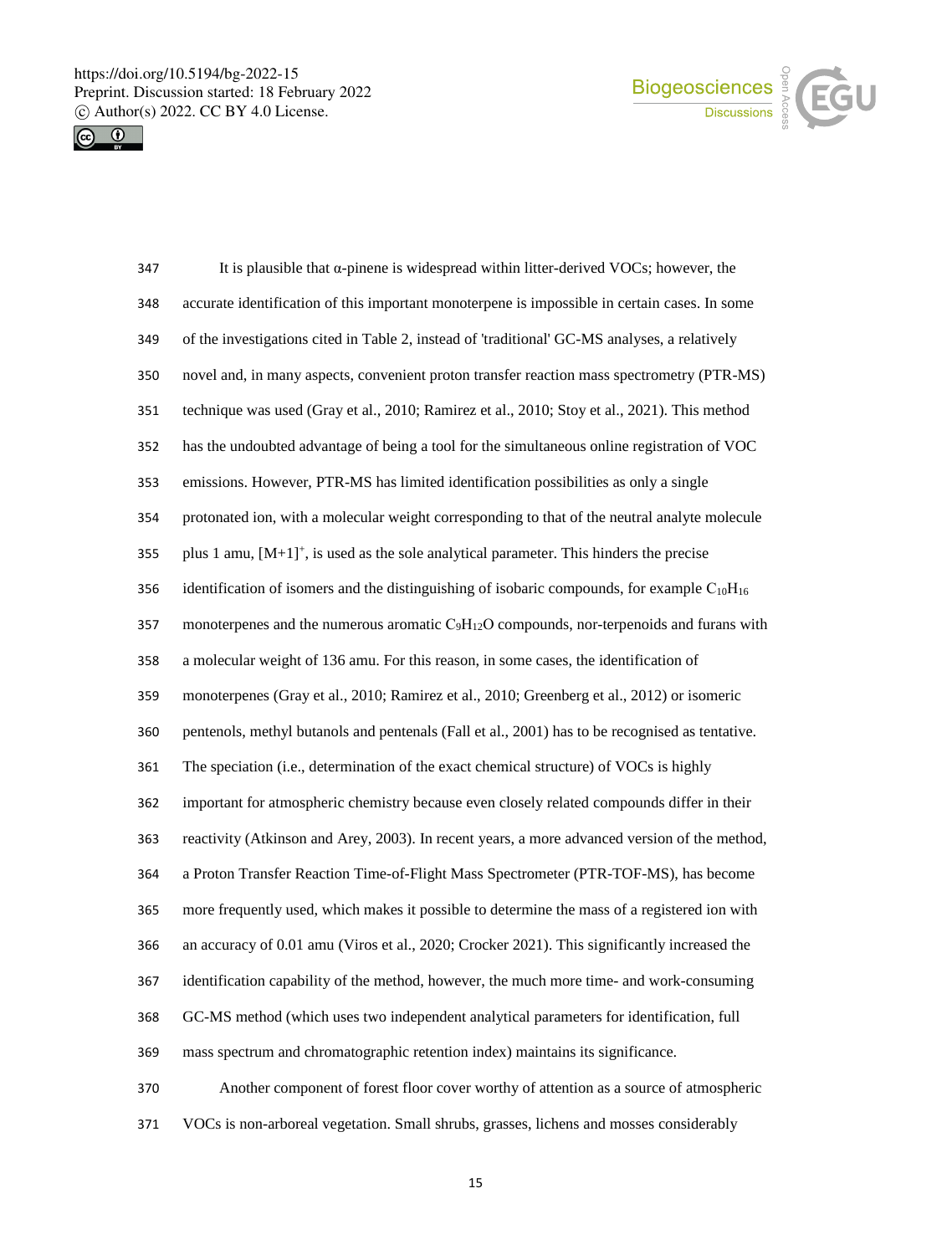



| 372 | contribute to the overall green biomass of many types of Northern Hemisphere forests                                   |
|-----|------------------------------------------------------------------------------------------------------------------------|
| 373 | (Isidorov, 1994; Isidorov et al., 1994; Jagodzinski et al., 2016) and play an important role in                        |
| 374 | the photosynthetic production of boreal forests (Kolari et a., 2006). These plants are adapted                         |
| 375 | to low photosynthetically active radiation (PAR) and begin photosynthesis as early as at a                             |
| 376 | PAR level above 3 µmol·m <sup>-2</sup> ·s <sup>-1</sup> (Morén and Lindroth, 2000). In boreal forests, different       |
| 377 | feathermoss, peatmoss, and foliose lichen species often form a continuous layer on the forest                          |
| 378 | floor (Hageman and Moroni, 2015). Moreover, a significant fraction of the whole Earth's                                |
| 379 | land surface is dominated by bryophytes (Lindo and Gonzalez, 2010). Hence, mosses, lichens                             |
| 380 | and other forest floor plants can make up a principal part of total green biomass and VOC                              |
| 381 | emissions in forests, at least in subarctic and temperate regions of the Northern Hemisphere                           |
| 382 | (Isidorov, 1992; Isidorov et al., 1999; Mäki et al., 2017).                                                            |
| 383 | According to investigations performed in North European Russia, the LSC biomass in                                     |
| 384 | 20-year-old pine forests is (on average) 1,200-2,500 t·km <sup>-2</sup> , increasing to 7,600-8,100 t·km <sup>-2</sup> |
| 385 | in mature forests; at the same time interval, pine needle biomass decreased from 5,600-6,700                           |
| 386 | t·km <sup>-2</sup> to 3,200-4,700 t·km <sup>-2</sup> (Zyabchenko, 1984). The LSC composition of young (20-40-          |
| 387 | year-old) pine forests in northern Russia is, as a rule, is dominated by grasses and ferns                             |
| 388 | (Melampyrum sylvaticum, M. pratense, Maiantheum bifolium, Avenella flexuosa, Dryopteris                                |
| 389 | filix-max, etc.) and small shrubs (Vaccinium vitis-ideae, V. myrtilus, Calluna vulgaris, Ledum                         |
| 390 | palustre, Empetrum nigrum, Erica sp., etc.), but in the oldest forests, they are replaced by                           |
| 391 | green mosses and lichens (Pleurozium schreberi, Politrichum commune, Licopodium                                        |
| 392 | clavatum, Cetraria islandica, Sphagnum sp., etc.). The share of LSC in the current accretion                           |
| 393 | of biomass in pine forests reaches 30% in north taiga and 50% in middle taiga zones                                    |
| 394 | (Zyabchenko, 1984). On a level with arboreal vegetation, LSC forms a litter mass which can                             |
| 395 | reach 1.8–2.3 tha <sup>-1</sup> . In spite of its importance as a component of forest biomass, LSC has not             |
| 396 | been studied sufficiently as a source of atmospheric VOCs. Table 3 presents a list of volatile                         |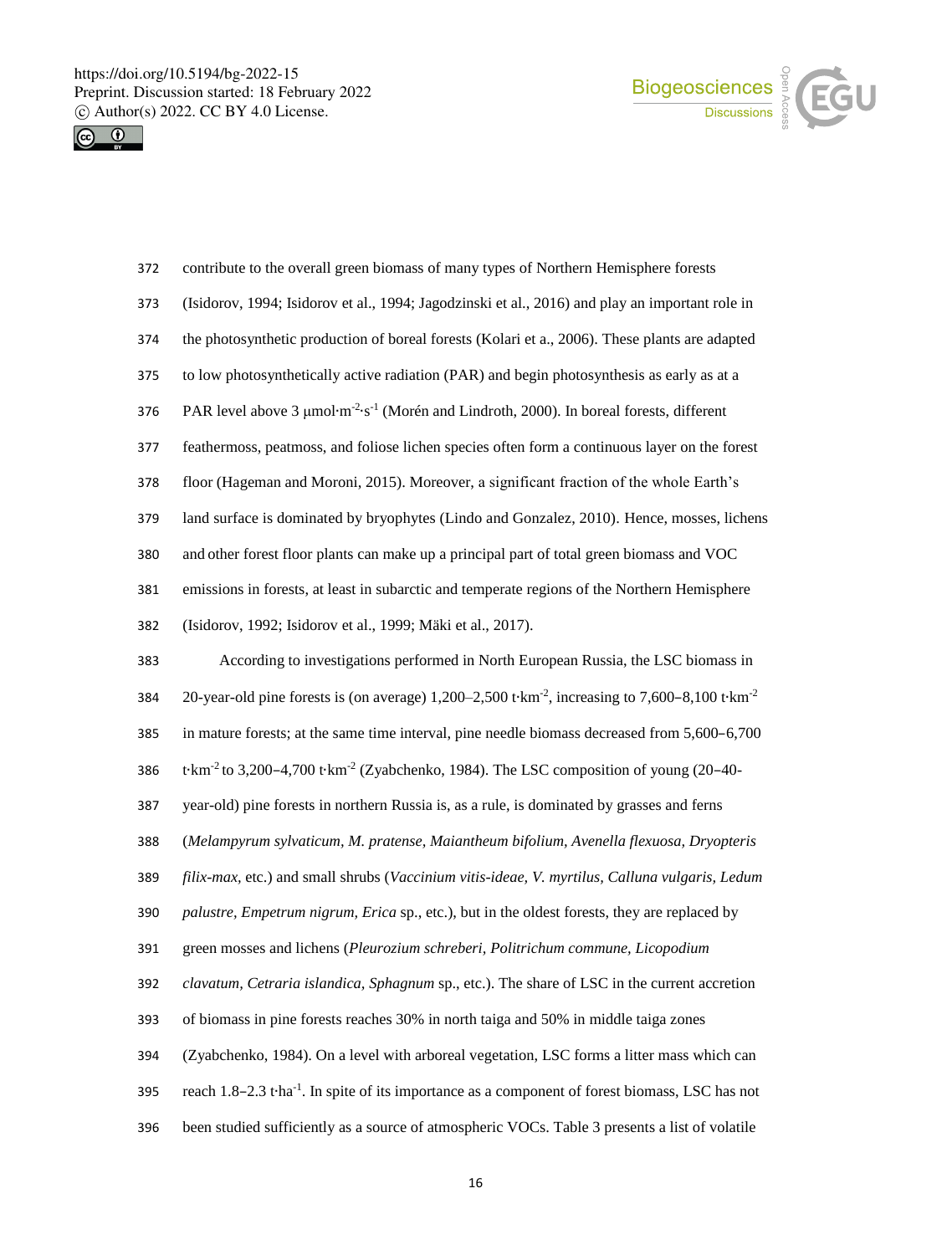



- 397 organics registered in gas emissions from a limited number of these plants. It contains  $68 \text{ C}_2$ -
- C<sup>14</sup> compounds belonging to different classes, mainly hydrocarbons.

## **IV. VOCs from litter-decomposing microbes**

- Not only the chemical composition of leaf litter-derived VOCs but also how it changes during
- litter decomposition is of great interest. Such changes have been registered in a laboratory via
- the use of head-space solid phase microextraction (HS-SPME) combined with GC-MS
- (Isidorov et al., 2003) and since in long-term litterbag field experiments (Isidorov et al.,
- 2010). This study determined that during the decomposition of Scots pine (*Pinus sylvestris*)
- and Norway spruce (*Picea abies*) litter, substantial changes in the number of compounds
- emitted into the gas phase take place (Fig. 1).

 Over the entire observation period, mono- and sesquiterpene hydrocarbons were the main components of volatile emissions, but the ratio of these VOC groups varied greatly (Fig. 2). During decomposition, new compounds appeared in the composition of VOCs, mainly

411 represented by monoterpenoids, the oxidation products of  $\alpha$ - and  $\beta$ -pinene (pinocarvone,

pinocampon, myrtenal, myrtenol, *cis*-3-pinanone, verbenone) and aliphatic alcohols,

carbonyls and esters (Isidorov et al., 2010). Kainulainen and Hopolainen (2002) have also

reported the emission of verbenone and verbenol in decomposing pine needle litter. Most of

these 'additional' compounds were either not detected in the volatiles emitted by living pine

and spruce needles and in their essential oils or were present as minor and trace components.

- For example, substantial quantities of acetone, butan-2-one, hexan-2-one, hexan-3-one, octan-
- 418 3-one and octan-4-one, as well as  $C_2 C_5$  aliphatic alcohols and  $C_5 C_9$  aldehydes, were only
- registered in volatile emissions from pine and spruce needle litter after an experimental period
- of four weeks. It has been proposed that all these volatiles are secondary products of litter-
- destroying microorganisms (Isidorov et al., 2003). Therefore, the observed emission of VOCs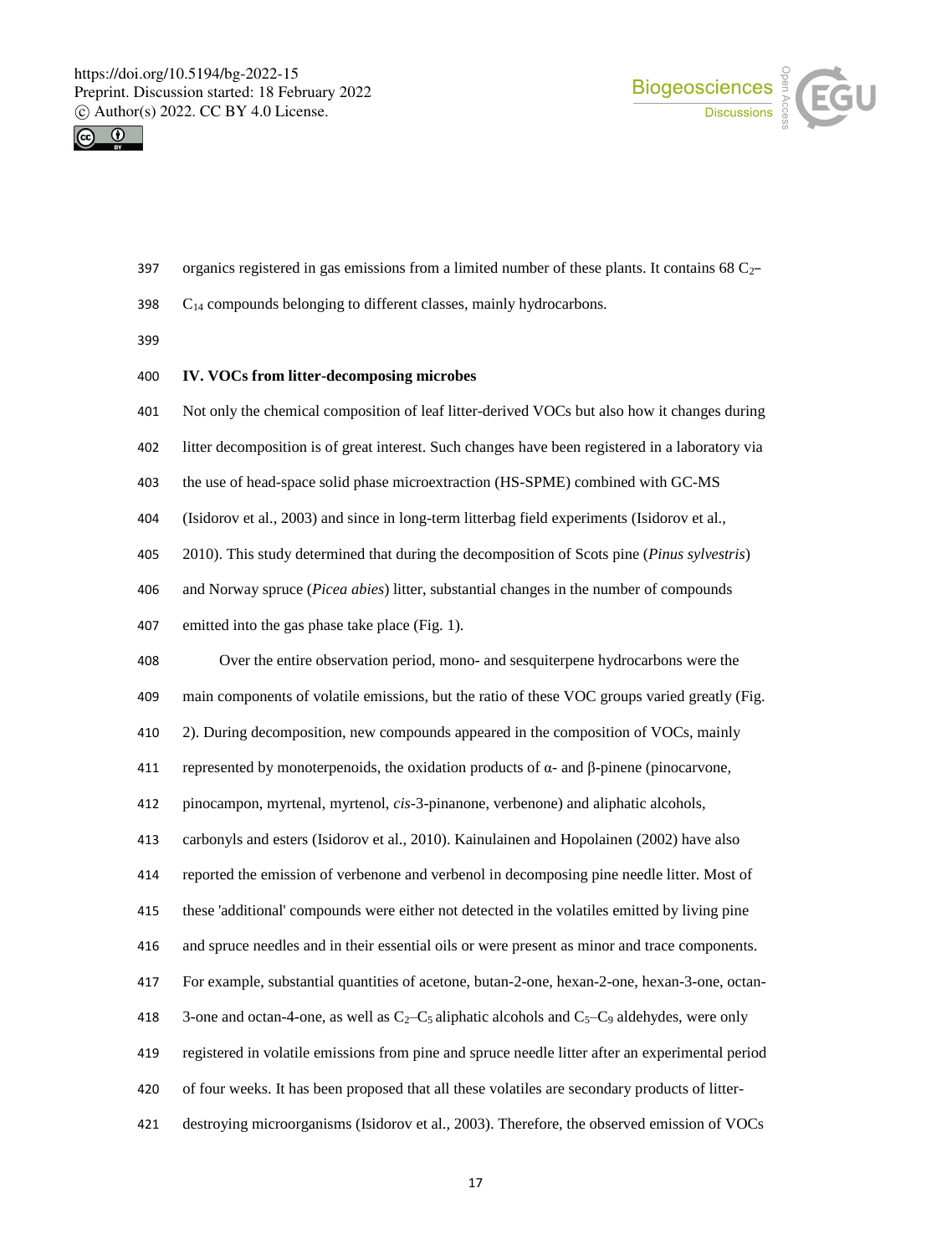



| 422 | from leaf litter are the blend of volatiles stored in dead plant tissues, such as monoterpene       |
|-----|-----------------------------------------------------------------------------------------------------|
| 423 | hydrocarbons and metabolites newly enzymatically synthesised by saprotrophic microbial              |
| 424 | communities. In particular, $C_3 - C_8$ carbonyl compounds, lower alcohols and their esters are the |
| 425 | main products of the enzymatic oxidative decomposition of unsaturated aliphatic acids               |
| 426 | (Wurzenberg and Grosch, 1984).                                                                      |
| 427 | It has long been known that diverse microorganisms grown on various nutritive artificial            |
| 428 | media emit a broad range of VOCs into the gas phase (Norrman, 1969; Babich and Stotzky,             |
| 429 | 1974; Sunesson et al., 1995; Nilsson et al., 1996). Although the most labile primary and            |
| 430 | secondary metabolites, such as mono- and oligosaccharides, amino acids and other organic            |
| 431 | acids, are withdrawn by trees during leaf senescence, falling foliage still contains considerable   |
| 432 | amounts of both volatile and non-volatile but easily degradable substances that can be              |
| 433 | substrates for microorganisms (Tian et al., 2000; Isidorov et al., 2005; 2010). In Gray et al.'s    |
| 434 | (2010) study, the cell-soluble fraction of the litter from 12 plant species was in the range of     |
| 435 | 28.9-74.6% of the litter carbon fraction. This material and more stable biopolymers                 |
| 436 | (cellulose, hemicelluloses, lignocellulose and lignin) can be used by various bacteria and          |
| 437 | fungi. It can be assumed that these groups of microorganisms participate in the assimilation of     |
| 438 | diverse substrates during the different stages of litter destruction; moreover, the composition     |
| 439 | of microbial VOCs is species-specific. It is known that the relationship between bacteria and       |
| 440 | fungi is characterized by antagonism. In most of the fungal cultures studied to date, the           |
| 441 | biosynthesis of metabolites with bactericidal properties has been found, while many types of        |
| 442 | bacteria demonstrate fungicidal effects. These competitive relationships can manifest               |
| 443 | themselves in the progressive decomposition of litter and determine the composition of VOCs         |
| 444 | of microbial origin.                                                                                |
| 445 | During leaf litter decomposition, microbial succession takes place, defined as a directed           |

*change in the relative abundance and spatial pattern of species comprising communities*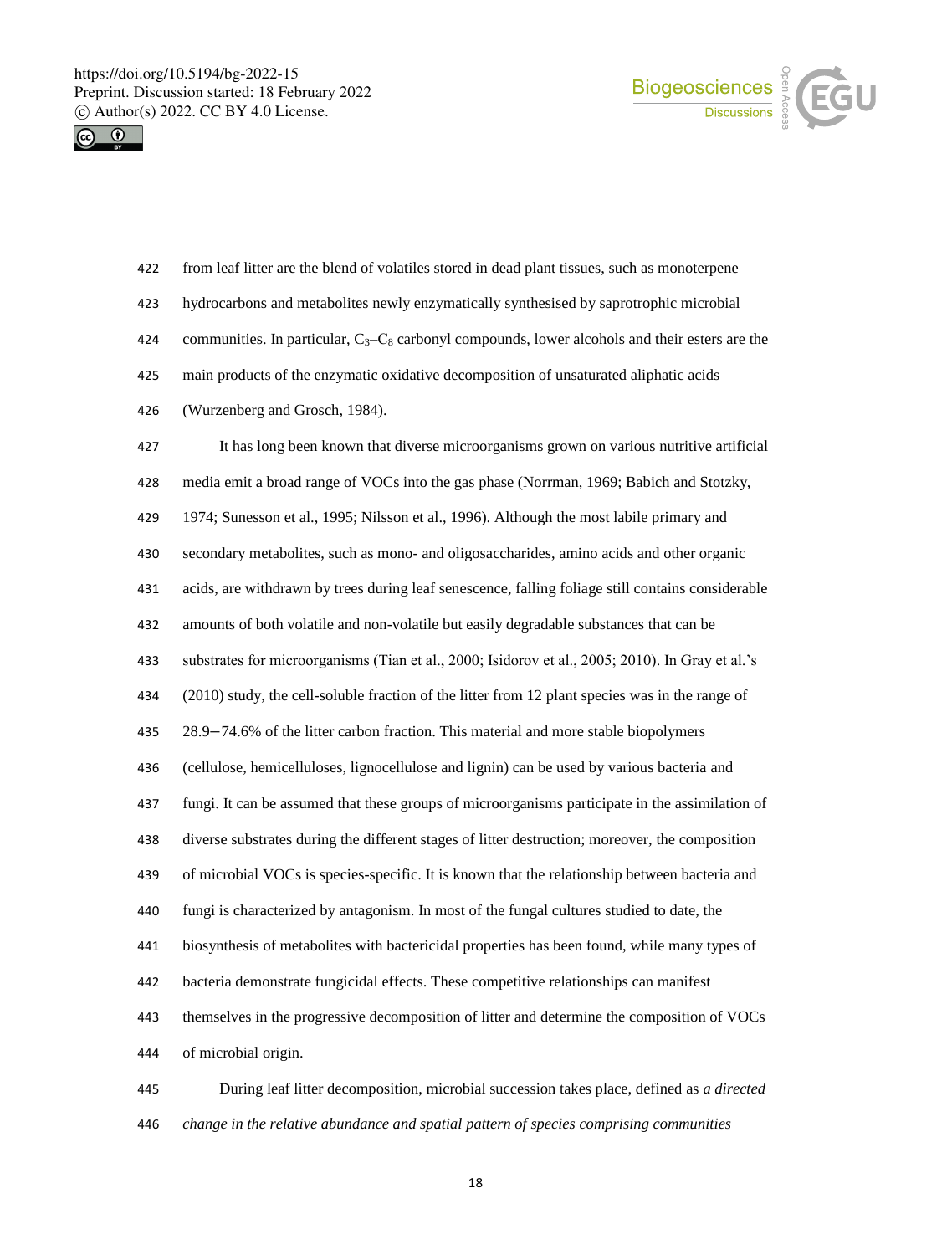



| 447 | (Frankland, 1998). Already senescent intact leaves are colonised by the associations of plant   |
|-----|-------------------------------------------------------------------------------------------------|
| 448 | pathogen fungi from genera such as Venturia, Mycosphaerella and Tubakia (Frankland,             |
| 449 | 1998). Undecomposed fallen leaves act as a carbon source for these 'weak pathogens' and         |
| 450 | primary saprotrophs, belonging to bacteria and/or fungi (Bonanomi et al., 2017). After use by   |
| 451 | the primary colonisers of simple sugars, oligosaccharides, amino acids and other easy-          |
| 452 | assimilating, low-molecular-weight substances, litter is naturally colonised by other microbes, |
| 453 | fungi and cellulolytic bacteria (López-Mondéjar et al., 2016; Starke et al., 2016; Shao et al., |
| 454 | 2017; Štursová et al., 2020; Tennakoon et al., 2021). It is believed that more recalcitrant     |
| 455 | lignified hemicelluloses and lignin are destroyed only by basidiomycetes, fungi capable of      |
| 456 | producing extracellular lignolytic enzymes that catalyse the decomposition of acid-             |
| 457 | unhydrolysable residue (Hobbie et al., 2012; Kirker et al., 2020). Individual litter-destroying |
| 458 | fungi show different preferences with respect to litter type and duration of occurrence         |
| 459 | (Stursová et al., 2020). The successional nature of fungal decomposition of the herbaceous      |
| 460 | litter of the Longleaf Pine savanna ecosystem was noted by Lodato et al. (2021). Sequencing     |
| 461 | of fungi isolated by the authors from the litter of Schizachyrium scoparium and Schizachyrium   |
| 462 | tenerum revealed the participation in the decomposition of several phylotypes, among which      |
| 463 | representatives of Ascomycota (Dothideomycetes) and Basidiomycota (Agaricomycetes)              |
| 464 | prevailed.                                                                                      |
| 465 | However, some groups of bacteria, which also have the ability to synthesize enzymes             |
| 466 | suitable for these purposes, may be involved in the decomposition of recalcitrant biopolymers.  |
| 467 | In particular, high lignolytic activity has been found in Staphylococcus saprophyticus,         |
| 468 | Pseudomonas aeruginosa and certain bacteria from the genus Bacillus (Nahrowi et al., 2018).     |
| 469 | According to Frankland (1998), fungal activity had almost ceased after 5 to 6 years when        |
| 470 | Pokhylmycelial bacteria capable of degrading resistant substrates. Due to their slow growth,    |
|     |                                                                                                 |

these microorganisms are unable to compete with non-mycelial bacteria for readily available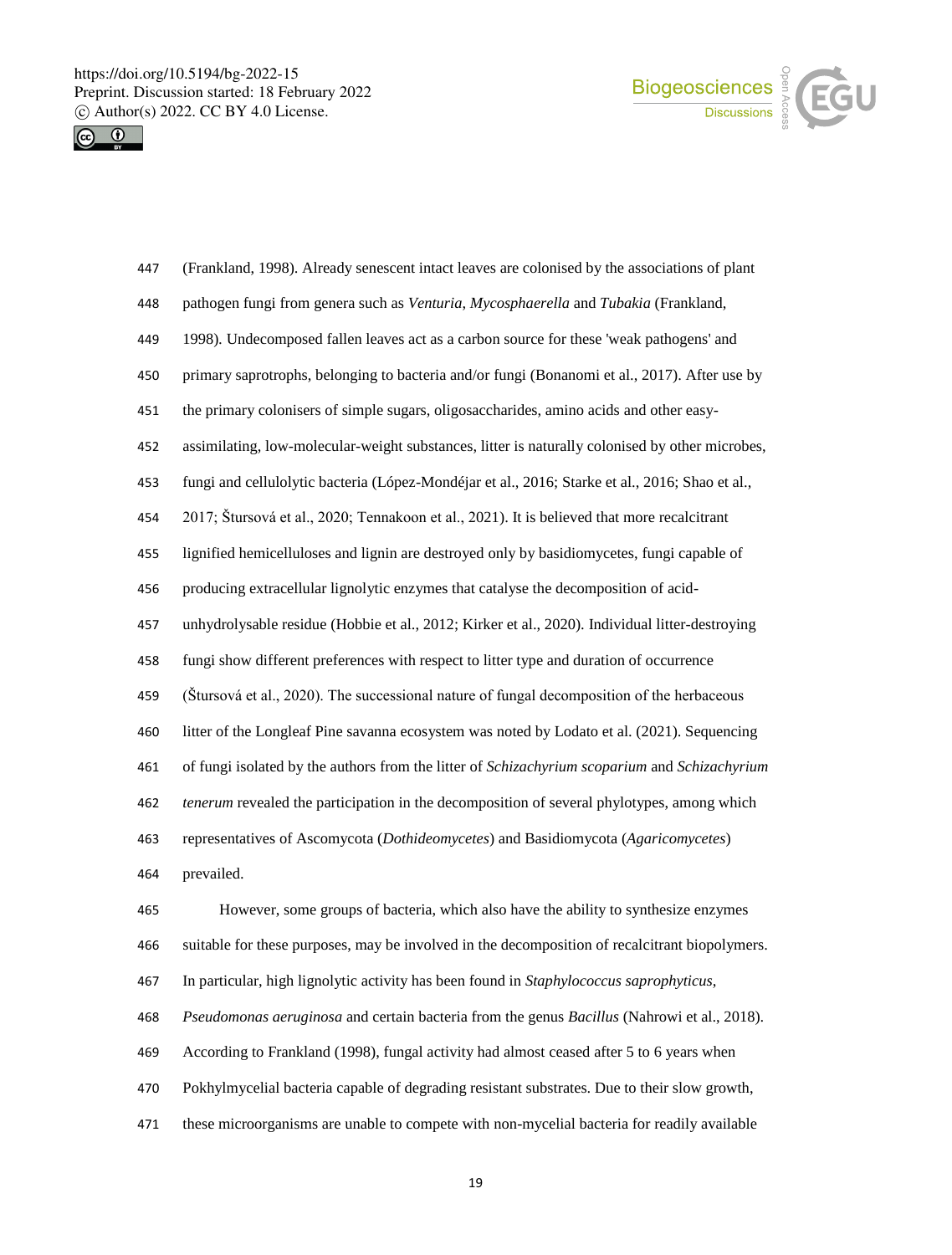



| 472 | substances, in the assimilation of which actinobacteria are actively involved (Mahajan et al.              |
|-----|------------------------------------------------------------------------------------------------------------|
| 473 | 2016). Three-year observations of litter-associated microbial organisms in northern Japan, in a            |
| 474 | pioneer forest dominated by birch and a climax forest dominated by oak, confirmed that the                 |
| 475 | succession of microorganisms in the litter occurs from fungi to bacteria. In addition, in both             |
| 476 | forest types, Gram-negative bacteria were replaced by Gram-positive bacteria (Otaki and                    |
| 477 | Tsuyuzaki, 2019). Noteworthy is the observation of the role of microbes associated with                    |
| 478 | deciduous litter in the rotting of aboveground wood: contact with litter leads to an increase in           |
| 479 | the moisture content of the wood and its visually observed faster decomposition (Kirker et al.,            |
| 480 | 2020).                                                                                                     |
| 481 | A propelling power and predominant regulator of the above microbial succession is the                      |
| 482 | change of litter quality, its chemical composition (Bray et al., 2012; Ge et al., 2017).                   |
| 483 | Therefore, it might be expected that the successive assimilation of different substrates by                |
| 484 | different groups of microbes is accompanied by changes in the chemical composition of the                  |
| 485 | microbial emission of volatiles. Unfortunately, temporal changes in microbial VOC emission                 |
| 486 | profiles during litter decomposition remain uninvestigated. Recent single studies in this                  |
| 487 | direction are cited below.                                                                                 |
| 488 | During the course of a 690-day litterbag experiment in decaying pine (P. sylvestris) and                   |
| 489 | spruce $(P. \text{ abies})$ needle litters, 92 fungi species were identified: 54 species in pine and 73 in |
| 490 | spruce litter (Isidorov et al., 2016). The composition of the fungal communities was                       |
| 491 | substantially specific, as only 38% of the species were found in both litter types. At the early           |
| 492 | stage (30 days of the experiment), the typical primary colonisers from the orders of                       |
| 493 | Capnodiales, Xylariales, Dothideales, Pleosporales, Eurotiales, Thelebolales and                           |
| 494 | Hypocreales dominated. After 7 months, none of the primary colonisers were found in pine                   |
| 495 | litter, and only two (Cladosporium herbarum and Pseudeurotium ovale) were detected in                      |

spruce needles. The observed disappearance of these fungi can be linked to the sharp decrease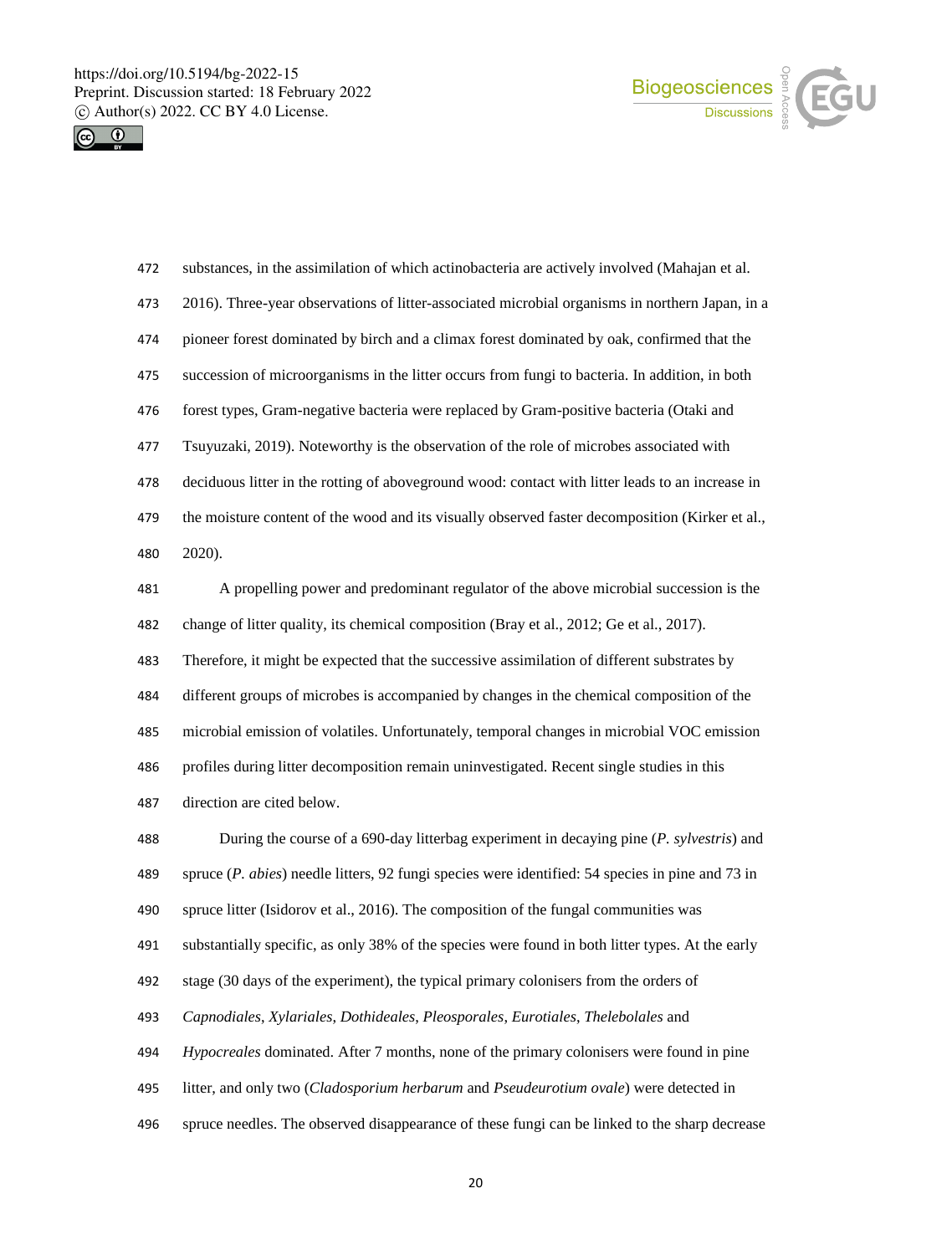



| 498 | (Kainulainen and Hopolainen, 2002; Osono and Takeda, 2005; Isidorov et al., 2010) due to        |
|-----|-------------------------------------------------------------------------------------------------|
| 499 | both use by microbes and leaching.                                                              |
| 500 | At the middle stage (280 days), Penicillium purpurogenum dominated in pine litter and           |
| 501 | Chloridium botryoideum in spruce litter, whereas the late stage (490-690 days) was              |
| 502 | characterised by the absolute predominance of Trichoderma species (T. polysporum, T.            |
| 503 | koningii and T. viride). These filamentous fungi are producers of large amounts of cellulolytic |
| 504 | enzymes. Remarkably, in the late stage of the experiment, the recurrence of some primary        |
| 505 | colonisers was also observed, which can be explained by the action of cellulolytic fungi,       |
| 506 | producing readily available sugars released from the hemicelluloses. The recurrence of the      |
| 507 | primary colonisers after approximately 350 days of Pinus pinea needle incubation was            |
| 508 | previously documented by Virzo De Santo et al. (2002). Further degradation of more              |
| 509 | recalcitrant lignified materials demands the participation of lignolytic fungi.                 |
| 510 | It can be noted that unlike the case of VOC emissions from living plants, there is little       |
| 511 | knowledge regarding such emissions from litter-destroying microbes. The composition of          |
| 512 | VOCs emitted into the gas phase by selected fungi isolated from Scots pine and Norway           |
| 513 | spruce needles was determined after 490 days of incubation in one study (Isidorov et al.,       |
| 514 | 2016). Based on the results of HS-SPME/GC-MS analyses, as many as 75 $C_2-C_{15}$ volatile      |
| 515 | organic compounds were identified. Table 4 presents the group composition of these VOCs         |
| 516 | and the principal representatives of separate groups. As can be seen, VOC emissions are         |
| 517 | species-specific: grown on the same cultivation media, the fungi differ in the qualitative and  |
| 518 | quantitative composition of the volatiles produced. Even a representative of the same genus     |
| 519 | (for example, Trichoderma polysporum and T. koningi, or Penicillium minioluteum and P.          |
| 520 | purpurogenum) demonstrates considerable distinctions in VOC emissions. Striking                 |

in simple carbohydrates in the early stages of decomposition during the decay of leaf litter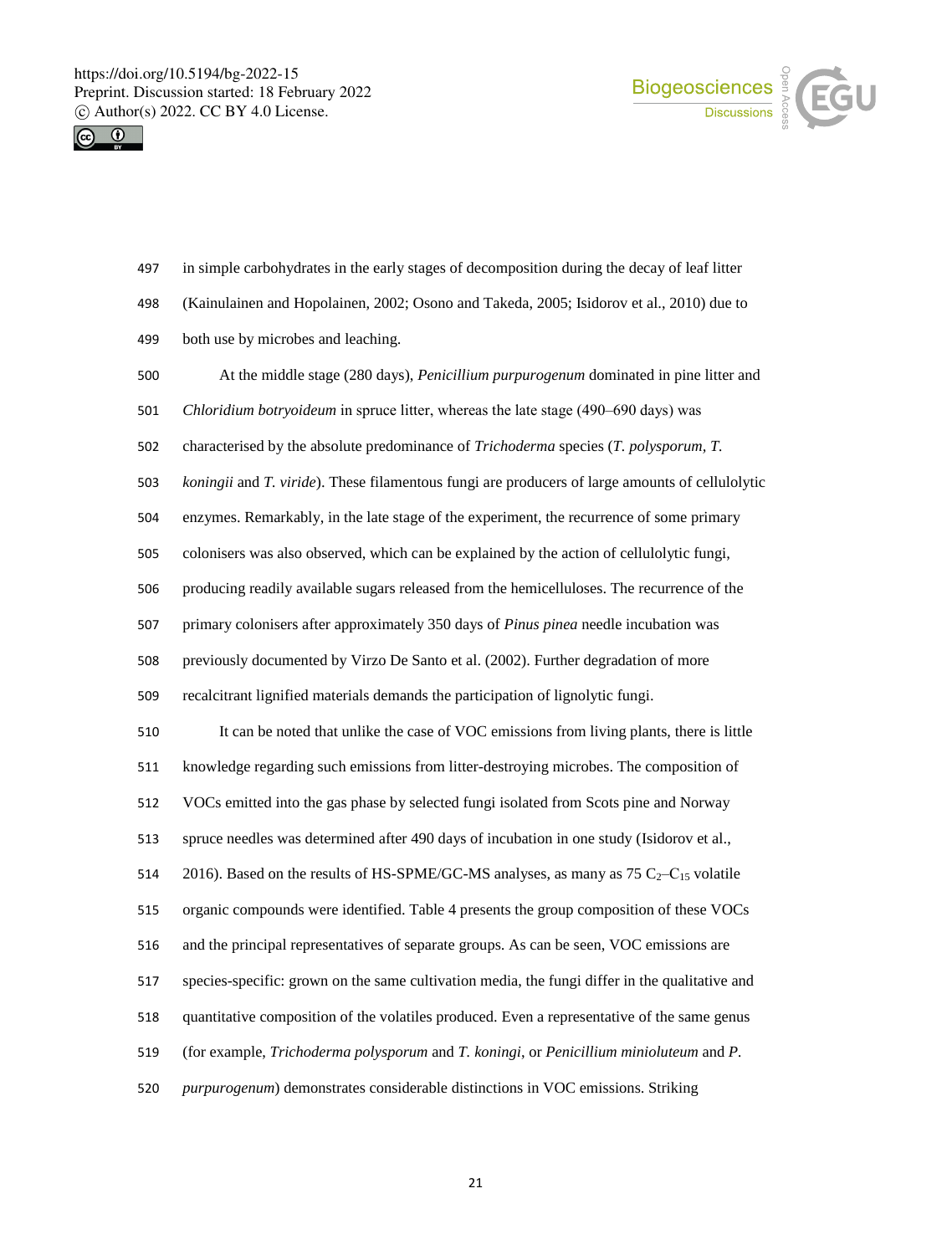



differences have also been observed by Nilsson et al. (1996): only three of 58 registered

VOCs were common for four *Penicillium* species.

 Even less is known about VOC production by litter-destroying bacteria. However, the emission of photochemical significant organic volatiles, including isoprene, by bacilli and actinomycetes was discovered (Kuzma et al., 1997; Fall and Copley, 2000; Wilkins, 1996; Wagner et al., 2000; Schöller et al., 2002). At present, the important role of bacteria in leaf litter and coarse woody debris destruction is well documented (Kim et al., 2014; Urbanová et al., 2015; López-Mondéjar et al., 2016; Mahajan et al., 2016; Purahong et al., 2016; Bonanomi et al., 2017; Dolan et al., 2017; Hu et al., 2017). However, further studies are required to understand their role in the litter-derived emission of VOCs into the atmosphere. In terrestrial environments, algae represent the main component of the microbial flora. Forest litter is also the place of the active development of microscopic algae, which form a specific element of the living soil cover (Maltsev et al. 2017a,b). They participate in all biogenic processes in leaf litter, together with other organisms. However, data on the algae of leaf litter are scanty. Maltsev et al. (2017a) have recently studied the structural and dynamic parameters of the algal communities of the anthropogenic and natural forests in the steppe zone of Ukraine and found that the composition of communities varies by season and forest- forming tree species. The authors identified 119 algae species belonging to six divisions: *Chlorophyta* (68 species), *Xanthophyta* (21 species), *Cyanoprocaryota* (17 species), *Bacillariophyta* (seven species), *Eustigmatophyta* and *Charophyta* (three species each). With respect to species number and abundance, coniferous forest litter was predominated by green (*Chlorophyta*) and yellow-green (*Xanthophyta*) algae, whereas leaf forest litter (*Q. robur* and *Robinia pseudoacacia* plantations) was characterised by the significant participation of oxygenic photosynthesising cyanobacteria *Cyanoprocaryota.* In the available literature, we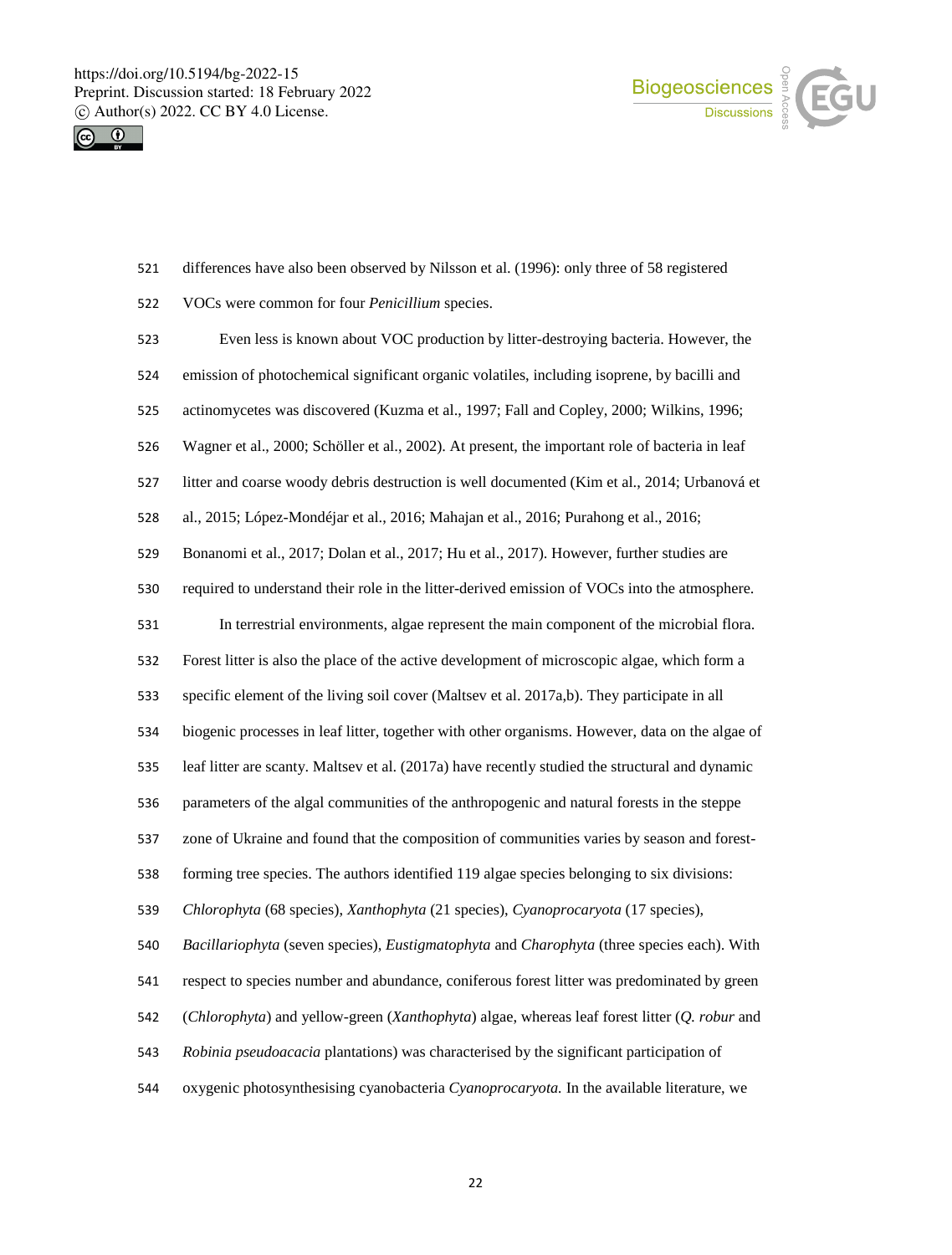



- were unable to find information on the emission of VOCs by this group of photosynthetic
- organisms of the soil cover.

## **V. VOC emission rates: laboratory and field measurements**

- 
- In the past three and a half decades, many measurements of VOC emission rates have been

carried out both for the living foliage of individual plants and for various plant communities.

In particular, in a review covering the period from 1979 to 1997, 314 values of the emission

rates of isoprene and monoterpenes published in 52 articles are given. Another 126 values of

the emission rates of 39 non-terpene compounds from more than 50 plant species were

published from 1992 to 1999 (Kesselmeier and Staudt, 1999). Among the plants listed in this

review, only one species from the genus *Ericaceae*, which is part of the living soil cover of

boreal forests, is mentioned: blueberry (*Vaccinium uliginosum*). This shrub is one of the weak

558 sources of isoprene (emission rate 0.009 μg  $g^{-1}$  h<sup>-1</sup>). However, two other species of shrub from

the same genus – cassandra (*Chamaedaphne calyculata*) and Labrador tea (*Ledum* 

*groenlandicum*) – are strong monoterpene emitters, with a release rate of more than  $3 \mu g C g^{-1}$ 

561 h<sup>-1</sup> (Isebrands et al., 1999).

 Also limited are data in the literature on rates of VOC emissions from forest leaf litter in natural environments, or even laboratory experiments. However, the few observations made confirm the importance of the contribution of the forest floor to total VOC emissions with regard to some forest types (Petersson, 1988; Janson, 1993; Isidorov et al., 1994; Stepanov, 1999; Hayward et al., 2001). In addition to these early studies, several investigations have been carried out in recent years as part of the SMEAR II (Station for Measuring Relationships between Forest Ecosystems and the Atmosphere) research programme (Hari and Kulmala, 2005).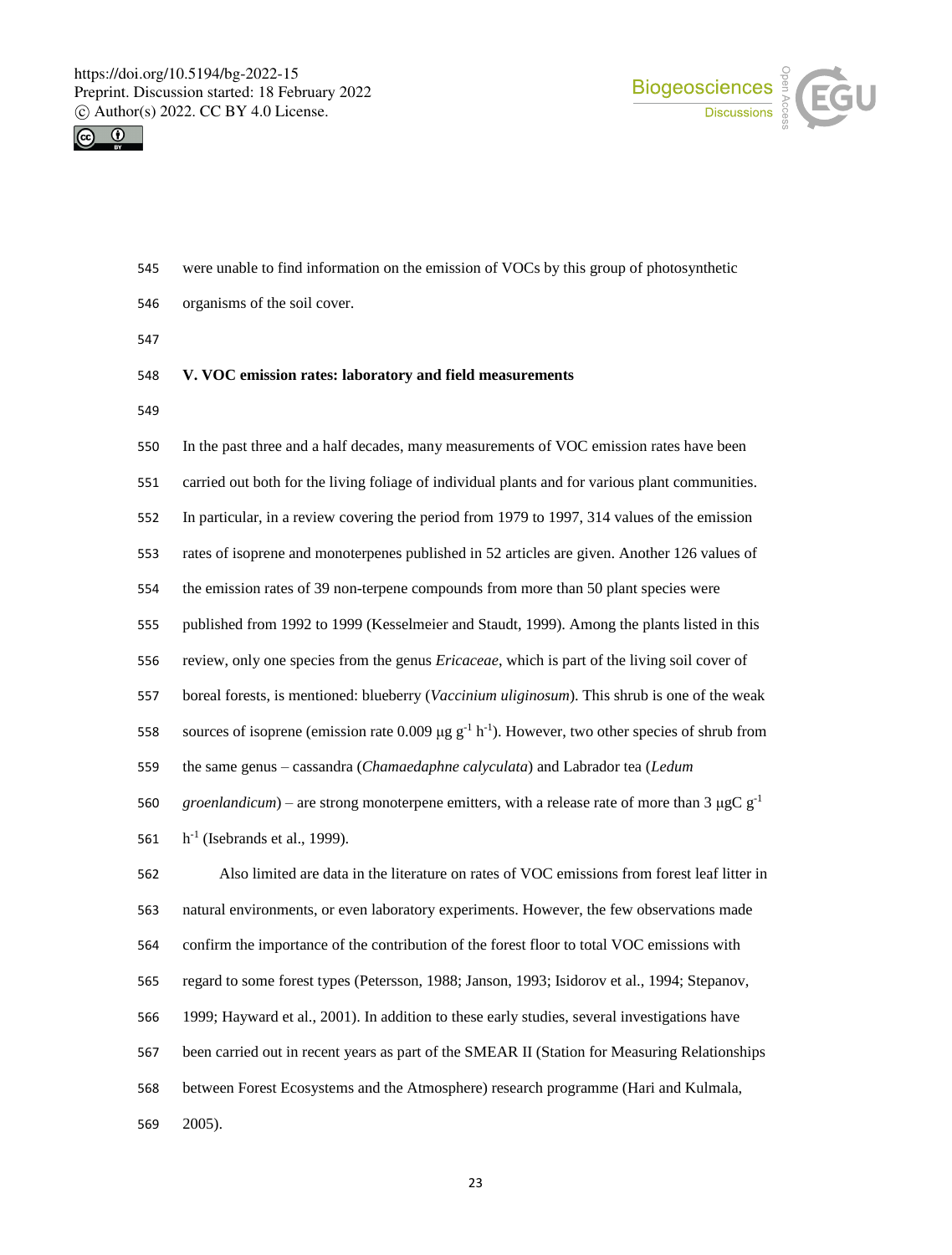



| 570 | The information presented in Table 5 is remarkable in that almost all measurements                                         |
|-----|----------------------------------------------------------------------------------------------------------------------------|
| 571 | were carried out in boreal coniferous forests or in mixed forests with a predominance of                                   |
| 572 | conifers. Meanwhile, there is no reason to believe that the decomposition of litter of small- or                           |
| 573 | broad-leaved species prevailing in the more southern forests contributes less to the total                                 |
| 574 | emissions of biogenic VOCs than the northern, predominantly coniferous forests. However,                                   |
| 575 | we were unable to find any publications on VOC emissions from deciduous forests. Besides,                                  |
| 576 | plants of live soil cover were considered as a source of VOCs, along with litter, only in some                             |
| 577 | studies (Mäki et al., 2017; 2019a,b). It is also noteworthy that all but two studies were                                  |
| 578 | conducted in forests of the Eastern Hemisphere (Hayward et al., 2001; Greenberg et al.,                                    |
| 579 | 2012).                                                                                                                     |
| 580 | Although this review focuses on the problems associated with VOC emissions from the                                        |
| 581 | forest floor of the boreal and temperate zones of the Northern Hemisphere, Table 5 provides                                |
| 582 | the only information we know of these processes in tropical forests (Drewer et al., 2021). The                             |
| 583 | 2-year exploration was carried out in a logged tropical forest and an oil palm plantation in                               |
| 584 | Malaysia on the island of Borneo. The amount of litter on the soil determined the level of                                 |
| 585 | monoterpene fluxes, of which the main ones, as in the case of the floor of northern forests,                               |
| 586 | were $\alpha$ - and $\beta$ -pinene as well as limonene (all other measured monoterpenoids, such as 3-                     |
| 587 | carene, camphene and eucalyptol, were emitted at lower rates). Fluxes from oilseed                                         |
| 588 | plantations, which were practically devoid of litter, were low and increased only where litter                             |
| 589 | was present.                                                                                                               |
| 590 | The results of the field experiments carried out to date and their conclusions can be                                      |
| 591 | contradictory even within the same working group. For instance, Janson (1993) recorded a                                   |
| 592 | fairly high rate (up to 580 µgC m <sup>-2</sup> h <sup>-1</sup> ) of terpene emission by litter in a mature pine forest in |
| 593 | southern Sweden, with significantly higher values in autumn than in summer. According to                                   |
| 594 | the author's estimate based on these measurements, the flux of terpenes from the pine forest                               |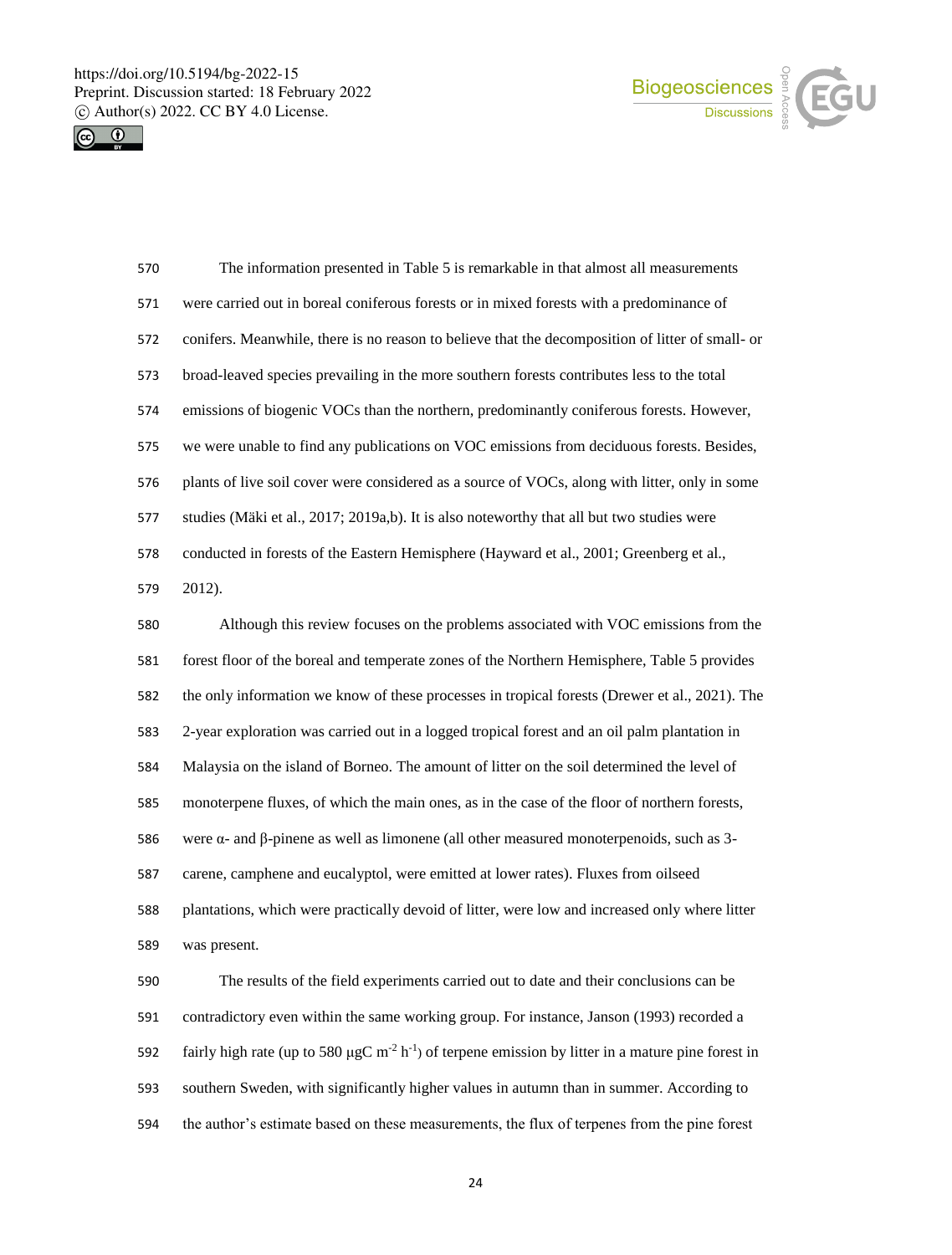



| 595 | litter accounted for 30% of the crown emissions. However, subsequent measurements (Janson                                    |
|-----|------------------------------------------------------------------------------------------------------------------------------|
| 596 | et al., 1999) in coniferous forests and wetlands in summer and early autumn yielded                                          |
| 597 | considerably lower emission rates of monoterpenes (19–90 µg C m <sup>-2</sup> h <sup>-1</sup> ); it was concluded            |
| 598 | that the flux of biogenic VOCs from the forest floor only accounts for a few percent of the                                  |
| 599 | total forest flow. According to data obtained at the same time in western Russia (Stepanov,                                  |
| 600 | 1999), the emission rates of monoterpenes by spruce litter were higher $(21-402 \mu g m^2 h^{-1})$ ,                         |
| 601 | and the highest values were recorded not in July–August at air temperatures of $22-25^{\circ}$ C but                         |
| 602 | in the second half of September at temperatures of $6-8^{\circ}$ C. In both summer and autumn,                               |
| 603 | temporarily increased emission levels were observed immediately after rain events. The                                       |
| 604 | strong effect of rain on VOC emissions from litter has been confirmed in a recent study                                      |
| 605 | (Crocker, 2021). In the author's opinion, a short-term increase in emission by leaf litter of                                |
| 606 | Clitoria fairchildiana after its moistening occurs in accordance with Henry's law. The                                       |
| 607 | concentration profile of monoterpenes, measured by Stepanov (1999) under the canopy of an                                    |
| 608 | 80-year-old spruce forest in summer in calm weather, showed the presence of two maxima,                                      |
| 609 | one of which was located approximately at half the height of the crown tree, and the other                                   |
| 610 | near the surface covered with coniferous litter at a height of 0.8 m.                                                        |
| 611 | In another study, monoterpene emissions from the boreal pine forest floor in Finland                                         |
| 612 | varied from 0 to 373 $\mu$ g·m <sup>-2</sup> ·h <sup>-1</sup> (Hellén et al., 2006), that is, its upper value was consistent |
| 613 | with that obtained by Stepanov (1999). According to the authors, emissions of terpenes from                                  |
| 614 | the forest floor can be a significant source for the atmosphere, especially in spring.                                       |
| 615 | Kivimäenpää et al. (2018) conducted a latitudinal experiment in Finland, involving a                                         |
| 616 | 1,000-km North-South transect, and concluded that emissions from the floor of pine forests                                   |
| 617 | have a noticeable additive effect on total VOC emissions. The authors of an earlier study                                    |
| 618 | (Räisänen et al., 2009), who measured the fluxes of monoterpenes in a pine forest in eastern                                 |
| 619 | Finland, were inclined to the same conclusion. According to their estimates, the total flux of                               |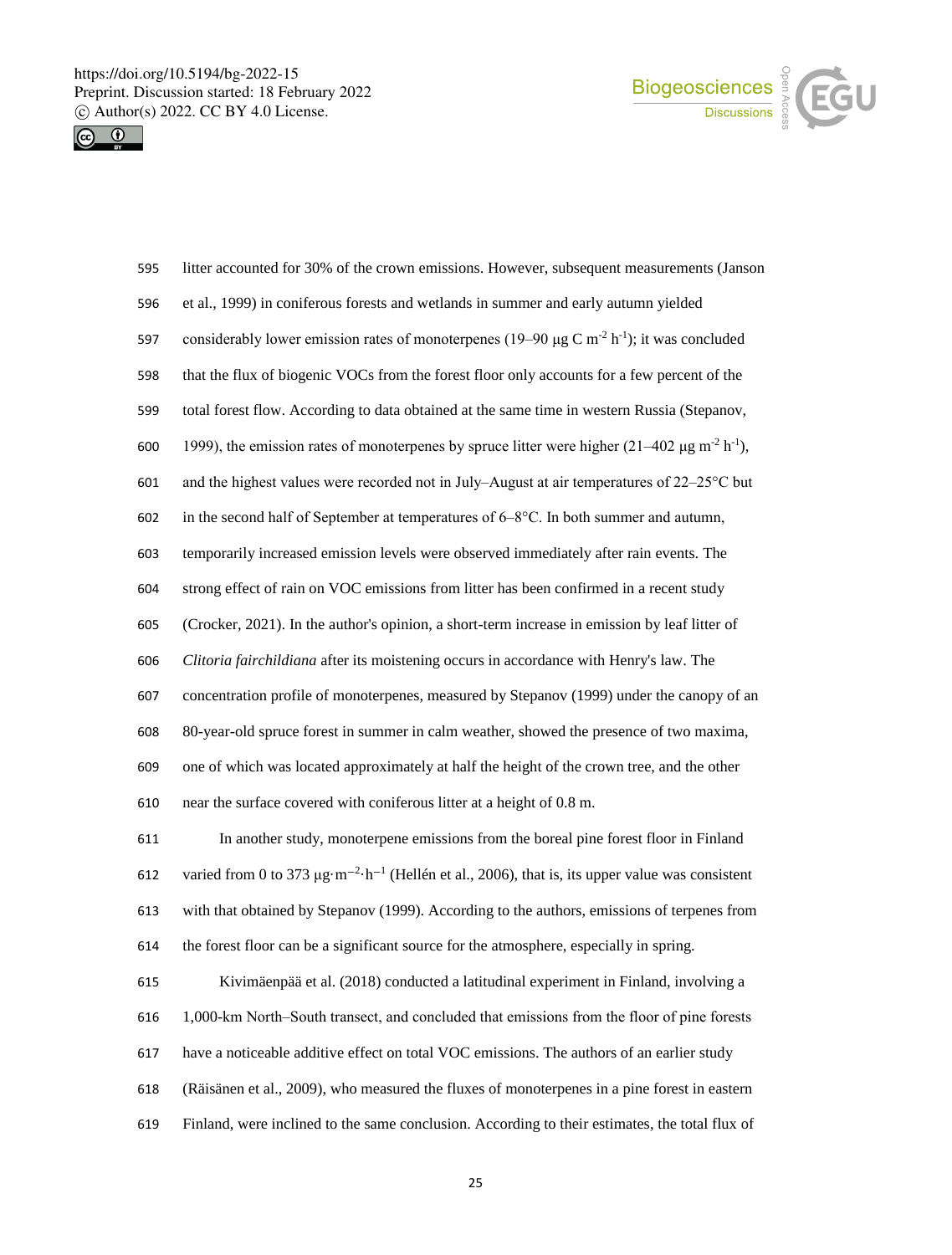



| 621 | was only 374 mg m <sup>-2</sup> . According to the authors, the difference of more than 25% can be |
|-----|----------------------------------------------------------------------------------------------------|
| 622 | partially explained by the emission of terpenes from the forest floor.                             |
| 623 | The results of recent measurements – carried out mainly by Scandinavian researchers                |
| 624 | (Mäki et al., 2017, 2019; Kivimäenpää et al., 2018; Wang et al., 2018) - and their conclusions     |
| 625 | about the important role of VOC emissions from forest litter (primarily photochemically            |
| 626 | active terpenes and sesquiterpenes with high potential for secondary aerosol formation) are at     |
| 627 | odds with the earlier conclusion (Janson et al., 1999; Greenberg et al., 2012) that they only      |
| 628 | slightly contribute to the total ecosystem flux of VOCs. To clarify the nature of such             |
| 629 | discrepancies, it is necessary to continue research with a wider coverage of geographical and      |
| 630 | climatic conditions and, first of all, to include forests formed by deciduous trees in the         |
| 631 | research programme.                                                                                |
| 632 | Table 5 also includes chamber measurements of mono- and sesquiterpene fluxes from                  |
| 633 | wet scrubland in northern Sweden, including an experiment that adds birch litter to the            |
| 634 | chambers (Faubert et al. 2010). The relatively low emissions of terpenoids were doubled in         |
| 635 | response to an air temperature increment of only 1.9–2.5 °C. This suggests that the predicted      |
| 636 | warming of the climate in the subarctic and arctic regions is likely to lead to a significant      |
| 637 | increase in the flux of reactive VOCs from plants of the living ground cover of the tundra.        |
| 638 | The same conclusion was reached by the authors who studied the release of terpenes by plants       |
| 639 | of the living soil cover of the high and low Arctic heaths and subarctic peatland (Lindwall et     |

620 monoterpenes in June–September was 502 mg m<sup>-2</sup>, whereas the flux from the forest canopy

al., 2015).

 In addition to these field observations, the results of the small number of laboratory measurements of the rates of VOC release by the litter of some species of woody and shrub plants have been published. For example, the rates of terpene emission by fresh litter of European larch as well as fresh and decaying litter of Norway spruce (*P. abies*) and Scots pine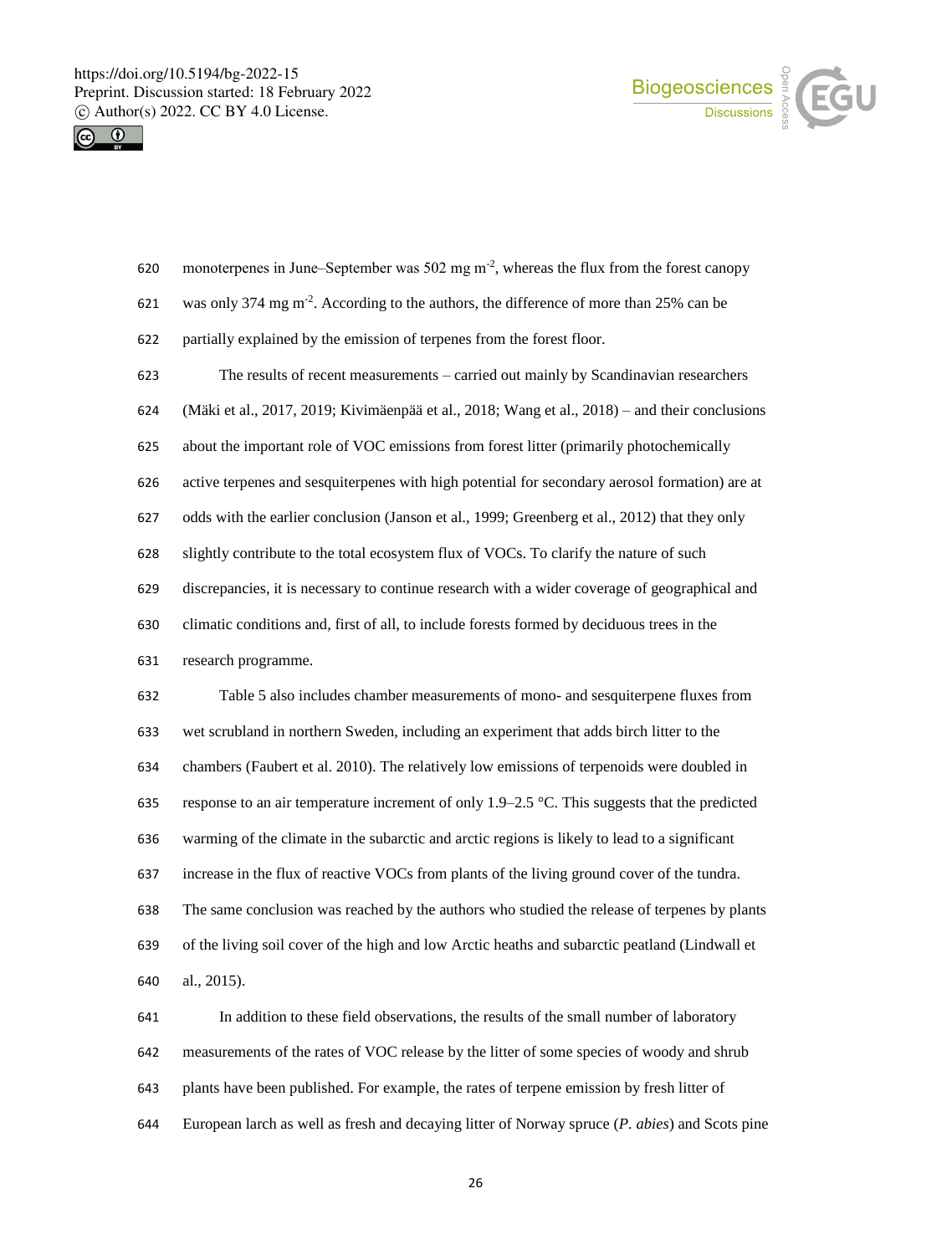



- (*P. sylvestris*) have been reported (Table 6). At the early stages of decomposition (2.5‒5.5 months from the beginning of the experiment), the rates of terpene emission from pine and spruce litter exceeded those observed for freshly fallen needles. Over the entire observation period, in the case of spruce litter, camphene and α-pinene were released into the gas phase at the highest rates, whereas in the case of pine litter, the main VOCs were α-pinene and 3- carene.
- In a recent study, the results of laboratory measurements of the rates of VOC release by fresh (not decomposed) deciduous litter of 16 species of woody and shrub plants typical of the Mediterranean region are presented (Viros et al., 2020). These species are divided by the authors into two groups depending on the presence of terpene storage structures. Eighty-seven VOCs were identified in the isolations of all the examined plants by GC-MS. The emission rates of various VOCs at a temperature of 30°C ranged greatly. In the case of nine plants of the terpene-storing species (*Eucalyptus globulus, Juniperus oxycedrus, Pinus pinea, P. halepensis, Rosmarinus officinalis, Thymus vulgaris, Cistus albidus, C. salviiflius, Cotinus corrygia*), the total emissions of monoterpenes, sesquiterpenes and non-terpene compounds 660 were in the range of < 0.01–4.62, 0.04–0.92 and < 0.01–0.23 µg  $g^{-1} h^{-1}$ , respectively (Table 7). Emissions of seven non-terpene-storing species via litter (*Acer monspesulanum, Erica arborea, Quercus ilex, Q. coccifera, Q. pubescens, Q. suber, Ulex parviflorus*) consisted 663 mainly of linear alkanes and carbonyl compounds and ranged from 0.01 to 0.61  $\mu$ g g<sup>-1</sup> h<sup>-1</sup> (Table 8).
- A 15-month litter bag experiment was conducted to study the composition of VOCs released by the decaying pine needles of *Pinus halepensis*, one of the main coniferous trees in the Mediterranean (Viros et al., 2021). Material for laboratory studies was sampled every 3 months, and VOC emissions were determined both online (using the PTR-ToF-MS instrument) and offline (GC-MS). During the observation period, 58 compounds were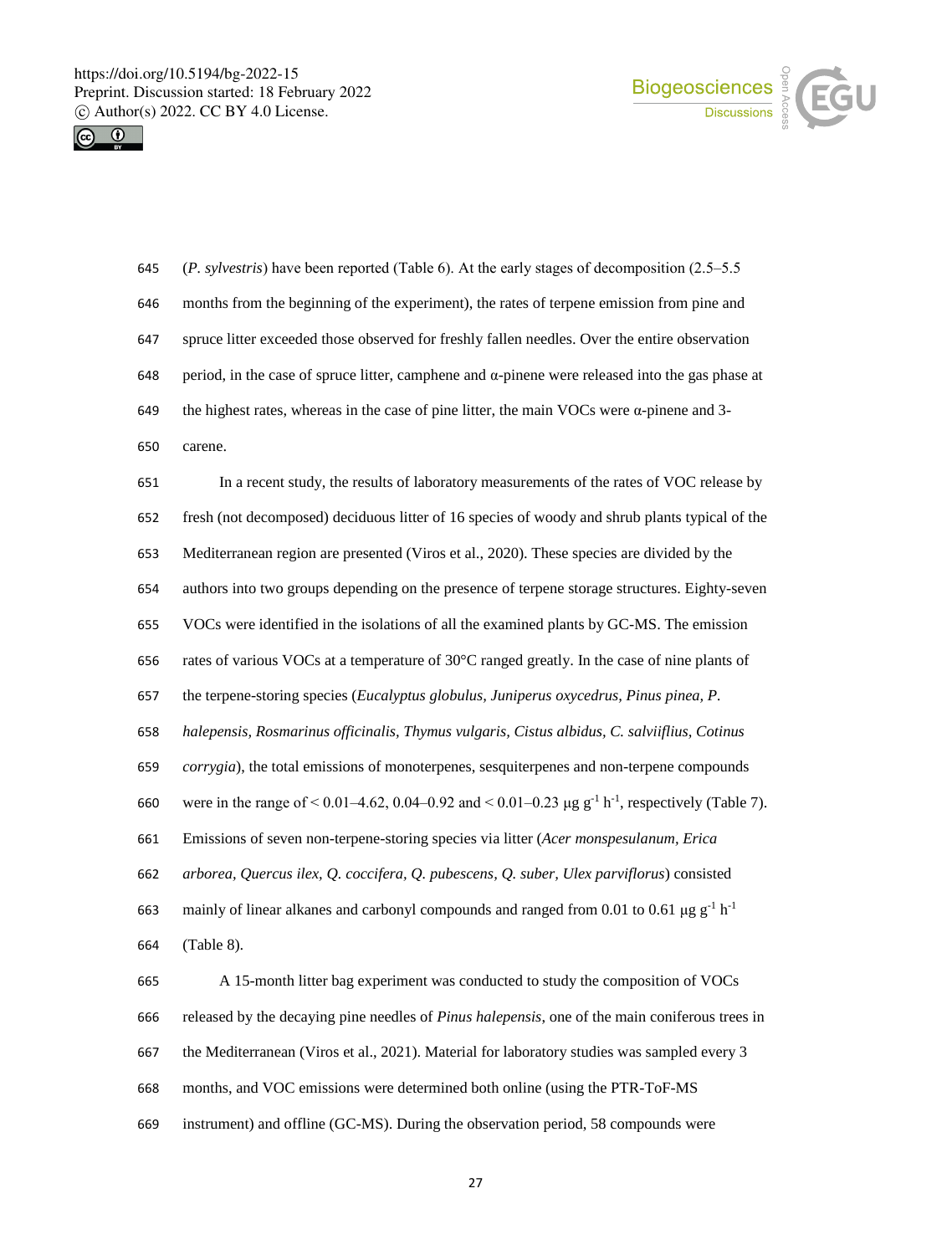



| 670 | registered in the composition of the fallen needle excretions. The maximum emission of 9.18                        |
|-----|--------------------------------------------------------------------------------------------------------------------|
| 671 | $\mu$ g g <sup>-1</sup> h <sup>-1</sup> was observed 3 months after the beginning of the experiment, with the main |
| 672 | components being a-pinene, terpinolene, 3-carene, limonene, sabinene and myrcene, whereas                          |
| 673 | the main sesquiterpenes were $\beta$ -caryophyllene, $\alpha$ -humulene and copaene. In addition, at this          |
| 674 | stage, the emission of highly volatile non-terpene compounds took place, with the main ones                        |
| 675 | being methanol, acetic acid and acetone. The maximum emission of oxidised monoterpenes                             |
| 676 | and sesquiterpenes occurred between the third and sixth months of the experiment.                                  |
| 677 | Comparison of data on VOC emissions from green and decaying fallen needles P. halepensis                           |
| 678 | led the authors of the cited work to the conclusion that the contribution of litter to the total                   |
| 679 | emission in forests from this pine species (their area in the Western Mediterranean is about                       |
| 680 | 3.5 million hectares) can be extremely high.                                                                       |
| 681 | The data presented in this section indicate that VOC emissions from the forest floor are                           |
| 682 | not negligible. Moreover, during the spring and autumn seasons, the forest floor can be the                        |
| 683 | main source of these reactive components. However, to establish its effect on air quality,                         |
| 684 | additional studies are needed to determine the emission factors for different ecosystems and                       |
| 685 | biomes.                                                                                                            |
| 686 | <b>VI. Conclusions</b>                                                                                             |
| 687 | It is recognised that a critical challenge for atmospheric chemistry is closing the                                |
| 688 | atmospheric organic carbon budget. This review shows that deciduous litter and plants of                           |
| 689 | living forest soil cover are an unaccounted source of large amounts of VOCs, for many of                           |
| 690 | which a high potential for the formation of ozone and other atmospheric photooxidants and/or                       |
| 691 | secondary aerosols has been postulated. The results of many studies indicate that these                            |

- elements of forest ecosystems are not negligible sources of atmospheric VOCs, especially in
- spring and autumn. Based on their origin, they are a mixture of a variable composition of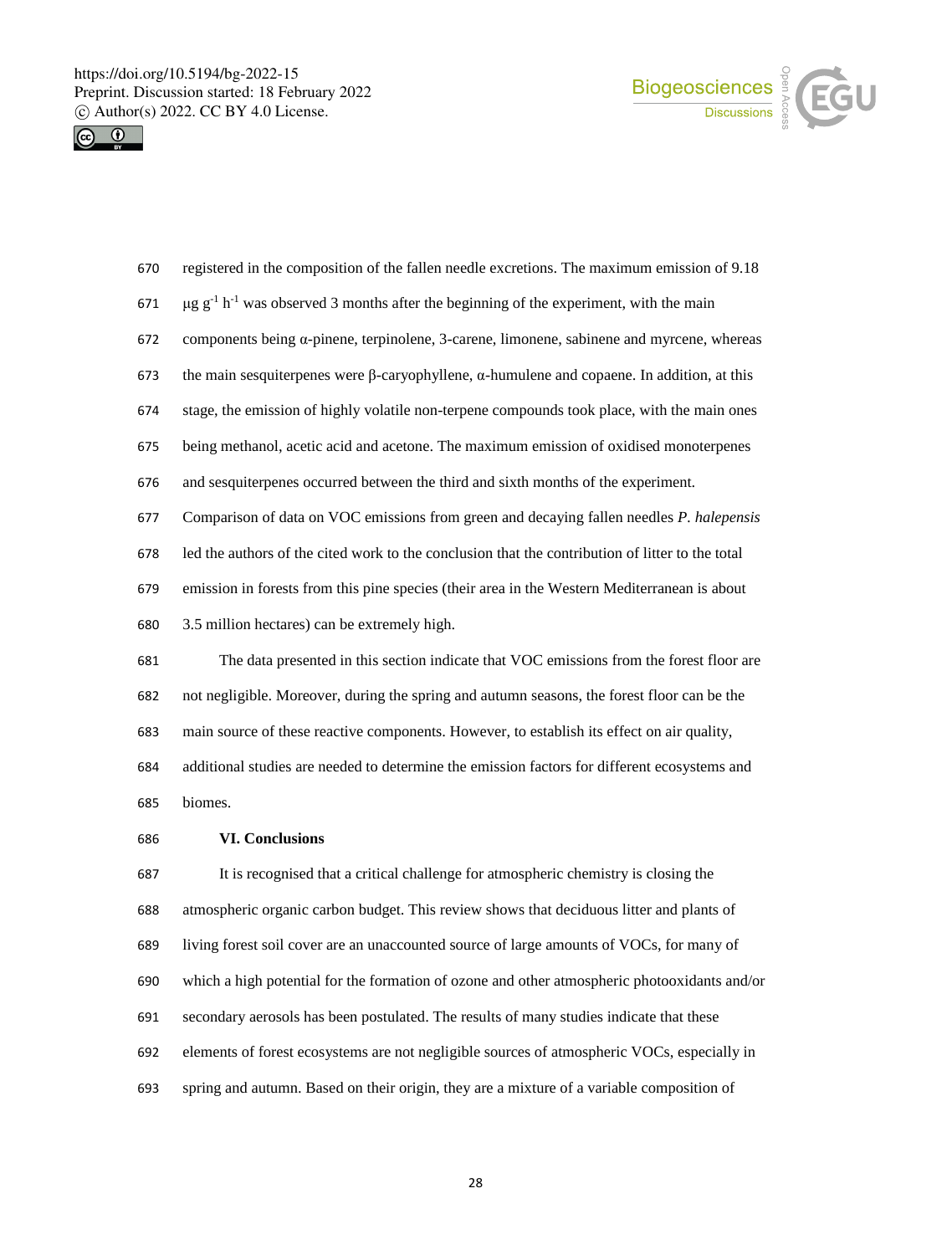



| 694 | products released as a result of various insufficiently studied physical and biological          |
|-----|--------------------------------------------------------------------------------------------------|
| 695 | processes.                                                                                       |
| 696 | There are serious knowledge gaps that prevent a quantitative assessment of the role of           |
| 697 | VOC emissions from the forest floor in biospheric processes. These include the lack of           |
| 698 | information on the composition and emission rates of litter VOCs in various forest types,        |
| 699 | primarily those formed by deciduous tree species: the overwhelming majority of the               |
| 700 | measurements were made in the coniferous forests of the northern belt. This applies to an        |
| 701 | even greater extent to the dead parts of herbaceous plants of steppe and related ecosystems,     |
| 702 | although the biomass of grass felt per unit area in them can significantly exceed that of        |
| 703 | deciduous litter in forests. The participation of soil cover plants in the balance of these      |
| 704 | compounds has hardly been studied, and it is unclear whether they serve as sources of VOCs       |
| 705 | or as their absorbers (Mäki et al., 2017; Stoy et al., 2021). In some pioneering works, an       |
| 706 | important influence on the rate of decomposition of litter of solar radiation, including in the  |
| 707 | visible part of the spectrum, has been shown (Austin et al., 2016; Keiser et al., 2021).         |
| 708 | However, the chemical composition of the resulting compounds, both volatile and easily           |
| 709 | accessible for microbiological assimilation, has not been studied. Insufficient research has     |
| 710 | focused on the impact of global changes on litter decomposition and VOC emissions by             |
| 711 | ecosystems. There is also a lack of data on both litter and plants of the living ground cover of |
| 712 | forests in different geographic zones necessary for an inventory of VOC emissions on a           |
| 713 | regional and global scale.                                                                       |
| 714 | The study of the decomposition of leaf litter, the chemical composition and emission             |
| 715 | rates of volatile organic compounds is of interest not only from the point of view of            |
| 716 | atmospheric chemistry. Biogenic VOCs are involved in competitive interactions as both            |
| 717 | allelochemicals and as neighbour detection signals (Kegge and Pierik, 2009). Volatile organic    |
| 718 | compounds from leaf litter decomposition alter soil microbial communities and carbon             |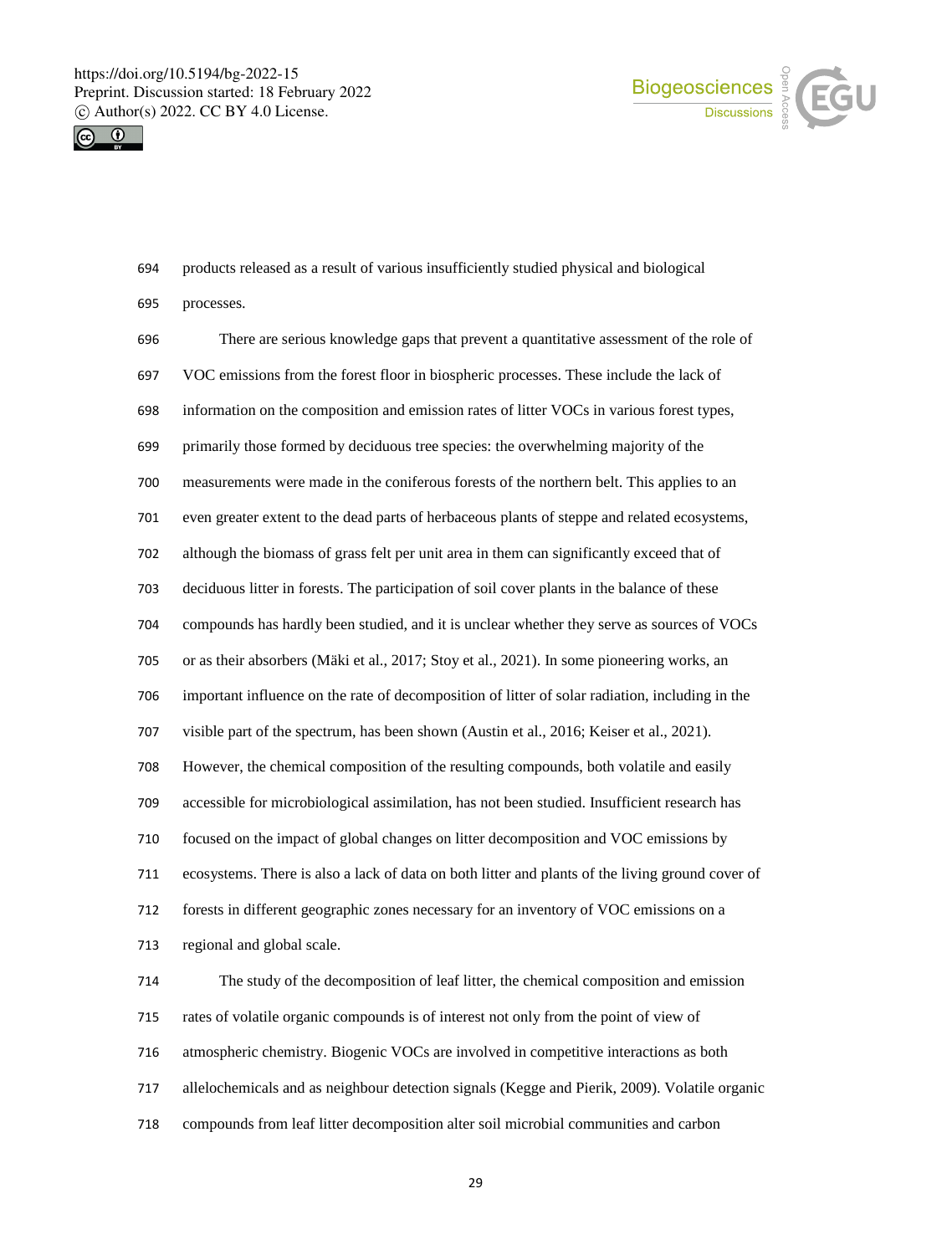



| 719 | dynamics (McBride et al., 2020). However, it should be noted that this is not the only process    |
|-----|---------------------------------------------------------------------------------------------------|
| 720 | linking deciduous litter and soil biota. When litter decomposes, both labile and more stable      |
| 721 | forms of dissolved organic matter are formed, significantly affecting the binding and             |
| 722 | consumption of carbon in the soil (Hensgens et al., 2021); however, the chemical composition      |
| 723 | of compounds leached from the litter and the very scale of this phenomenon remain                 |
| 724 | unexplored.                                                                                       |
| 725 | This review is limited to boreal and temperate natural ecosystems of the Northern                 |
| 726 | Hemisphere because of the almost complete absence of literature data on VOC emissions             |
| 727 | from forest soil cover from other botanical-geographical zones. In particular, only a few         |
| 728 | works are devoted to VOC emissions in subtropical and tropical forests (Drewer et al., 2021;      |
| 729 | Crocker, 2021). We would like our review to serve as a stimulus for expanding the geography       |
| 730 | of research and for a deeper study of the role of both 'dead' and living forest soil cover in the |
| 731 | release of organic compounds into the environment, which play an important role in many           |
| 732 | ecological processes under the forest canopy and in the global atmosphere.                        |
| 733 |                                                                                                   |
| 734 | Supplementary material related to this article is available online at:                            |
| 735 | http://www.biogeosciences.net/                                                                    |
| 736 |                                                                                                   |
| 737 | Acknowledgments. This work was supported by the National Science Centre (Poland) [grant           |
| 738 | number 2019/35/B/ST10/02252].                                                                     |
| 739 |                                                                                                   |
| 740 | Author contributions: Both authors contributed equally to the preparation and writing of the      |
| 741 | article.                                                                                          |
| 742 |                                                                                                   |
| 743 | Conflict of interest: The authors declare no conflict of interest.                                |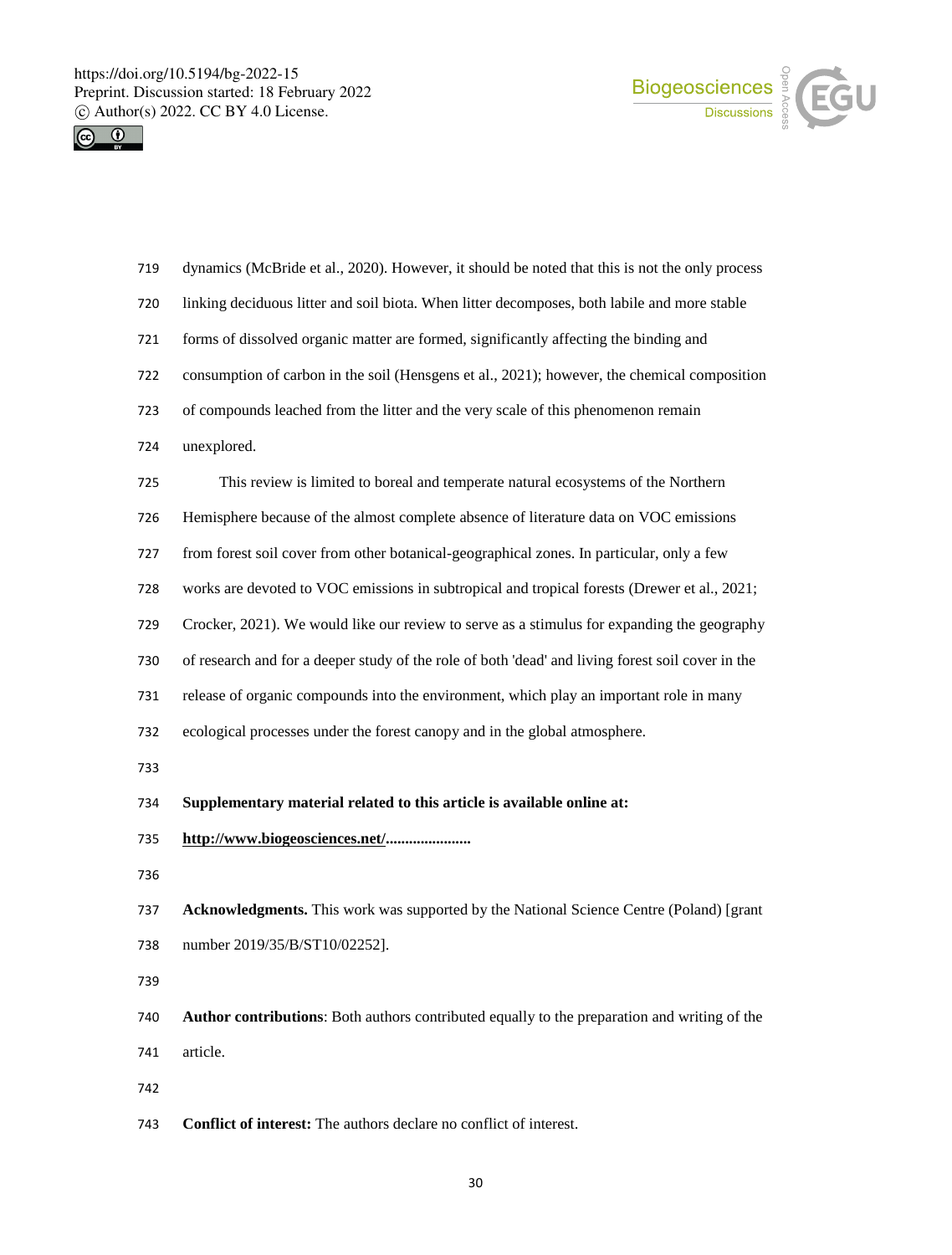



| 745 |                                                                                                   |
|-----|---------------------------------------------------------------------------------------------------|
| 746 | <b>References</b>                                                                                 |
| 747 | Aaltonen, H., Pumpanen, J., Pihlatie, M., Hakola, H., én, H., Kulmala, L., Vesala, T., and        |
| 748 | Bäk, J.: Boreal pine forest floor biogenic volatile organic compound emissions peak in            |
| 749 | early summer and autumn. Agricul. Forest Meteorol. 151, 682-691; doi:                             |
| 750 | 10.1016/j.agrformet.2010.12.010, 2011.                                                            |
| 751 | Archibald, A.T., Neu, J.L., Elshorbany, Y.F., et al.: Tropospheric Ozone Assessment Report:       |
| 752 | A critical review of changes in the tropospheric ozone burden and budget from 1850 to             |
| 753 | 2100. Elementa-Sci. Anthrop. 8(1), doi: 10.1525/elementa.2020.034, 2020.                          |
| 754 | Asensio, D., Peñuelas, J., Ogaya, R., and Llusià, J.: Seasonal soil VOC exchange rates in a       |
| 755 | Mediterranean holm oak forest and their responses to drought conditions. Atmos. Environ.          |
| 756 | 41, 2456-2466, doi: 10.1016/j.atmosenv.2006.05.007, 2007.                                         |
| 757 | Atkinson, R., and Arey, J.: Gas-phase tropospheric chemistry of biogenic volatile organic         |
| 758 | compounds: A review. Atmos. Environ. 31(S2), 197-219, doi: 10.1016/S1352-                         |
| 759 | 2310(03)00391-1, 2003.                                                                            |
| 760 | Austin, A.T., Mendez, M.S., and Ballaré, C.L.: Photodegradation alleviates the lignin             |
| 761 | bottelneck for carbon turnover in terrestrial ecosystems. Proc. Nat Acad. Sci. USA, 113,          |
| 762 | 4392-4397, 10.1073/pnas.1516157113, 2016.                                                         |
| 763 | Babich, H., and Stotzky, G.: Air pollution and microbial ecology. CRC Crit. Rev. Microbiol.       |
| 764 | 4, 353-421; doi: 10.1080/10643387409381619, 1974.                                                 |
| 765 | , E., Keppler, F., Wittmer, J., Greule, M., Scholer, H.F., Seifert, R., and Zetzsch, C.: Evidence |
| 766 | for a major missing source in the global chloromethane budget from stable carbon isotopes.        |
| 767 | Atmos. Chem. Phys. 1703-1719, doi: 10.5194/acp-19-1703-2019, 2019.                                |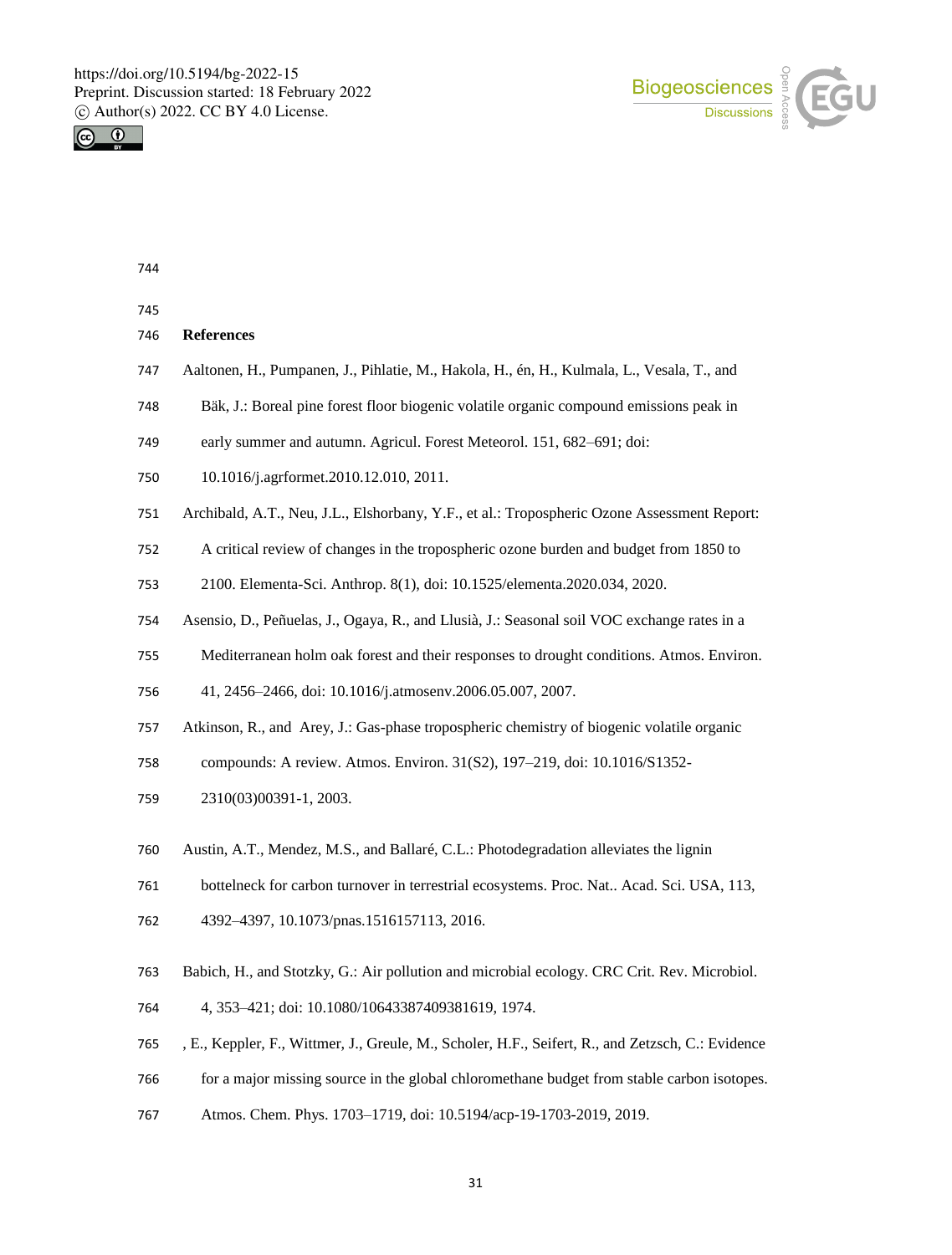



- Bazilevich, N.I., Drozdov, A.V., and Zlotin, R.I.: Geographical peculiarities of the
- production–destruction–processes in Northern Eurasia. In: SCOPE Conf. Pap. 18. Ed. by
- A. Breymeyer, Warszaw, pp. 51–79, 1993.
- Bell, M., and Ellis, H.: Sensitivity analysis of tropospheric ozone to modified biogenic
- emissions for the Mid–Atlantic region. Atmos. Environ. 38, 1879–1889, doi:
- 10.1016/j.atmosenv.2004.01.012, 2004.
- Berg, B.:. Decomposition patterns for foliar litter A theory for influencing factors. Soil Biol.
- Biochem. 78, 222–232; doi:10.1016/j.soilbio.2014.08.005, 2014.
- Bolin, B.: The carbon cycle. In: Bolin B., Cook R.B. (Eds.), SCOPE 21 The Major
- Biogeochemical Cycles and Their Interactions. Wiley, Chichester; doi: 10.1016/0016-
- 7037(84)90418-6, 1983.
- Bonanomi, G., Cesarano, G., Lombardi, N., Motti, R., Scala, F., Mazzoleni, S., and Incerti,
- G.: Litter chemistry explains contrasting feeding preferences of bacteria, fungi, and higher

plants. Sci. Rep. 7: 9208, 1–13, doi: 10.1038/s41598-017-09145-w, 2017.

- , J.F., Barnes, P.W., Robinso, S.A., Ballaré, C.L., Flint, S.D., and Caldwell, M.M.: Solar
- ultraviolet radiation and ozone depletion-driven climate change: effects on terrestrial
- ecosystems. Photochem. Photobiol. Sci. 14, 88 Shao107, doi: 10.1039/C4PP90034K, 2015.
- Bosco, T., Bertiller, M.B., and Carrera A.L.: Combined effects of litter features, UV radiation,
- and soil water on litter decomposition in denuded areas of the arid Patagonian Monte. Plant
- Soil 406, 71–82, doi: 10.1007/s11104-016-2864-7, 2016.
- Bray, S.R., Kitajima, K., and Mack, M.C.: Temporal dynamics of microbial communities on
- decomposing leaf litter of 10 plant species in relation to decomposition rate. Soil Biol.
- Biochem. 49, 30–37; doi: 10.1016/j.soilbio.2012.02.009, 2012.
- Chuwah, C., van Noije, T., van Vuuren, D.P., Stehfest, E., and Hazeleger, W.: Global impact
- of surface ozone changes on crop yields and land use. Atmos. Environ. 49, 11–13, 2015.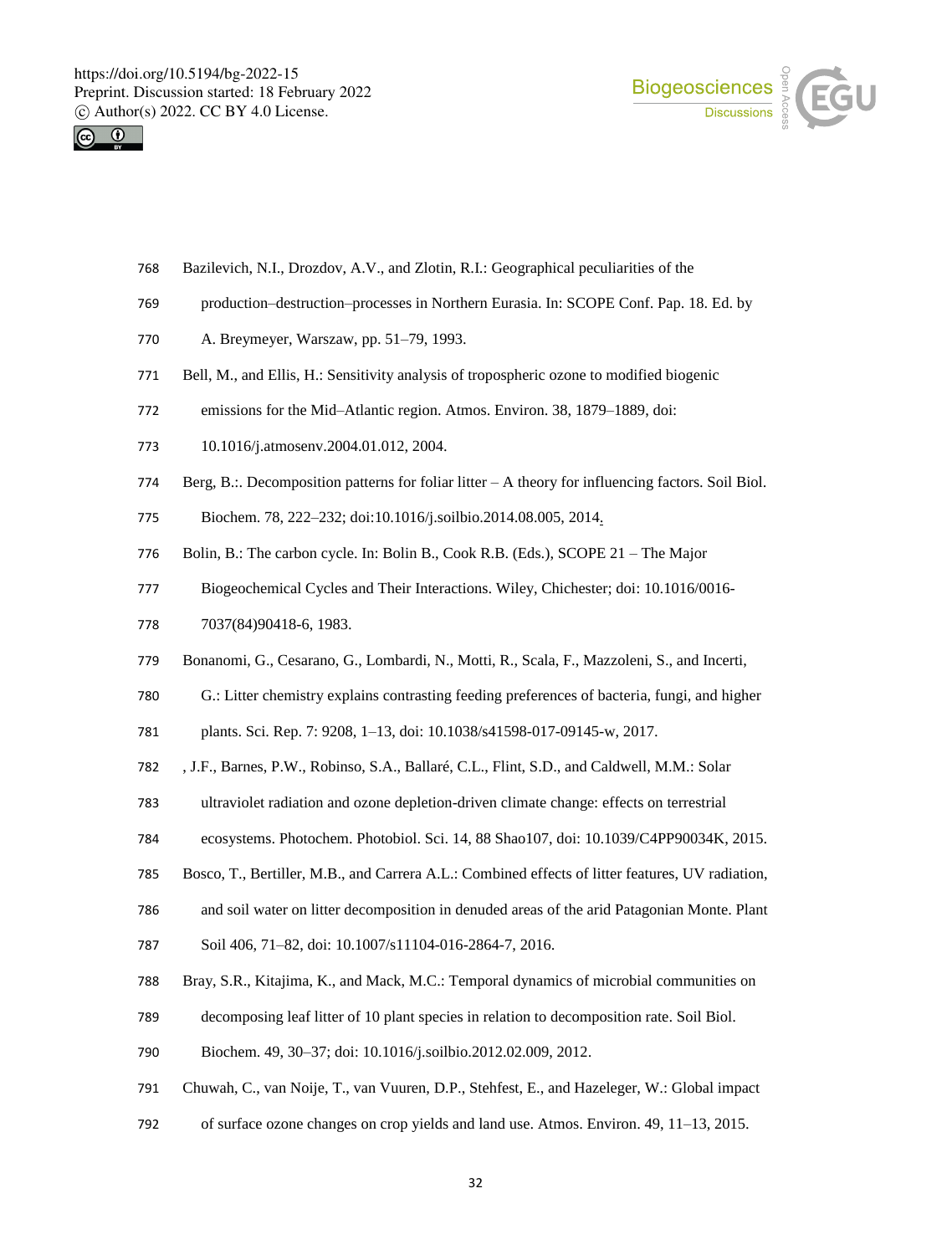



- Coulis, M., Hättenschwiler, F.N., and David, J.F.: Macroarthropod–microorganism interaction
- during the decomposition of Mediterranean shrub litter at different moisture levels. Soil
- Biol. Biochem. 64, 114–121; doi: 10.1016/j.soilbio.2013.04.012, 2013.
- Cox, P., Wilkinson, S.P., and Anderson, J.M.: Effects of fungal inocula on the decomposition
- of lignin and structural polysaccharides in *Pinus sylvestris* litter. Biol. Fertil. Soils 33, 246–
- 251; doi: 10.1007/s003740000315, 2001.
- Crocker, L.N.: The Composition and Diversity of Volatile Organic Compounds (VOCs) from
- Leaf Litter in the Biosphere 2 Tropical Rainforest. The University of Arizona, ProQuest
- Dissertations Publishing, 2021. 28870239.
- Curci, G., Beekmann, M., Vautard, R., Smiatek, G., Steinbrecher, R., Theloke, J., and Friedrich, R.: Modelling study of the impact of isoprene and terpene biogenic emissions on European ozone levels. Atmos. Environ. 43, 1444–1455; doi: 10.1016/j.atmosenv.2008.02.070, 2009.
- David, J.F.: The role of litter-feeding macroarthropods in decomposition process: A
- reappraisal common views. Soil Biol. Biochem. 76, 109–118; doi: 10.1016/J.
- SOILBIO.2014.05.009, 2014.
- De Marco, A., Proietti, C., Anav, A., et al.: Impacts of air pollution on human and ecosystem
- health, and implications for the National Emission Ceilings Directive: Insights from Italy.

Environ. Intern. 125, 320–333, doi: 10.1016/j.envint.2019.01.064, 2019.

- Derendorp, L., Holzinger, R., Wishkerman, A., Keppler, F., and Röckmann, Th.: Methyl
- 813 chloride and  $C_2 C_5$  hydrocarbons emissions from dry leaf litter and their dependence on
- temperature. Atmos. Environ. 45, 3112–3119; doi: 10.1016/j.atmosenv.2011.03.016 ,
- 2011a.
- 816 Derendorp, L., Holzinger R., and Röckmann, T.: UV induced emissions of  $C_2 C_5$
- hydrocarbons from leaf litter. Environ. Chem. 8, 622–611; doi: 10.1071/EN11024, 2011b.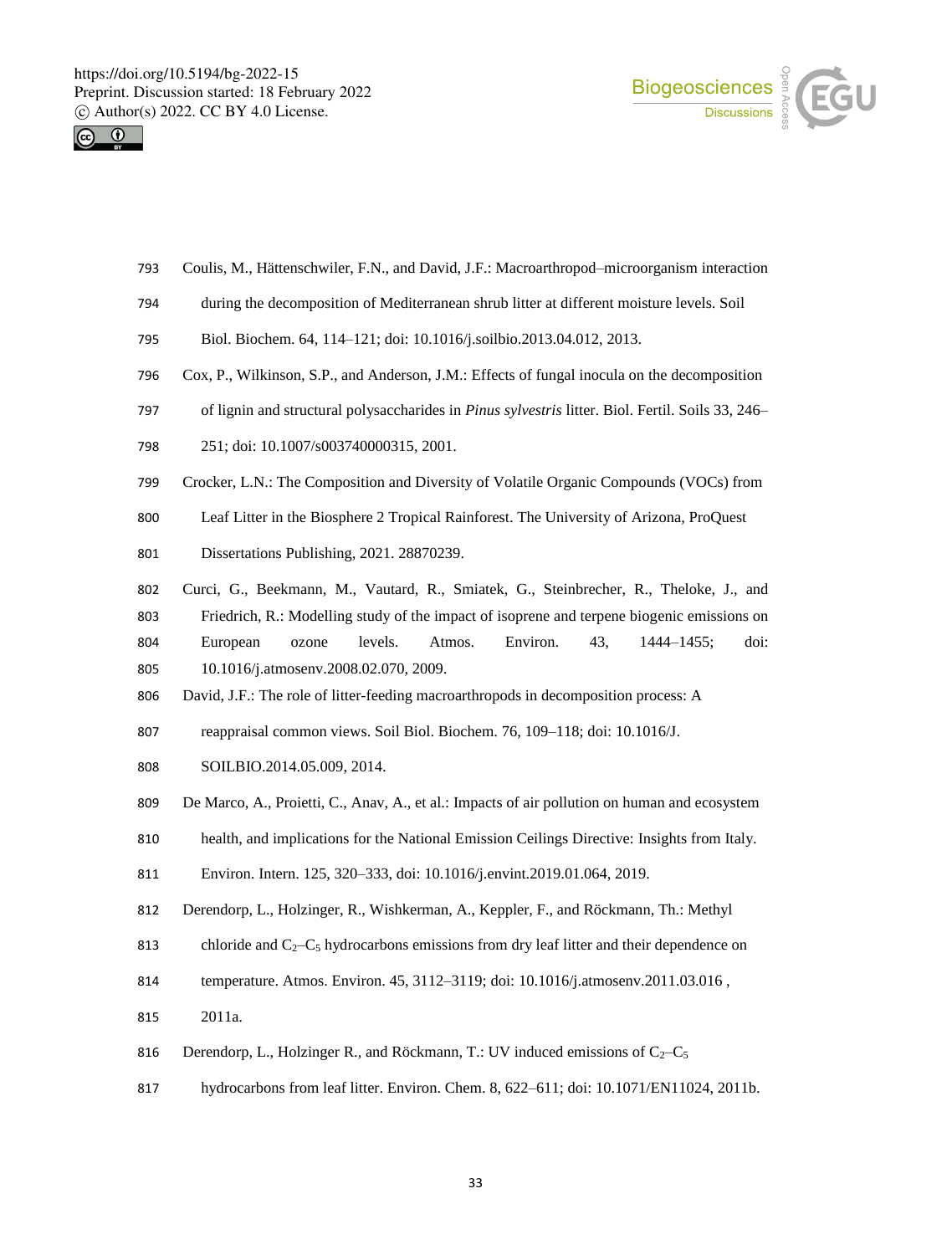



- 818 Derendorp, L., Quist, J.B., Holzinger R., and Röckmann, T.: Emissions of H<sub>2</sub> and CO from
- leaf litter of *Sequoidendron giganteum,* and their dependence on UV radiation and
- temperature. Atmos. Environ. 45, 7520–7524; doi: 10.1016/j.atmosenv.2011.09.044,
- 2011c.
- Derwent, R.G., Utembe, S.R., Jenkin, M.E., and Shallcross, D.E.: Tropospheric ozone
- production regions and the intercontinental origins of surface ozone over Europe. Atmos.
- Environ. 112, 216–224; doi: 10.1016/j.atmosenv.2015.04.049, 2015.
- Di Carlo, P., Brune, W.H., Martinez, M., Harder, H., Lesher, R., Ren, X., Thornberry, T.,
- Carroll, M.A., Young, V., Shepson, P.B., Riemer, D., Apel, E., and Campbell, C.: Missing
- 827 OH reactivity in a forest: Evidence for unknown reactive biogenic VOCs. Science 304,
- 722–725, doi: 10.1126/science.1094392.2004, 2004.
- Dobrovolskу, V.V.: Elements of Biogeochemistry. Moscow, High School Publ., 1998 (in

Russian).

- Dolan, K.L., Peña, J., Allison, S.D., and Martiny, J.B.H.: Phylogenetic conservation of
- substrate use specialization in leaf litter bacteria. PLoS ONE 12 (3): e0174472,
- doi:10.1371/journal.pone.0174472, 2017.
- Dolwick, P., Akhtar, F., Baker, K.R., Possiel, N., Simon, H., and Tonnesen, G.: Comparison
- of background ozone estimates over the western United States based on two separate
- model methodologies. Atmos. Environ. 109, 282–296; doi:
- 10.1016/j.atmosenv.2015.01.005, 2015.
- Drewer, J., Leduning, M.M., Purser, G., Cash, J.M., Sentian, J., and Skiba, U.M.:
- Monoterpenes from tropical forest and oil palm plantation floor in Malaysian
- Borneo/Sabah: emission and composition. Environ. Sci. Pollut. Res. 28 (24), 31792–
- 31802; doi: 10.1007/s11356-021-13052-z, 2021.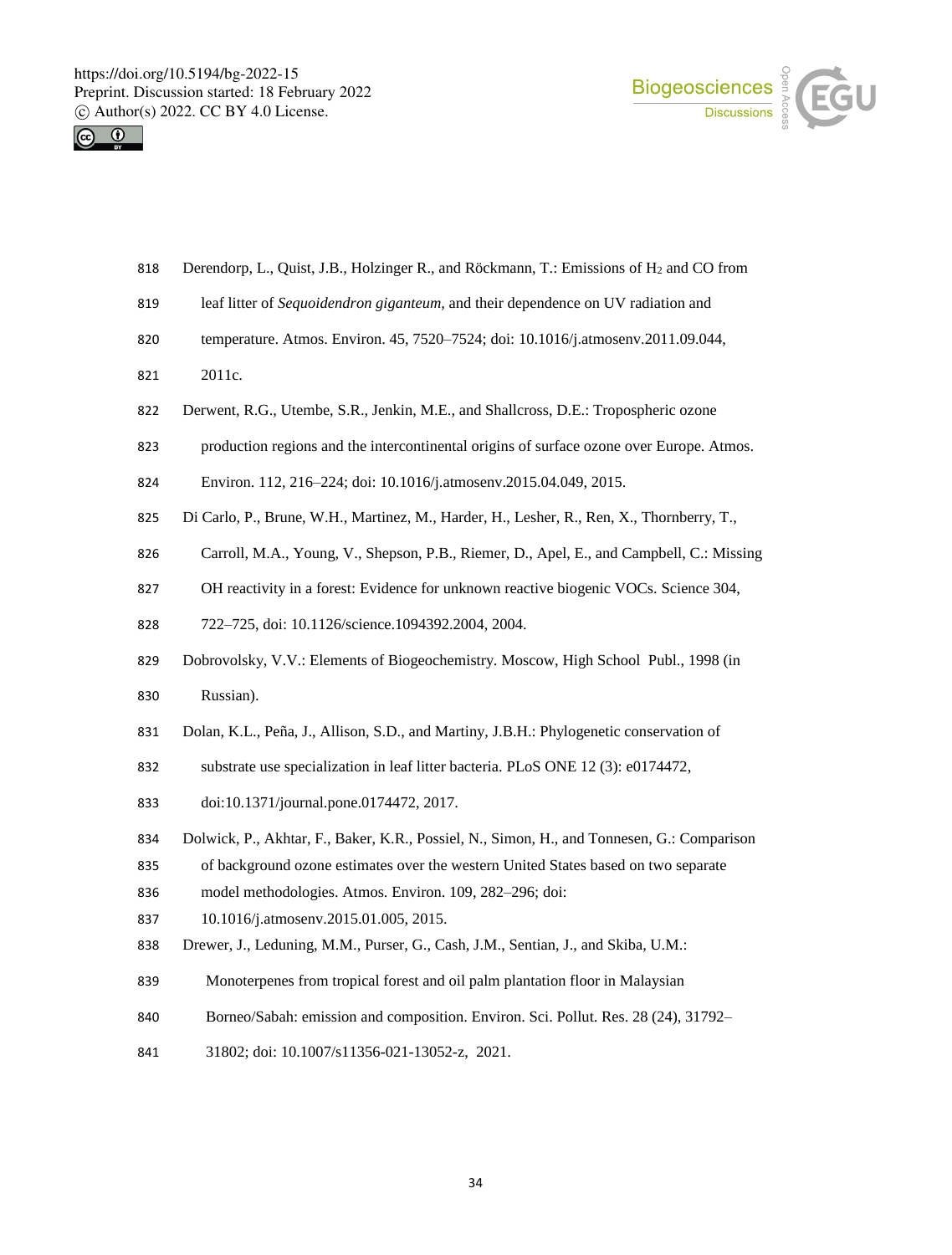



- Drewitt, G.B., Curren, K., Steyn, D.G., Gillespie, T.J., and Niki, H.: Measurement of biogenic
- hydrocarbon emissions from vegetation in the Lower Fraser Valley, British Columbia.
- Atmos. Environ. 32, 3457–3466; doi: 10.1016/S1352-2310(98)00043-0, 1998 .
- Dunkerley, D.: Percolation through leaf litter: What happens during rainfall events of varying
- intensity? J. Hydrol. 525, 737–746; doi: 10.1016/j.jhydrol.2015.04.039, 2015.
- Faiola, C.L., VanderSchelden, G.S., Wen, M., Elloy, F.C., Cobos, D.R., Watts, R.J., Jobson,
- B.T., and VanReken,, T.M.: SOA formation potential of emissions from soil and leaf litter.
- Environ. Sci. Technol. 48, 938–946, doi: 10.1021/es4040045, 2014.
- Fall, R., and Copley, S.D.: Bacterial sources and sinks of isoprene, a reactive atmospheric
- hydrocarbon. Environ. Microbiol. 2, 123–130; doi: 10.1046/j.1462-2920.2000.00095.x,
- 2000.
- Fall, R., Karl, T., Jordan, A., and Lindinger, W.: Biogenic C5 VOCs: release from leaves after
- freeze–thaw wounding and occurrence in air at a high mountain observatory. Atmos.
- Environ. 35, 3905–3916; doi: 10.1016/S1352-2310(01)00141-8, 2001.
- Faubert, P., Tiiva, P., Rinnan, Å., Michelsen, A., Holopainen, J.K., and Rinnan, R.: Doubled
- volatile organic compound emissions from subarctic tundra under simulated climate
- warming. New Phytol. 187, 199–208, doi: 10.1111/J.1469-8137.2010.03270.X, 2010.
- 859 Feng, Z., Hu, E., Wang, X., Jiang, L., and Liu, X.: Ground–level O<sub>3</sub> pollution and its impacts
- on food crops in China: A review. Atmos. Environ. 199, 42–48; doi:
- 10.1016/j.envpol.2015.01.016, 2015.
- Fehsenfeld, F.C., Calvert, J., Fall, R., Goldan, P., , A.B., Hewitt, C.N., Lamb, B., Liu, S.,
- Trainer, M., Westberg, H., and Zimmerman, P.: Emissions of volatile organic compounds
- from vegetation and the implications for atmospheric chemistry. Glob. Biogeochem.
- Cycles 6, 398–420; doi: 10.1029/92GB02125, 1992.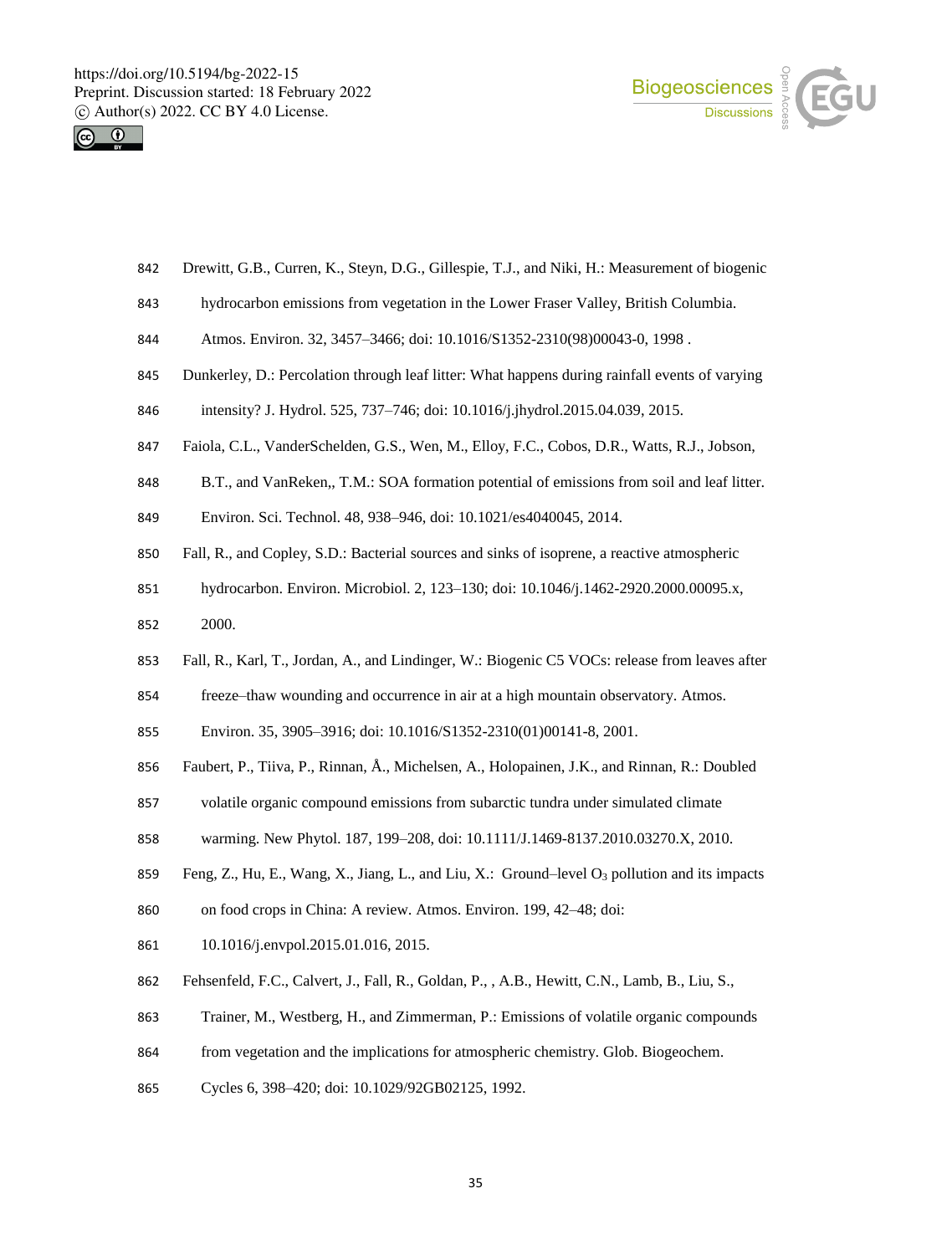



- Fioretto, A., Papa, S., Pellegrino, A., and Fuggi, A.: Decomposition dynamics of *Myrtus*
- *communis* and *Quercus ilex* leaf litter: Mass loss, microbial activity and quality change.
- Appl. Soil Ecol. 36, 32–40; doi: 10.1016/j.apsoil.2006.11.006, 2007.
- Frankland, J.C.: Fungal succession unraveling the unpredictable. Mycol. Res. 102, 1–15;
- doi: 10.1017/S0953756297005364, 1998.
- Frouz, J., Roubíčková, A., Hedĕnec, P., and Tajovský, K.: Do soil fauna really hasten litter
- decomposition? A meta-analysis of enclosure studies. Eur. J. Soil Biol. 68, 18–24; doi:
- 10.1016/j.ejsobi.2015.03.002, 2015.
- Fukuj, Y., and Doskey, P.V.: Air–surface exchange of non-methane organic compounds as a
- grassland site: seasonal variations and stressed emissions. J. Geophys. Res. 103, 13153–
- 13168; doi: 10.1029/98JD00924, 1998.
- Gaudel, A., Ancellet, G., and Godin–Beekmann, S.: Analysis of 20 years of tropospheric
- ozone vertical profiles by lidar and ECC at Observatoire dr Haute Provence (OHP) at
- 879 44°N, 6.7°E. Atmos. Environ. 113, 78–89; doi: 10.1016/j.atmosenv.2015.04.028, 2015.
- Ge, J., Xie, Z., Xu, W., and Zhao, Ch.: Controls over leaf litter decomposition in a mixed
- evergreen and deciduous broad-leaved forests, Central China. Plant Soil, 412,345–355,
- doi: 10.1007/s11104-016-3077-9, 2017.
- Gray, C.M., Monson, R.K., and Fierer, N.: Emission of volatile organic compounds during 884 the decomposition of plant litter. J. Geophys. Res. 115, G03015, doi:
- 10.1029/2010JG001291, 2010.
- Greenberg, J.P., Asensio, D., Turnipseed, A., Guenther, A.B., Karl, T., and Gochin, D.:
- Contribution of leaf and needle litter to whole ecosystem BVOC fluxes. Atmos. Environ.
- 59, 302–311; doi: 10.1016/j.atmosenv.2012.04.038, 2012.
- Guenther, A., Hewitt, C.N., Erickson, D., Fall, R., Geron, C., Graedel, T., Harley, P., Klinger,
- L., Lerdau, M., McKay, W.A., Pierce, T., Scholes, B., Steinbrecher, R., Tallamrajan, R.,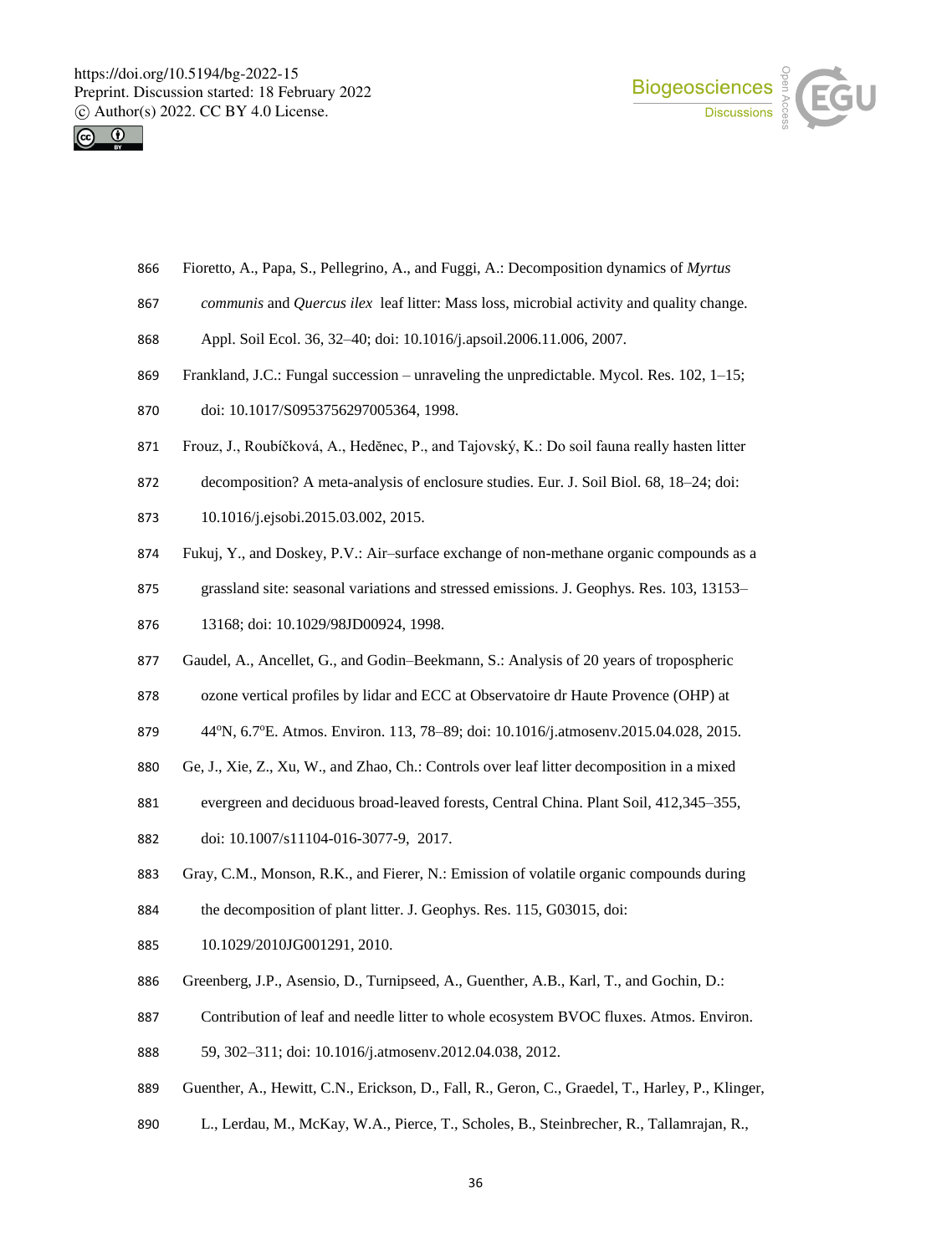



- Tailor, J., and Zimmerman, P.R.: A global model of natural volatile organic compounds
- emission. J. Geophys. Res. 100, 8873–8892; doi: 10.1029/94JD02950, 1995.
- Guenther, A., Karl, T., Harley, P., Wiedinmyer, C., Palmer, P. I., and Geron, C.: Estimates of
- global terrestrial isoprene emissions using MEGAN (Model of Emissions of Gases and
- Aerosols from Nature). Atmos. Chem. Phys. 6, 3181–3210; doi: 10.5194/ACP-7-4327-
- 2007, 2006.
- Hageman, U., and Moroni, M.T.: Moss and lichen decomposition in old-growth and harvested
- high-boreal forests estimated using the litterbag and minicontainer methods. Soil Biol.
- Biochem. 87, 10–24, doi: 10.1016/j.soilbio.2015.04.002, 2015.
- Hari, P., and Kulmala, M.: Station for Measuring Ecosystem-Atmosphere Relations (SMEAR
- 901 II). Boreal Environ. Res. 10, 315–322, 2005.
- Hassall, M., Turner, J.G., and Rands, M.R.W.: Effects of terrestrial isopods on the
- decomposition of woodland leaf litter. Oecologia 72, 597–604; doi: 10.1007/BF00378988, 1987.
- Hayward, S., Muncey, R.J., James, A.E., Halsall, C.J., and Hewitt, C.N.: Monoterpene
- emissions from soil in Sitka spruce forest. Atmos. Environ. 35, 4081–4087; doi:
- 907 10.1016/S1352-2310(01)00213-8, 2001.
- 908 Hellén, H., Hakola, H., Pystynen, K.-H., Rinne, J., and Haapanala, S:.  $C_2-C_{10}$  hydrocarbon
- emissions from a boreal wetland and forest floor. Biogeosciences 3, 167–174; 10.5194/bg-
- 3-167-2006 , 2006.
- Hellén, H., Praplan, A.P., Tykkä, T., Helin, A., Schallhart, S., Schiestl-Aalto., P.P., Bäck, J.,
- and Hakola, H.: Sesquiterpenes and oxygenated sesuiterpenes dominate the VOC (C5-C20)
- emission of downy birches. Atmos. Chem. Phys. 21, 8045–8066, doi: 10.5194/acp-21-
- 8045-2021, 2021.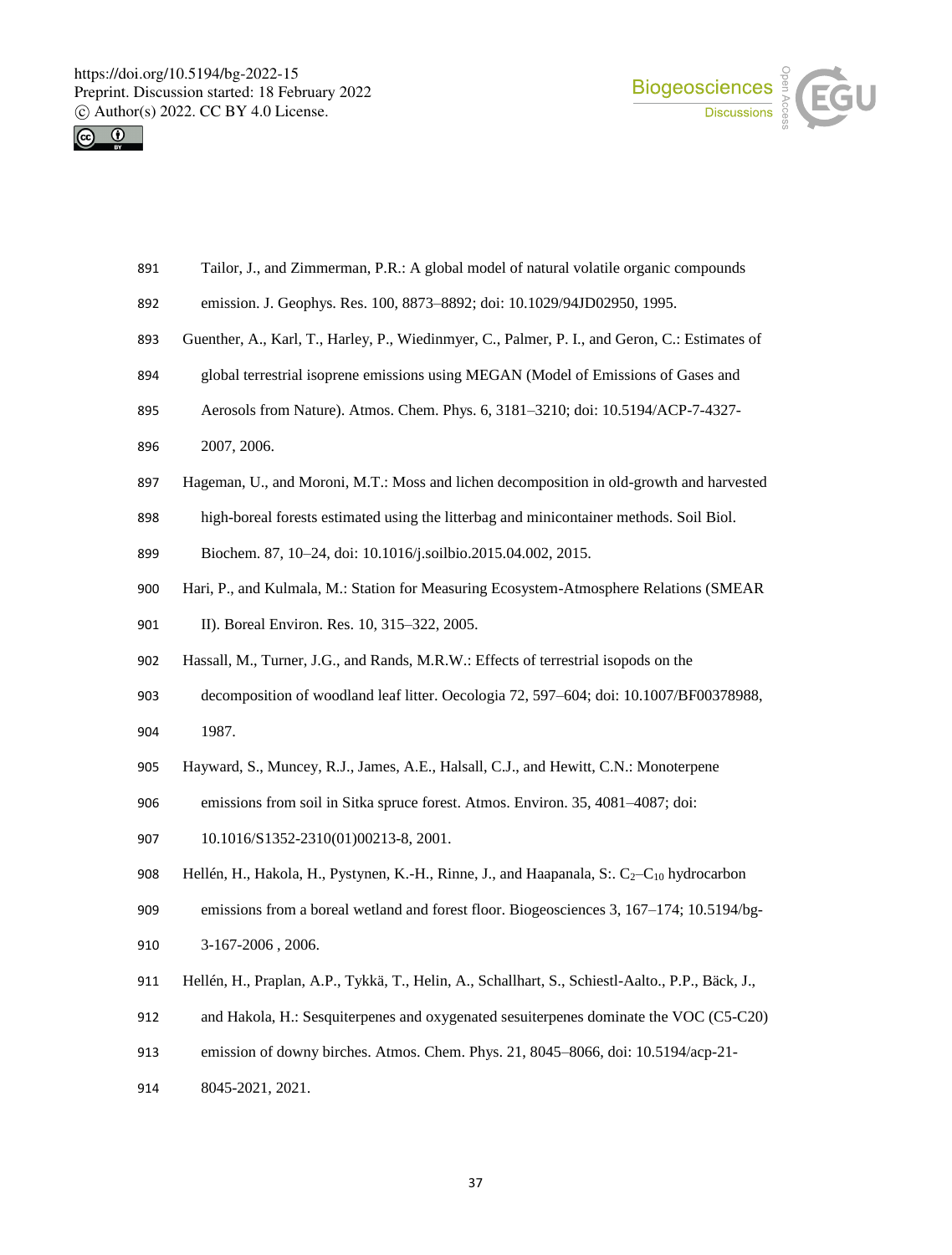



- Helmig, D., Klinger, L.F., Guenther, A., Vierling, L., Geron, Ch., and Zimmerman, P.:
- Biogenic volatile organic compound emissions (BVOCs). I. Identifications from three
- continental sites in the U.S. Chemosphere 38, 2163–2187; doi: 10.1016/S0045-
- 6535(98)00425-1, 1999.
- Hensgens, G., Lechtenfeld, O.J**.,** Guillemette, F**.,** Laudon, H**.,** and Berggren, M.: Impacts of
- litter decay on organic leachate composition and reactivity. Biogeochemistry 154 (1), 99–
- 117; doi: 10.1007/s10533-021-00799-3, 2021.
- Hewins D.B., Lee, H., Barnes, P.W., McDowell, N.G., Pockman, W.T., Rahn, T., and Throop,
- H.L.: Early exposure to UV radiation overshadowed by precipitation and litter quality as
- drivers of decomposition in the northern Chihuahuan Desert. PLOS ONE, 14 (2),
- e0210470, doi: 10.1371/journal.pone.0210470, 2019.
- Hobbie, S., Eddy, W.C., Buyarsku, CR., Adair, C., Ogdahl, M.L., and Weisenhorn, P.:
- Response of decomposing litter and its microbial community to multiple forms of nitrogen
- enrichment. Ecol. Monogr. 82, 389–405; doi: 10.2307/41739376, 2012.
- Hu, Z., Xu, C., McDowell, N.G., Jonson D.J., Wang, M., Luo, Y., Zhou, X., and Huang, Z.:
- Linking microbial community composition to C loss rates during wood decomposition.
- Soil Biol. Biochem. 104, 108–116, doi: 10.1016/j.soilbio.2016.10.017, 2017.
- Ioffe, B.V., Isidorov, V.A., and Zenkevich, I.G.: Gas chromatographic–mass spectrometric
- determination of volatile organic compounds in an urban atmosphere. J. Chromatogr. 142,
- 787–795; doi: 10.1016/S0021-9673(01)92086-2, 1977.
- IPCC: Climate Change 2013: the Physical Science Basis. Contribution of working group in
- to the fifth assessment report of the intergovernmental panel on climate change. Cambridge
- Univ. Press, Cambridge, 2013.
- Isebrands, J.D., Guenther, A.B., Harley, P., Helmig, D., Klinger, L., Vierling, L.,
- Zimmerman, P., and Geron, C.: Volatile organic compound emission rates from mixed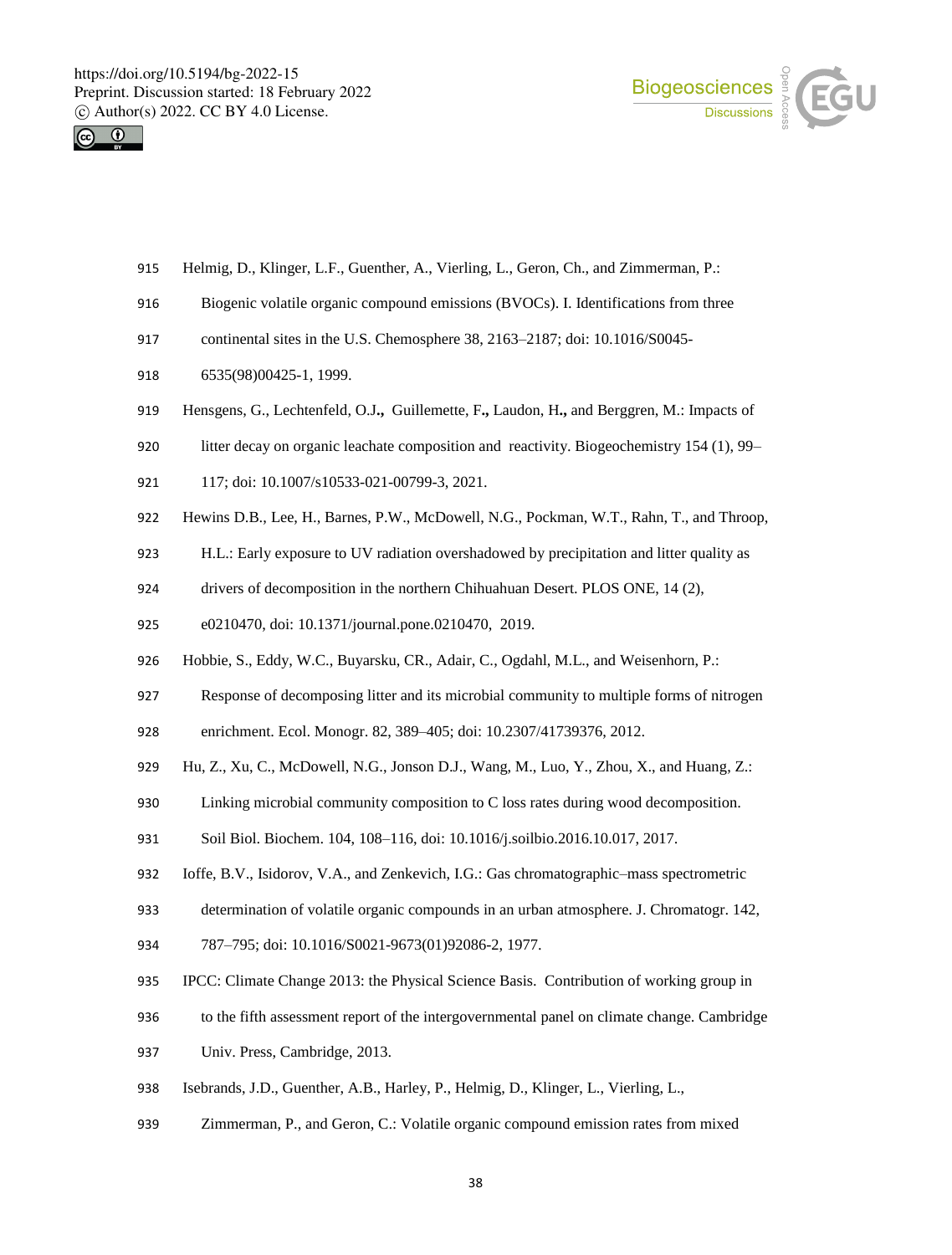



- deciduous and coniferous forests in Northern Wisconsin, USA. Atmos. Environ. 33, 2527–
- 2536; doi: 10.1016/S1352-2310(98)00250-7, 1999.
- Isidorov, V.A., Zenkevich, IG., and Ioffe, B.V.: Volatile organic compounds in the
- atmosphere of forests. Atmos. Environ. 19,1–8; doi: 10.1016/0004-6981(85)90131-3,
- 1985.
- Isidorov, V.A.: Organic Chemistry of the Earth's Atmosphere. Springer, Berlin, 1990.
- Isidorov, V.A.: Non-methane hydrocarbons in the atmosphere of boreal forests: composition,
- emission rates, estimation of regional emission and photocatalytic transformation. Ecol.
- Bull. 42, 71–76; https://www.jstor.org/stable/20113107, 1992.
- Isidorov, V.A.: Volatile Emissions of Plants: Composition, Emission Rate, and Ecological
- Significance. Alga Publ., St. Petersburg, 1994.
- Isidorov, V.A., Povarov, V.G., Klokova, E.M., Prilepsky, E.B., and Churilova Yu.Yu.:
- Estimation of photochemically active VOC emission by forests of the European part of the
- former USSR. In: Angeletti, G. and Restelli, G. (Eds.), Physico-Chemical Behaviour of
- Atmospheric Pollutants. ECSC-EC-EAEC, Brussels, Luxembourg, pp. 31–40, 1994.
- Isidorov, V.A, Klokova, E.M., Povarov, V.G., and Kolkova, S.: Photocatalysis on
- atmospheric aerosols: Experimental studies and modelling. Catal. Today, 39 (3), 233–242;
- doi: 10.1016/S0920-5861(97)00104-1, 1997.
- Isidorov, V., Povarov, V., and Stepanov, A.: Forest soil cover: VOC sink or source? In: Proc.
- EUROTRAC Symp. Borrell, P.M. and Borrel,P. (eds). WIT Press, Southampton, pp. 158– 162, 1999.
- Isidorov, V., and Jdanova, M.: Volatile organic compounds from leaves litter. Chemosphere
- 48, 975–979; 10.1016/s0045-6535(02)00074-7, 2002.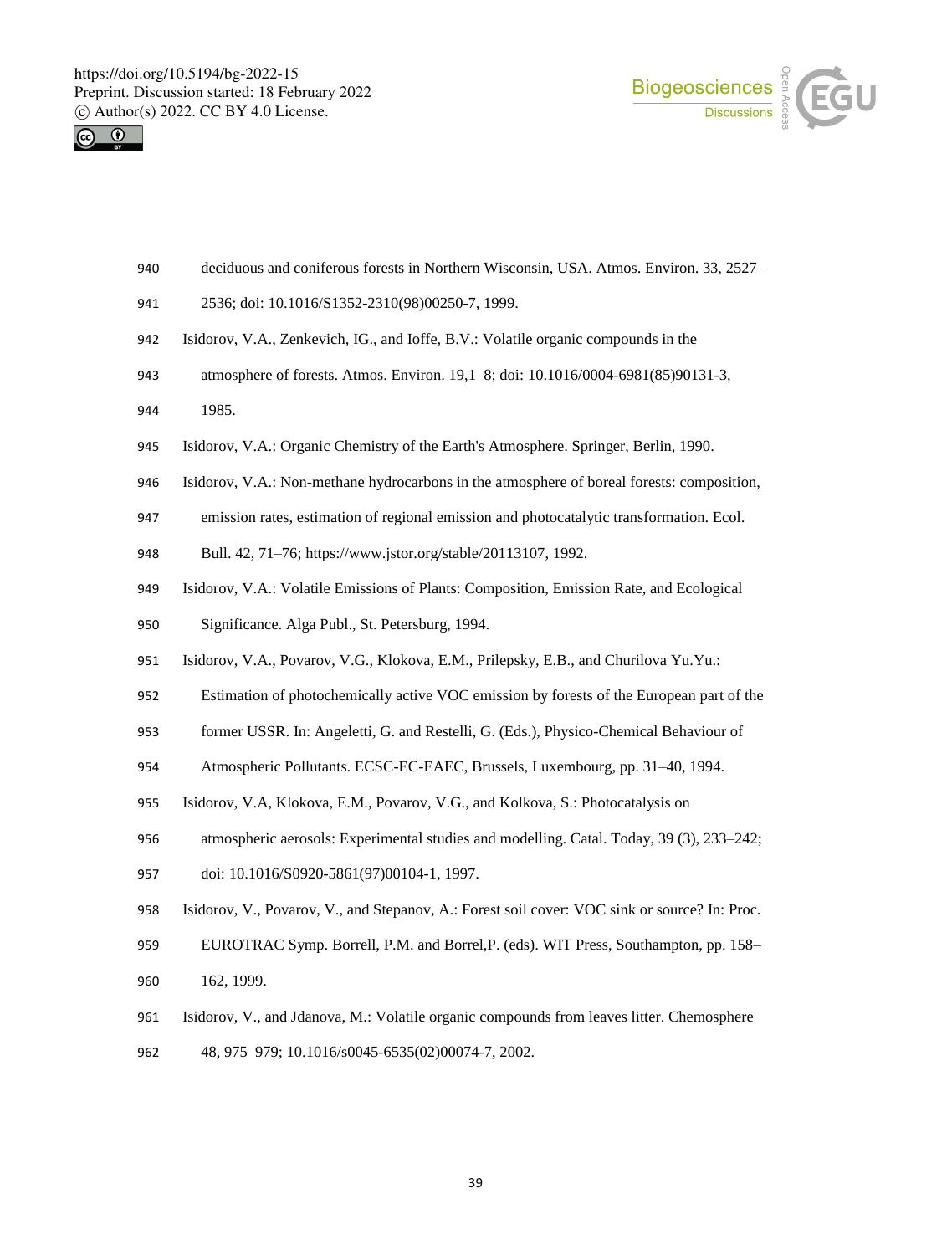



- Isidorov, V.A., Vinogorova, V.T., and Rafałowski, K.: HS–SPME analysis of volatile organic
- compounds of coniferous needle litter. Atmos. Environ. 37, 4645–4650;
- 10.1016/j.atmosenv.2003.07.005, 2003.
- Isidorov, V., Vinogorova, V., and Rafałowski, K.: Gas chromatographic determination of
- extractable compounds composition and emission rate of volatile terpenes from larch
- needle litter. J. Atmos. Chem*.* 50, 263–278; doi: 10.1007/s10874-005-5078-6, 2005.
- Isidorov, V.A., Smolewska, M., Purzyńska–Pugacewicz, A., and Tyszkiewicz, Z.: Chemical
- composition of volatile and extractive compounds of pine and spruce litter in the initial
- stages of decomposition. Biogeosciences 7, 2785–2794; doi: 10.5194/bg–7–1–2010, 2010.
- Isidorov, V., Tyszkiewicz, Z., and Pirożnikow, E.: Fungal succession in relation to volatile
- organic compounds emissions from Scots pine and Norway spruce leaf litter–destroying
- fungi. Atmos. Environ. 131, 301–316, doi: 10.1016/j.atmosenv.2016.02.015, 2016.
- Jagodzinski, A.M., Dyderski, M.K., Rawlik, K., and Katna, B.: Seasonal variability of
- biomass, total leaf area and specific leaf area of forest understory herbs reflects their life
- strategies. Forest Ecol. Manage. 374, 71–81, doi: 10.1016/j.foreco.2016.04.050, 2016.
- Jiang, L.P., Yue, K., Yang Y.L., and Wu, Q.G.: Leaching and freeze-thaw events contribute to
- litter decomposition A review. Sains Malays. 4, 1041–1047, 2016.
- Janson, R.W.: Monoterpene emissions from Scots pine and Norwegian spruce. J. Geophys.
- Res*.* 98, 2839–2850, doi:10.1029/92JD02394, 1993.
- Janson, R., De Serves C., and Romero R.: Emission of isoprene and carbonyl compounds
- from a boreal forest and wetland in Sweden. Agricul. Forest Meteorol. 98–99, 671–681;
- doi: 10.1016/S0168-1923(99)00134-3, 1999.
- Kainulainen, P., and Holopainen, J.K.: Concentration of secondary compounds in Scots pine
- needles at different stages of decomposition. Soil Biol. Biochem. 34, 37–42; doi:
- 987 10.1016/S0038-0717(01)00147-X, 2002.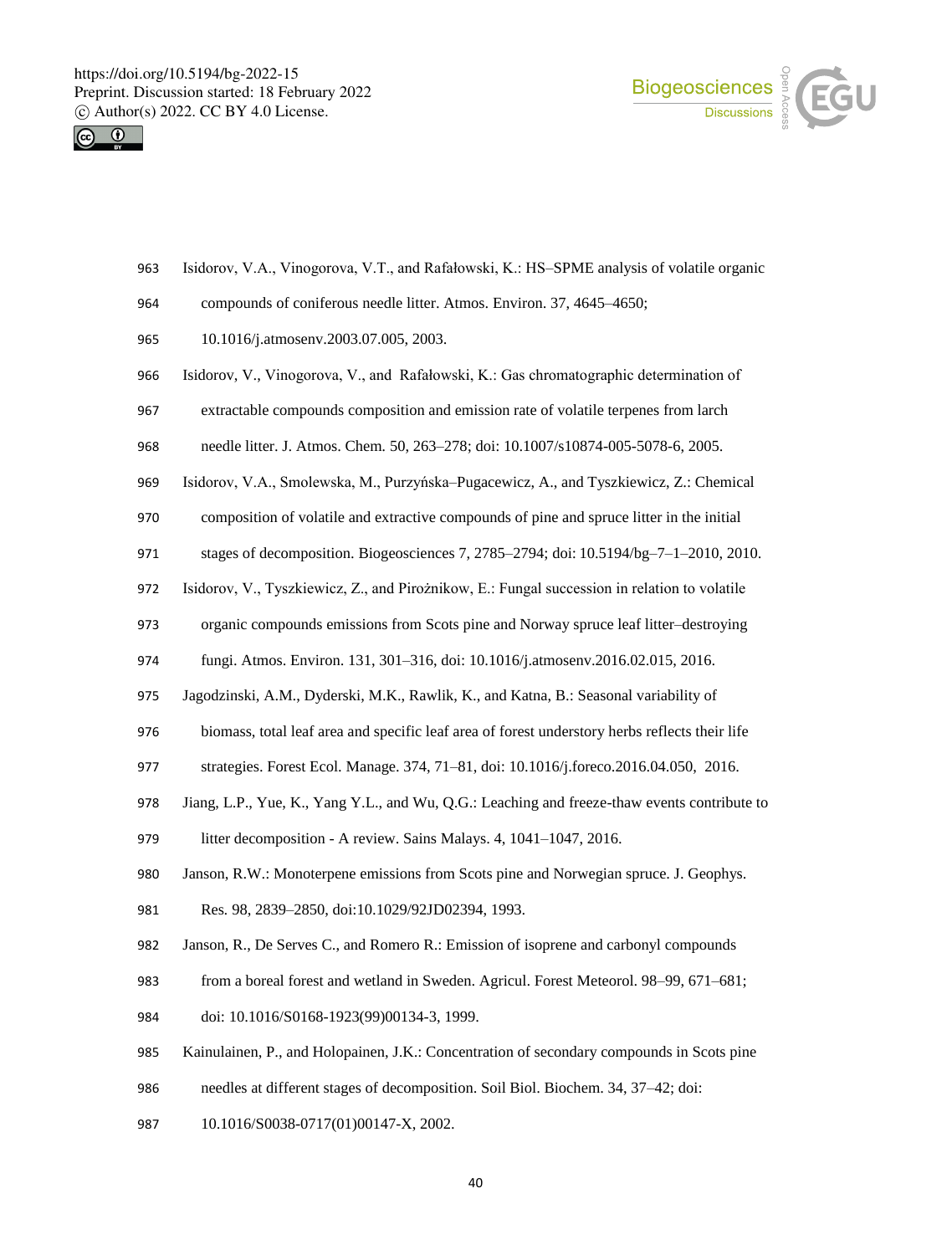



- Karl, T., Harren,F., Warneke, C., de Gouw, J., Grayless, C., and Fall, R.: Senescing grass
- crops as regional sources of reactive volatile organic compounds. J. Geophys. Res. 110,
- 990 D15302; doi:10.1029/2005JD005777, 2005.
- Karl, M., Guenther, A., Köble, R., Leip, A., and Seufert, G.: A new European plant-specific
- emission inventory of biogenic volatile organic compounds for use in atmospheric
- transport models. Biogeosciences 6, 1059–1087; doi: 10.5194/bg-6-1059-2009, 2009.
- Kegge, W., and Pierik, R.: Biogenic volatile organic compounds and plant competition.
- Trends Plant Sci. 15 (3) 1263–132; doi: 10.1016/j.trplants.2009.11.007, 2009.
- Keiser, A.D., Warren, R., Filley, T., and Bradford, M.A.: Signatures of an abiotic
- decomposition pathway in temperate forest leaf litter. Biogeochemistry, 153 (2), 177–190;
- doi: 10.1007/s10533-021-00777-9, 2021.
- Kesselmeier, J., and Staudt, M.: Biogenic volatile organic compounds (VOC): An overview
- on emission, physiology and ecology. J. Atmos. Chem. 33, 23–88; doi:
- 1001 10.1023/A:1006127516791, 1999.
- Kesselmeier, J., and Hubert, A.: Exchange of reduced volatile sulfur compounds between leaf
- litter and the atmosphere. Atmos. Environ. 36, 4679–4686; doi: 10.1016/S1352-
- 2310(02)00413-2, 2002.
- Kim, M.J., Park, R.J., Ho, C.–H., Choi, K.–C., Song, C.–K., and Lee, J.–B.: Future ozone and
- oxidants change under RCP scenarios. Atmos. Environ. 101, 103–115; doi:
- 10.1016/j.atmosenv.2014.11.016, 2015.
- Kim, M., Kim, W.–S., Tripathi, B.M., and Adams, J.: Distinct bacterial communities
- dominate tropical and temperate zone leaf litter. Microb. Ecol. 67, 837–848;
- doi:10.1007/s00248-014-0380-y, 2014.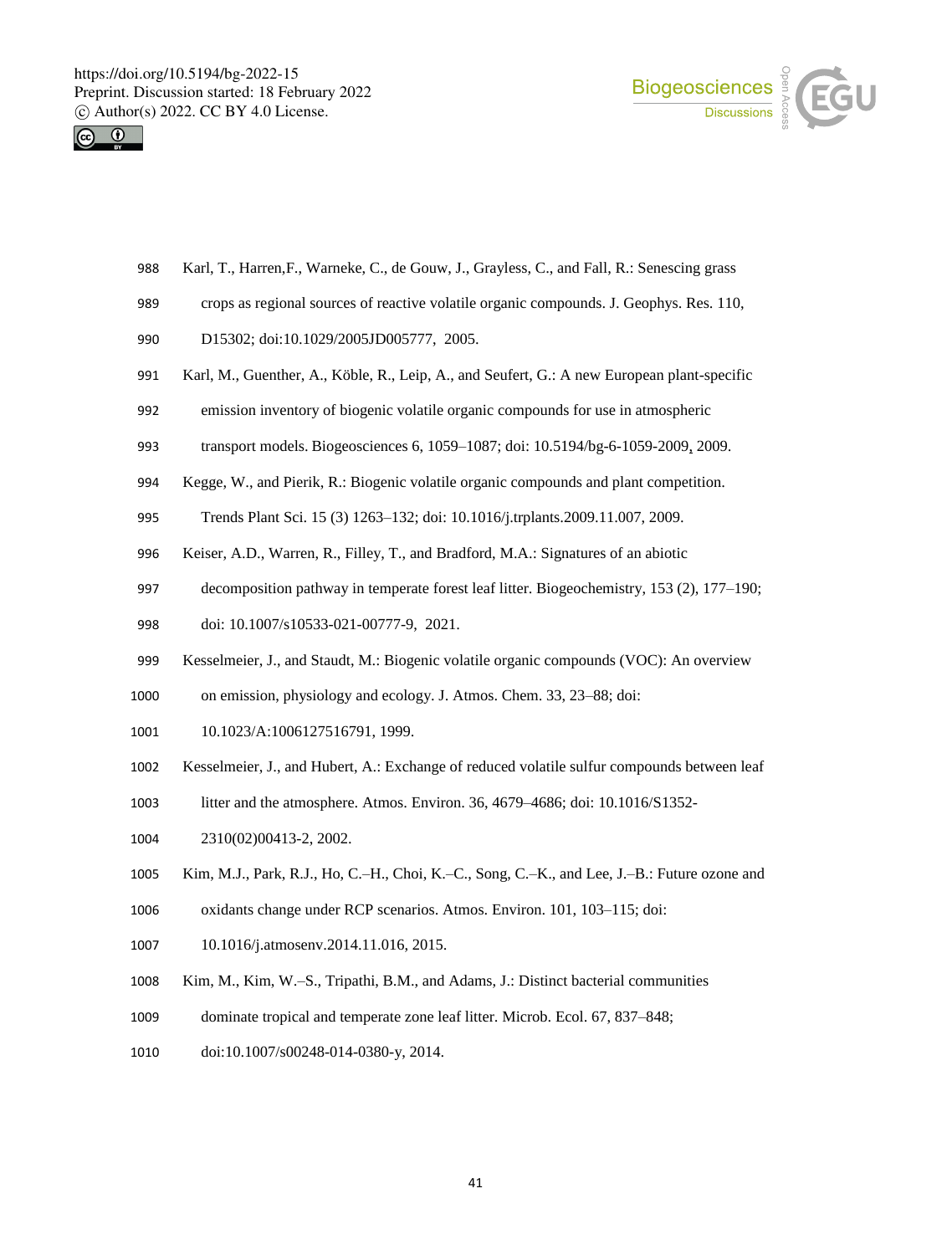



- Kirker G.T., Bishell A., Cappellazzi J., Palmer J., Bechle N., Lebow P., and Lebow S.: Role
- of leaf litter in above-round wood decay. Microorganisms, 8, 696; doi:
- 10.3390/microorganisms8050696, 2020.
- Kivimäenpää M., Markkanen J.-M., Ghimire R. P., Holopainen T., Vuorinen M., and
- Holopainen J. K.: Scots pine provenance affects the emission rate and chemical
- composition of volatile organic compounds of forest floor. Can. J. For. Res. 48, 1373–
- 1381. DOI: 10.1139/cjfr-2018-0049, 2018.
- Klemmedson, J.O., Meier, C.E., and Campbell, R.E.: Litter fall transfers of dry matter and
- nutrients in ponderosa pine stand. Canadian J. For. Res. 20, 1105–1115; doi: 10.1139/x90- 146, 1990.
- Kolari, P., Pumpanen, J., Kulmala, L., Ilvesniemi, H., Nikinmaa, E., Grönholm, T., and Hari,
- P.: Forest floor vegetation plays an important role in photosynthetic production of boreal
- forests. For. Ecol. Manage. 221, 241–248; doi:10.1016/j.foreco.2005.10.021, 2006.
- Kourtchev, I., Giorgio,C., Manninen,A., Wilson, E., Mahon, B., Alto, J., et al.: Enhanced
- volatile organic compounds emissions and organic aerosol mass increase the oligomer
- content of atmospheric aerosols. Sci. Rep. 6, 35038, doi: 10.1038/srep35038, 2016.
- Kozlov, M.V., Zverev, V., and Zvereva E.L.: Shelters of leaf-tying herbivores decompose
- faster than leaves damaged by free-living insects: Implications for nutrient turnover in
- polluted habitats. Sci. Total Environ. 568, 946–951; doi: 10.1016/j.scitotenv.2016.04.121,
- 2016.
- Kravchenko I.K., Tikhonova E.N., Ulanova R.V., Menko E., and Sukacheva M.V.: Effect of
- temperature on litter decomposition, soil microbial community structure and biomass in
- mixed-wood forest in European Russia. Curr. Sci., 116, 765–772; doi:
- 1034 10.18520/cs/v116/i5/765-772, 2019.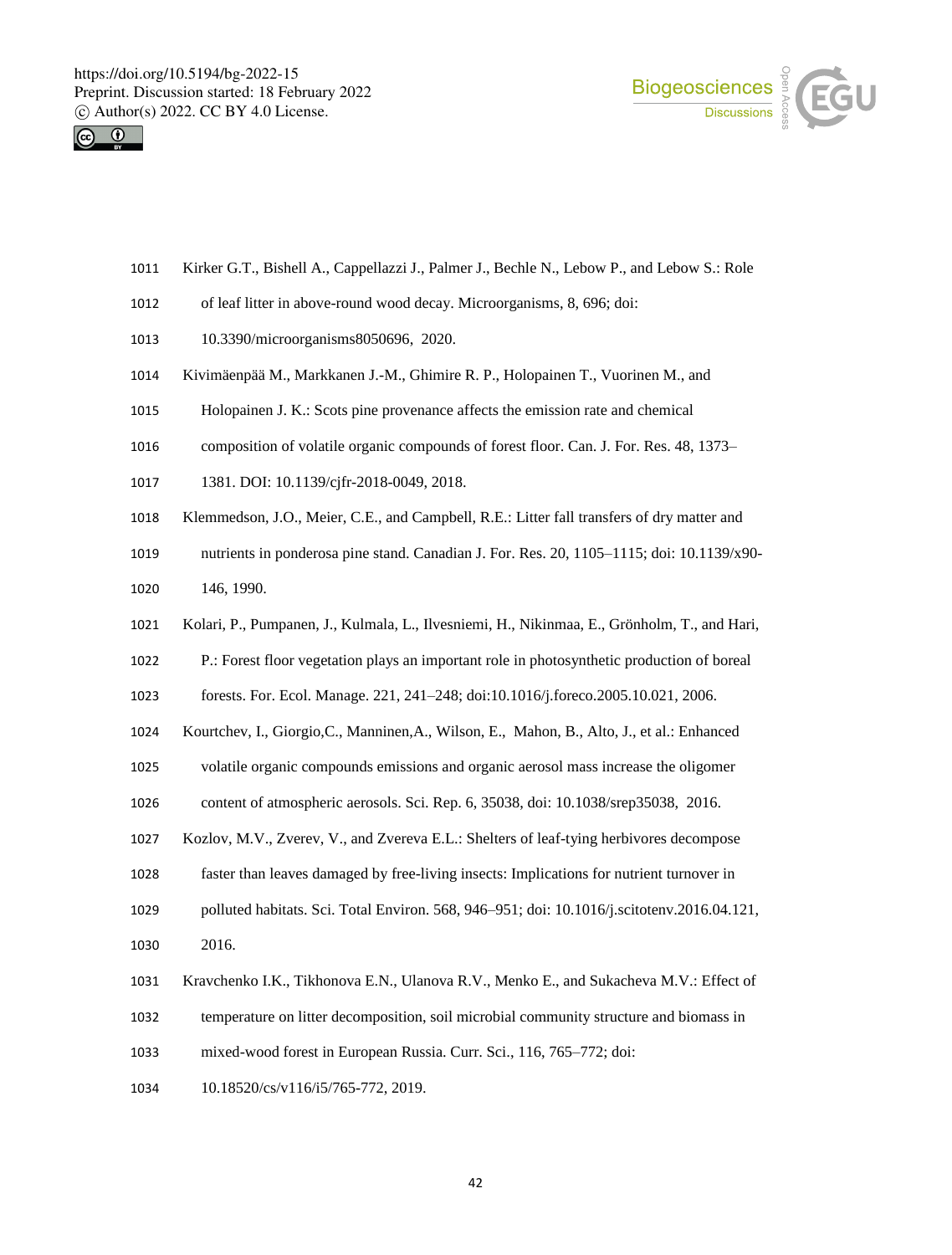



- Krishna, M.P., and Mohan, M.: Litter decomposition in forest ecosystems: a review. Energy
- Ecol. Environ., 2, 236–249; doi:10.1007/s40974-017-0064-9, 2017.
- Kulmala, M., Hämeri, K., Aalto, P.P., Mäkelä, J.M., Pirjola, L., Nilsson, E., Douglas, E.,
- Buzorius, G., Rannik, Ü., Dal Maso, M., Seidl, W., Hoffmann, T., Janson, R., Hansson,
- H.C., Viisanen, Y., Laaksonen, A., and O'Dowd, C.D.: Overview of the international
- project on biogenic aerosol formation in the boreal forest (BIOFOR). Tellus B 53, 324–
- 343; doi: 10.1034/j.1600-0889.2001.530402.x, 2001.
- Kulmala, M., Kontkanen,J., Junninen, H., et al.: Direct observation of atmospheric aerosol
- nucleation. Science, 339, 943–946, doi: 10.1126/science.1227385, 2013.
- Kuzma, J., Nemecek-Marshall, M., Pollock, W.H., and Fall, R.: Bacteria produce of volatile
- hydrocarbon isoprene. Curr. Microbiol. 30, 97–103; doi: 10.1007/BF00294190"00294190, 1995.
- Kurz, C., Coûteaux, M.–M., and Thiéry, J.M.: Residence time and decomposition rate of
- *Pinus pinaster* needles in a forest floor from direct field measurements under a
- Mediterranean climate. Soil Biol. Biochem. 32, 1197–1206; doi: 10.1016/S0038-
- 0717(00)00036-5, 2000.
- Lee, S.H., Gordon, H., Yu, H., Lehtipalo, K., Haley, R., Li, Y., and Zhang, R.: New particle formation in the atmosphere: From molecular clusters to global climate. J. Geophys. Res.:
- Atmospheres, 124, 7098–7146. https://doi.org/10.1029/2018JD029356, 2019.
- Leff, J.W., and Fierer, N.: Volatile organic compound (VOC) emissions from soil and litter
- samples. Soil. Biol. Biochem*.* 40**,** 1629–1636; doi: 10.1016/j.soilbio.2008.01.018, 2008.
- Li, Y.L., Huang, H.Y., Wu, G.F., Yan, S.Z. Chang, Z.Z., Bi, J.H., and Chen, L.: The effect of
- UV-A on dry rice straw decomposition under controlled laboratory conditions.
- Bioresources, 11, 2568–2582; doi: 10.15376/biores.11.1.2568-2582, 2016.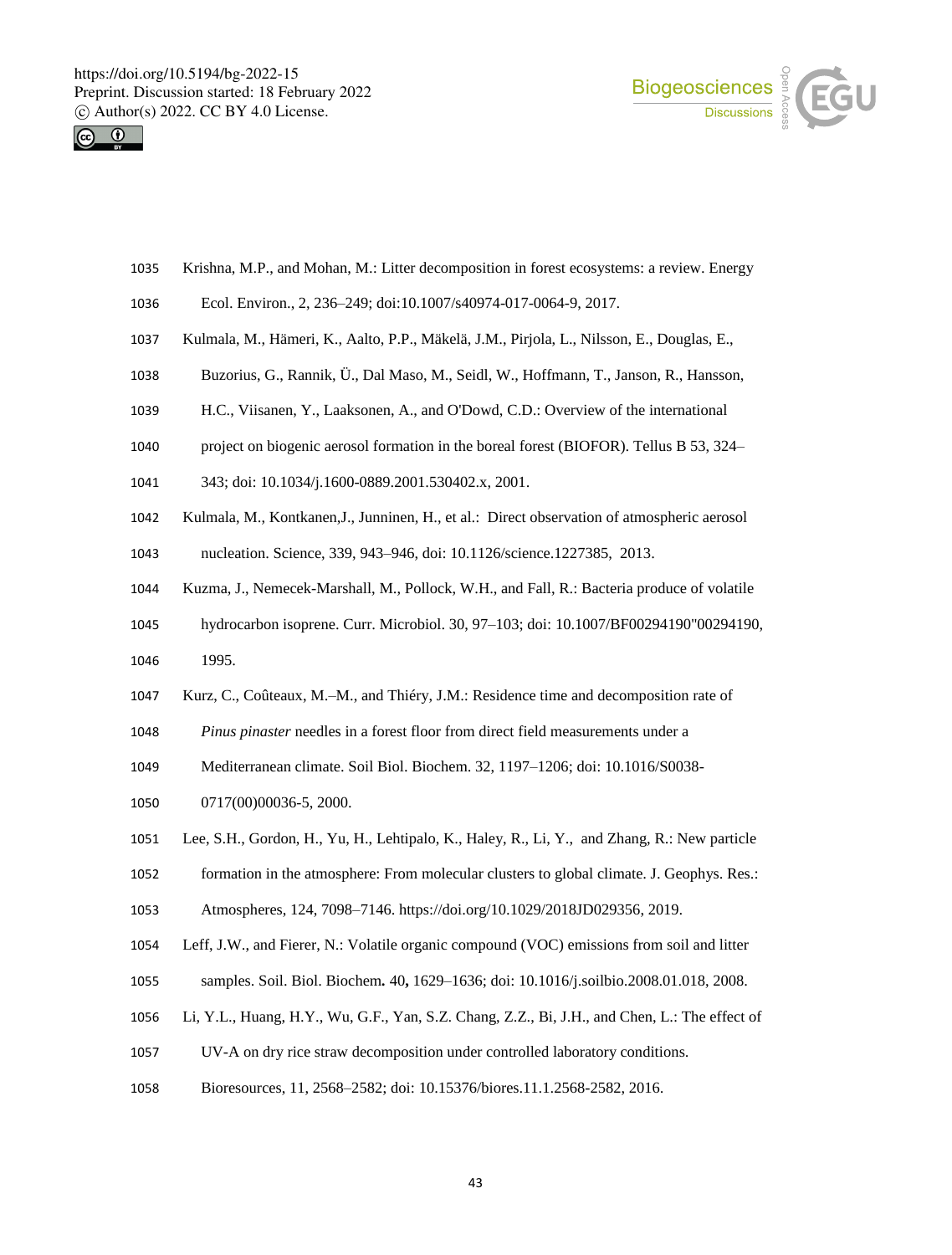



| 1059 | Lindo, Z., and Gonzalez, A.: The bryosphere: an integral and influential component of the    |
|------|----------------------------------------------------------------------------------------------|
| 1060 | earth's biosphere. Ecosystems 13, 612e627. doi: 10.1007/s10021-010-9336-3, 2010.             |
| 1061 | Lindwall, F., Faubert, P., and Rinnan, R.: Diel variation of biogenic volatile organic       |
| 1062 | compound emissions - field study in the sub, low and high arctic on the effect of            |
| 1063 | temperature and light. PLoS One 10(4):e0123610, doi: 10.1371/journal.pone.0123610,           |
| 1064 | 2015.                                                                                        |
| 1065 | Liu, C., Ilvesniemi, H., Berg, B., Kutsch, W., Yang, Y., Ma, X., and Westman, C. J.:         |
| 1066 | Aboveground litterfall in Eurasian forests J. Forest. Res. 14(1), 27–34; doi:                |
| 1067 | 10.1007/BF02856758, 2003.                                                                    |
| 1068 | Lodato, M.B., Boyette, J.S., Smilo, R.A., Jackson, C.R., Halvorson, H.M., and Kuehn, KA.:    |
| 1069 | Functional importance and diversity of fungi during standing grass litter decomposition.     |
| 1070 | Oekologia, 195 (2), 499-512; doi: 10.1007/s00442-020-04838-y, 2021.                          |
| 1071 | López-Mondéjar, R., Zühlke, D., Becher, D., Riedel, K., and Baldrian, P.: Cellulose and      |
| 1072 | hemicellulose decomposition by forest soil bacteria proceeds by the action of structurally   |
| 1073 | variable enzymatic systems. Sci. Rep. 6:25279, doi: 10.1038/srep25279, 2016.                 |
| 1074 | Lukowski, A., Giertych, M.J., Zmuda, M., Maderek, E., Adamczyk, D., and Karolewski, P.:      |
| 1075 | Decomposition of herbivore-damaged leaves of understory species growing in oak and           |
| 1076 | pine stands. Forests 12(3), Article Number 304; doi: 10.3390/f12030304, 2021.                |
| 1077 | Mahajan, R., Nikitina, A., Litti, Y., Nozhevnikova, A., and Goel, G.: Autochthonous          |
| 1078 | microbial community associated with pine needle forest litterfall influences its degradation |
| 1079 | under natural environmental conditions. Environ. Monit. Assess. 188, 417; doi                |
| 1080 | 10.107/s10661-016-5421-1, 2016.                                                              |
| 1081 | Makkonen, R., Asmi, A., Kerminen, V.M., Boy, M., Arneth, A., Guenther, A., and Kulmala,      |
| 1082 | M.: BVOC-aerosol-climate interactions in the global aerosol-climate model ECHAM5.5-          |
|      |                                                                                              |

HAM2. Atmos. Chem. Phys. 12, 10077–10096, doi: 10.5194/acp-12-10077-2012, 2012.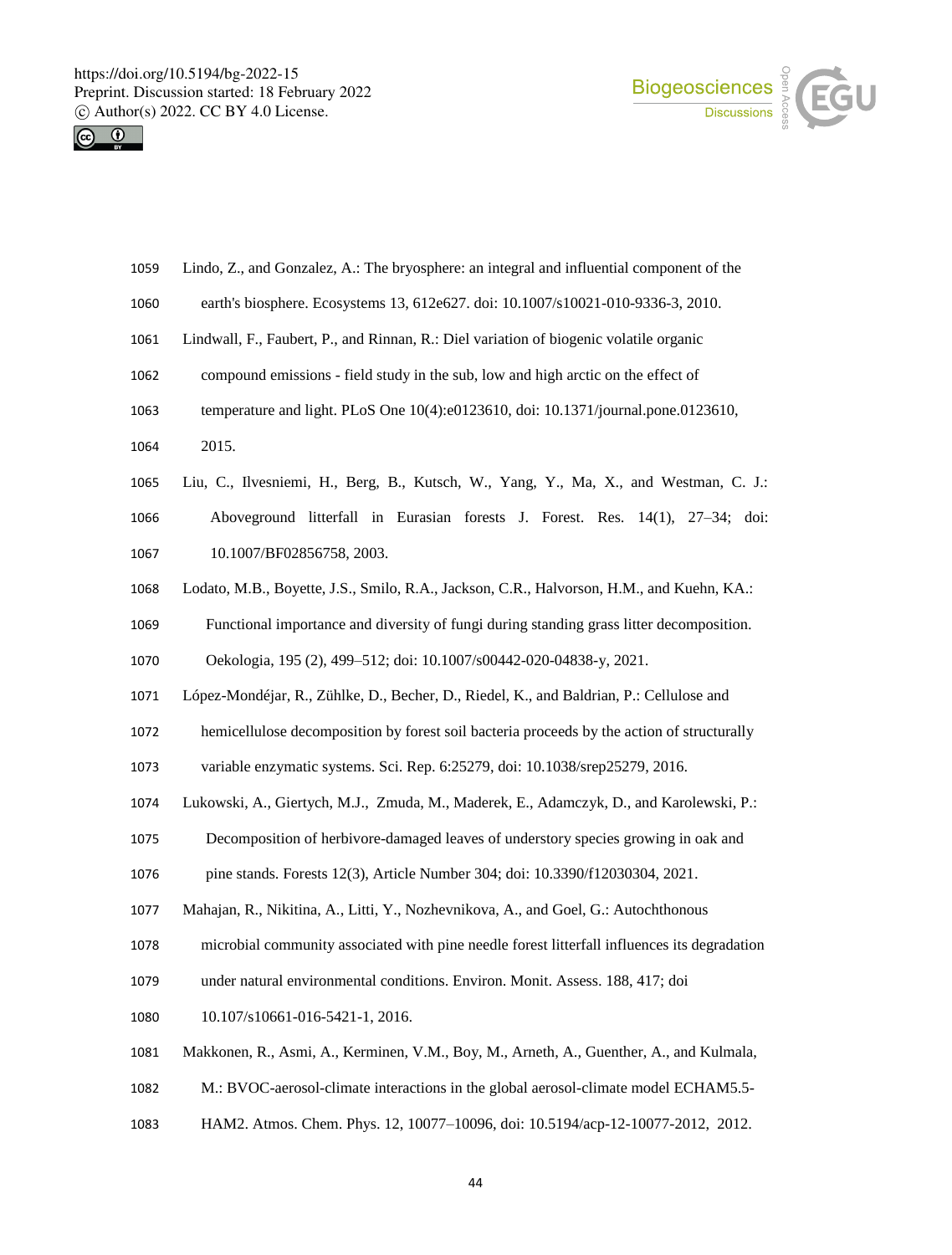



- Maltsev, Ye,I., Pakhomov, A. Ye., and Maltseva, I.A.: Specific features of algal communities
- in forest litter of forest biogeocenoses of the steppe zone. Contemp. Prob. Ecol. 10, 71–76;
- doi:10.1134/s1995425517010085, 2017a.
- Maltsev, Ye,I., Didovich, S.V., and Maltseva, I.A.: Seasonal changes in the communities of
- microorganisms and algae in the litters of tree plantations in the steppe zone. Euras. Soil
- Sci. 50, 935–942; doi: 10.1134/S1064229317060059, 2017b.
- Mäki, M., Heinonsalo, J., Hellèn, H., and Bäck, J.: Contribution of understorey
- vegetation and soil processes to boreal forest isoprenoid exchange. Biogeosciences
- 14(5), 1055–1073. doi: 10.5194/bg-14-1055-2017, 2017.
- Mäki M., Krasnov, D., Hellen, H., Noe, S ., and Back, J.: Stand type affects fluxes of
- volatile organic compounds from the forest floor in hemiboreal and boreal climates. Pant

and Soil. 441 (1–2), 363–381, doi: 10.1007/s11104-019-04129-3, 2019a.

- Mäki, M., Aalto, J., Hellèn, H., Pihlatie, M., and Bäck, J.: Interannual and seasonal dynamics
- of volatile organic compounds fluxes from the boreal forest floor. Front. Plant Sci. 10:191,
- doi: 10.3389/fpls.2019.00191, 2019b.
- Masiol, M., Squizzato, S., Chalupa, D., Rich, D.Q., and Hopke, P.K.: Spatial-temporal
- variations of summertime ozone concentrations across a metropolitan area using a network
- of low-cost monitors to develop 24 hourly land-use regression models. Sci. Total Environ.
- 654, 1167–1178, doi: 10.1016/j.scitotenv.2018.11.111, 2019.
- McBride S.G., Choudoir M., Fierer N., and Strickland, M.: Volatile organic compounds from
- leaf litter decomposition alter soil microbial communities and carbon dynamics. Ecology
- 101:e03130, doi: 10.1002/ecy.3130, 2020.
- Mochizuki, T., Tani, A., Takahashi, Y., Saigusa N., and Ueyama, M.: Long–term
- measurement of terpenoid flux above a *Larix kaempferi* forest using a relaxed eddy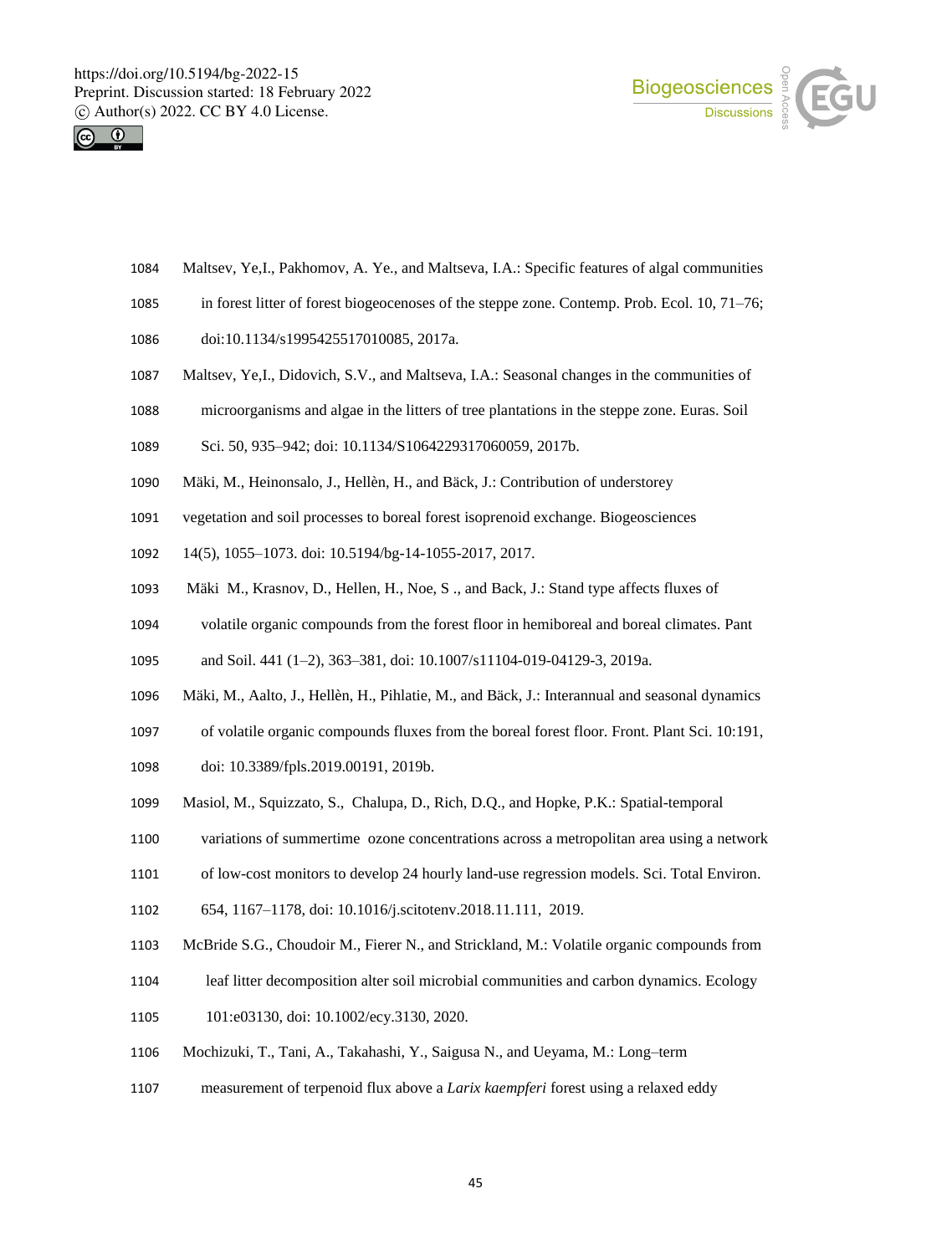



- accumulation method. Atmos. Environ. 83, 53–61; doi:10.1016/j.atmosenv.2013.10.054,
- 2014.
- Mogensen, D., Gierens, R., Crowley, J.N., et al.: Simulation of atmospheric OH, O3 and NO3
- reactivities within and above the boreal forest. Atmos. Chem. Phys. 15, 3909–3932, doi:
- 10.5194/acp-15-3909-2015, 2015.
- Morén, A.-S., and Lindroth A.: CO2 exchange at the floor of boreal forests. Agric. For.
- Meteorol. 101, 1–14; doi: 10.1016/S0168-1923(99)00160-4, 2000.
- Nahrowi M.B., Susilowati A., and Setyaningsih R.: Screening and identification of lignolytic
- bacteria from the forest at eastern slope of Lawu Mountain. AIP Conf. Proc. 2002, 020028;
- https://doi.org/10.1063/1.5050138, 2018.
- Navarro J.C.A, Smolander S., Struthers H. et al.: Global emissions of terpenoid VOCs from
- terrestrial vegetation in the last millennium. J. Geophys. Res. Atmos. 119, 6867–6885; doi: 10.1002/2013jd021238, 2014.
- Nilsson, T., Larsen, T.O., Montanarella, L., and Madsen, J.Ø.: Application of head–space
- solid–phase microextraction for the analysis of volatile metabolites emitted by *Penicillium*
- species. J. Microbiol. Meth**.** 25**,** 245–255; doi: 10.1016/0167-7012(95)00093-3, 1996.
- Norrman, J.: Production of volatile organic compounds by the yeast fungus *Dipodascus*

```
1125 aggregatus. Arch. Microbiol. 68, 133–149; doi: 10.1007/BF00413873, 1969.
```
- Nölscher, A.C., Bourtsoulidis, E., Bonn, B., Kesselmeier, J., Leliveld, J., and Williams, J.:
- Seasonal measurements of total OH reactivity emission rates from Norway spruce in 2011.
- Biogeosciences 10, 4241–4257, doi: 10.5194/bg-10-4241-2013, 2013.
- Osono, T., and Takeda, H.: Decomposition of organic chemical components in relation to
- nitrogen dynamics in leaf litter of 14 tree species in a cool temperate forests. Ecol. Res. 20,
- 41–49; doi: 10.1007/s11284-004-0002-0, 2005.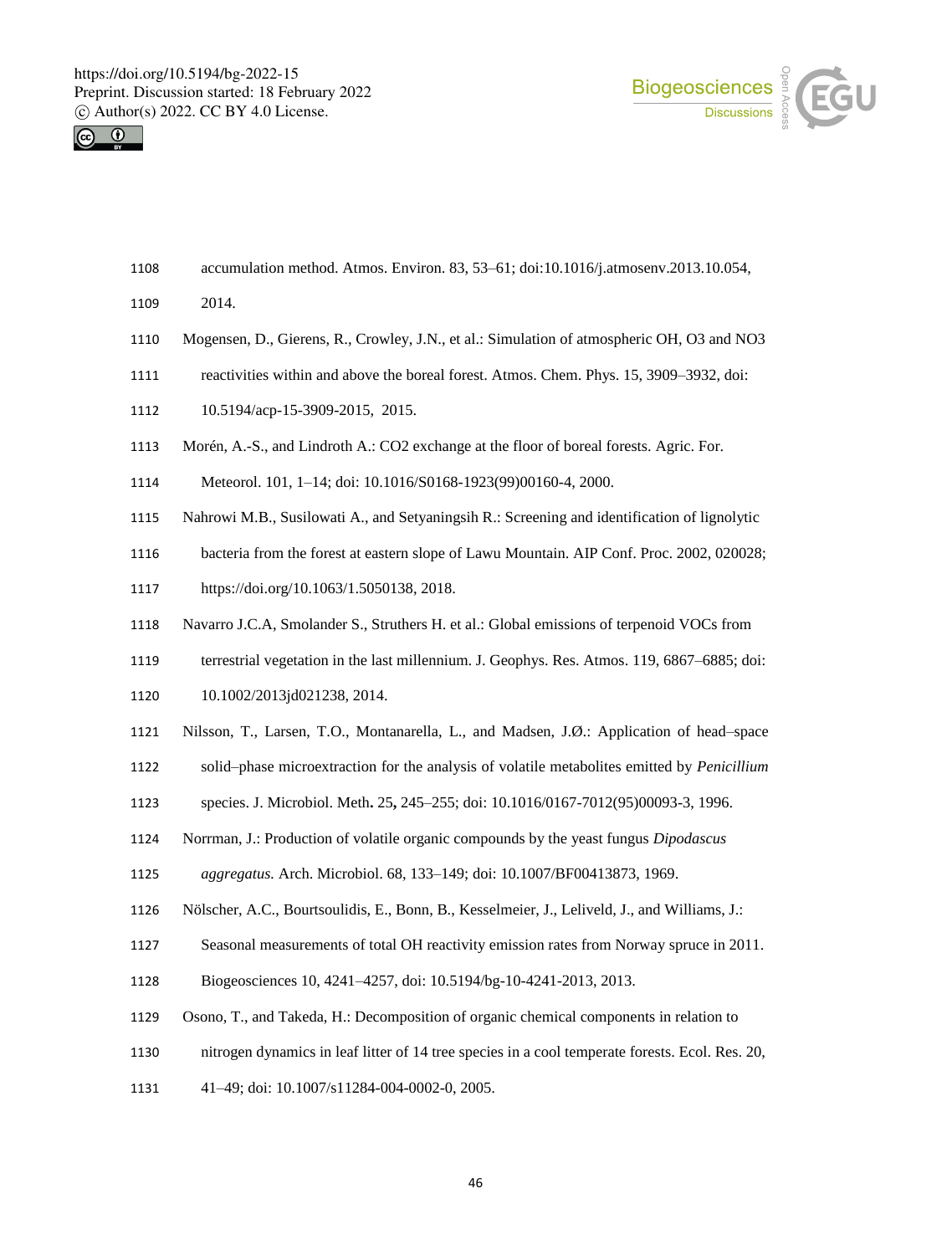



- Otaki M., and Tsuyuzaki S.: Succession of litter-decomposing microbial organisms in
- deciduous birch and oak forests, northern Japan. Acta Oecol., 101, 103485; doi: 1-
- 16/j.actao.2019.103485, 2019.
- Paaso, U., Keski-Saari, S., Keinänen, M., Karvinen, H., Silfrer, T., Rousi, M., and Mikola, J.:
- Interpopulation genotypic variation of foliar secondary chemistry during leaf senescence
- and litter decomposition in silver birch (*Betula pendula*). Front. Plant Sci. 8, 1074. doi:
- 10.3389/fpls.2017.01074, 2017.
- Petersson, G.: High ambient concentration of monoterpenes in Scandinavian pine forests.
- Atmos. Environ. 22, 2617–2619; doi: 10.1016/0004-6981(88)90497-0, 1988.
- StarkeInfluence of saprophages (Isopoda, Diplopoda) on leaf litter decomposition under
- different levels of humidification and chemical loading. Biosyst. Divers. 28 (4), 384–389;
- doi: 10.15421/012049, 2020.
- Porchikalov, A.V., and Karelin, D.V.: A field study of tundra plant litter decomposition rate
- via mass loss and carbon dioxide emission: The role of biotic and abiotic controls, biotope,
- season of year, and spatial–temporal scale. Biol. Bull. Rev. 5, 1–16; doi:
- 1147 10.1134/S2079086415010077, 2015.
- Praplan, A.P, Tykkä, T., Schallhart, S., Tarvainen, V., Bäck, J., and Hellén, H.: OH reactivity
- from the emissions of different tree species: investigating the missing reactivity in a boreal
- forest. Biogeosciences 17, 4681–4705, doi: 10.5194/bg-17-4681-2020, 2020.
- Purahong, W., Wubet, T., Lentendu, G., Schloter, M., Pecyna, M.J., Kapturska, D.,
- Hofrichter, M., Kruger, D., and Buscot, F.: Life in leaf litter: novel insights into
- community dynamics of bacteria and fungi during litter decomposition. Mol. Ecol. 26,
- 4059–4074, doi: 10.1111/mec.13739, 2016.
- Ramirez, K.S., Lauber, C.L., and Fierer, N.: Microbial consumption and production of
- volatile compounds at the soil–litter interface. Biogeochemistry 99, 97–107, 2010.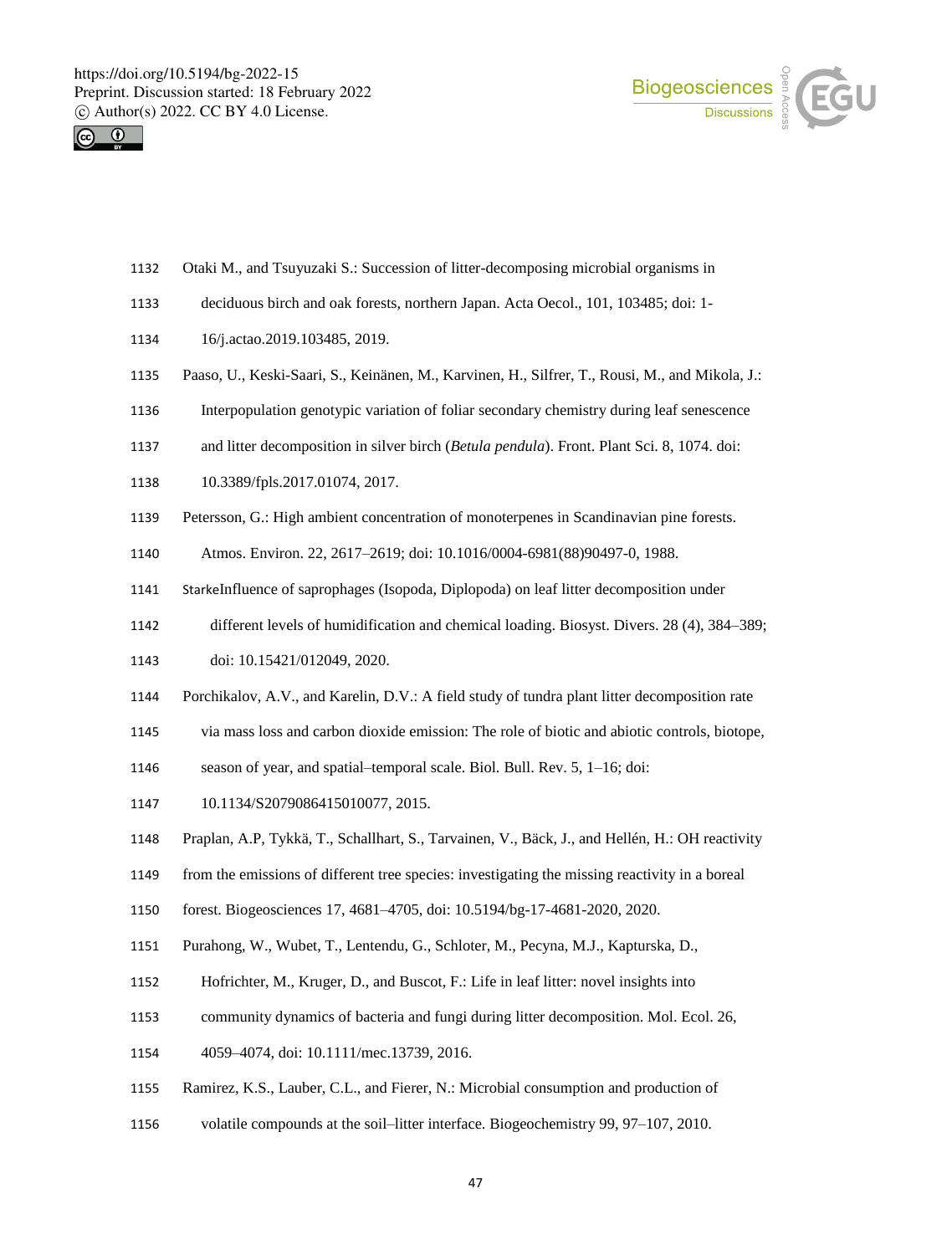



- Räisänen, T., Ryyppö, A., and Kellomäki, S.: Monoterpene emission of a boreal Scots pine
- (*Pinus sylvestris* L.) forest. Agric. For. Meteor., 149(5), 808–819, doi:
- 10.1016/j.agrformet.2008.11.001, 2009.
- Rinnan, R., Rinnan, Å., , Holopainen, T, Holopainen, J.K., and Pasanen, P.: Emission of non-
- methane volatile organic compounds (VOCs) from boreal peatland microcosms—effects of
- ozone exposure. Atmos. Environ 39, 921–930; doi: 10.1016/j.atmosenv.2004.09.076, 2005.
- Santurtún, A., González–Hildago, J.C., Sanchez–Lorenzo, A., and Zarrabeitia, M.T.: Surface
- ozone concentration trends and its relationship with weather type in Spain (2001–2010).
- Atmos. Environ. 101, 10–22; doi: 10.1016/j.atmosenv.2014.11.005, 2015.
- Sharma, A., Ojha, N., Pozzer, A., Gufran Beig, G., Sachin S., and Gunthe, S.S.: Revisiting the
- crop yield loss in India attributable to ozone. Atmos. Environ., doi:
- 10.1016/j.aeaoa.2019.100008, 2019.
- Schöller, C.E.G., Gurtler, H., Pedersen, R., Molin, S., and Wilkins, K. Volatile metabolites
- from actinomycetes. J. Agric. Food Chem. 50, 2615–2621; doi: 10.1021/jf0116754, 2002.
- Shao, S., Zhao, Y., Zhang, W., Hu, G., Xie, H., Yan, J., Han, S., He, H., and Zhang, X.:
- Linkage of microbial residue dynamics with soil organic carbon accumulation during
- subtropical forest succession. Soil Biol. Biochem. 114, 114–120, doi:
- 10.1016/j.soilbio.2017.07.007, 2017.
- Sindelarova, K., Granier, C., Bouarar, I., Guenther, A., Tilmes, S., Stavrakou, T., Müller, J.F.,
- Kuhn U., Stefani, P., and Knorr. W.: Global data set of biogenic VOC emissions calculated
- by the MEGAN model over the last 30 years. Atmos. Chem. Phys. 14, 9317–9341;
- doi:10.5194/acp-14-9317-2014, 2014.
- Sinha, V., Williams, J., Lelieveld, J., Ruuskanen, T., Kajos, M., Patokoski, J., Hellen, H.,
- Hakola, H., Mogensen, D., Boy, M., Rinne, J., and Kulmala, M.: OH reactivity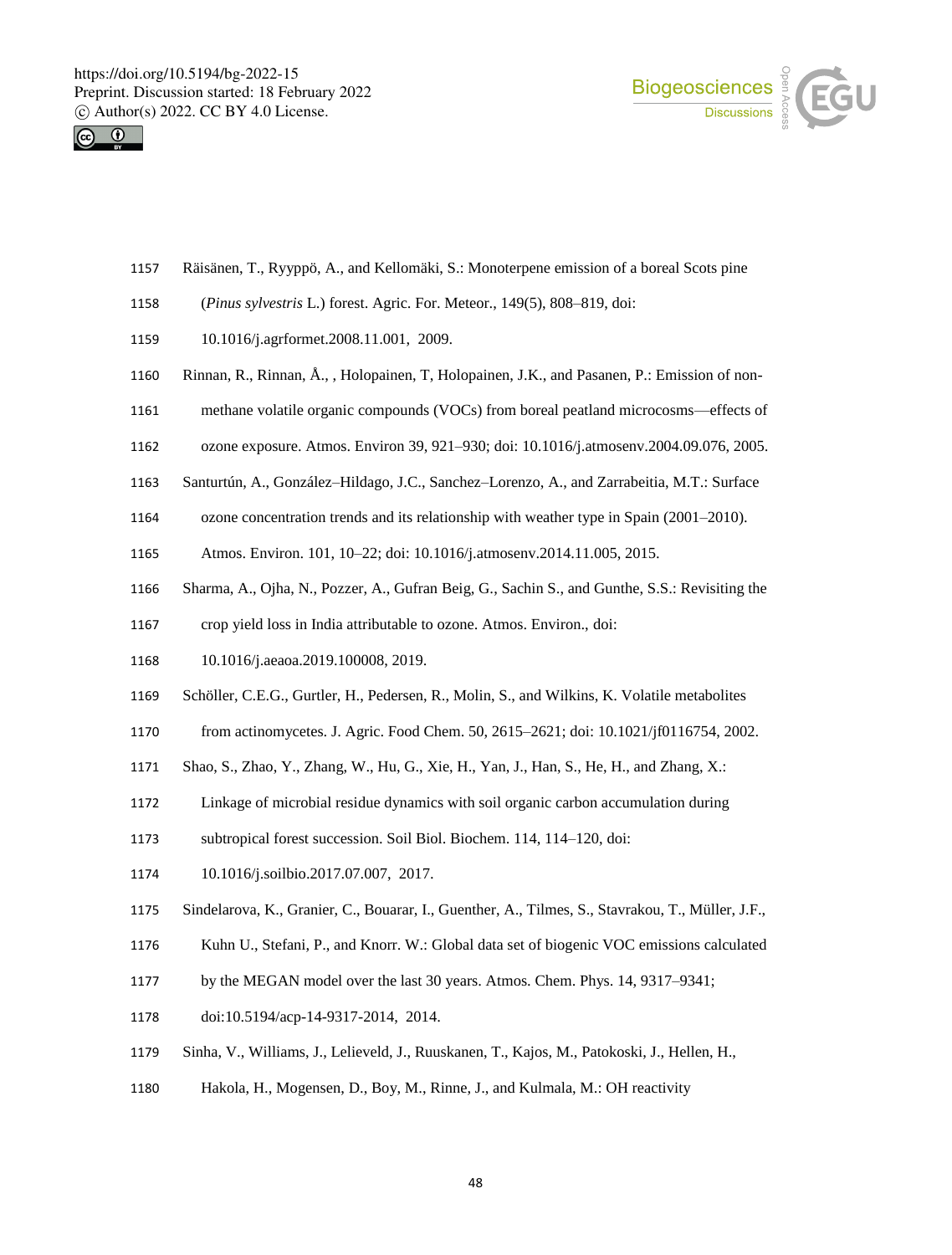



- measurements within a boreal forests: Evidence of unknown reactive emissions. Enviro.
- Sci. Technol. 44, 6614–6620, doi: 10.1021/es101780b.2010, 2010.
- Starke, R., Kermer, R., Ullmann-Zeunert, L., Baldwin, I.T., Seifert, J., Bastida, F., von
- Bergen, M., and Jehmlich N.: Bacteria dominate the short-term assimilation of plant-
- derived N in soil. Soil Biol. Biochem. 96, 30–38, doi: 10.1016/J.soilbio.2016.01.09, 2016.
- Stepanov A.: Formation of concentration fields of phytogenic volatile organic compounds
- under the canopy of the boreal forest. PhD Thesis, St. Petersburg University, 1999.
- Stepen', R.A., Vershnyak, V.M., and Peryshkina, G.I.: The store of essential oil in Yakut pine
- (*Pinus sylvestris* L.) forests. Rastit. Res. № 1, 81–86, 1987 (in Russian).
- Strode, S.A., Ziemke, J.R., Oman, L.D., Lamsal, L.N., Olsen, M.A., and Liu, J.H.: Global
- changes in the diurnal cycle of surface ozone. Atmos. Environ. 199, 323-333, doi:
- 10.1016/j.atmosenv.2018.11.028, 2019.
- Stoy, P.C., Trowbridge, A.M., Siqueira, M.B., Freire, L.S., Phillips, R.P., Jacobs, L., Wiesner,
- S., Moonson, R.K., and Novick, K.A.: Vapor pressure deficit helps explain biogenic
- volatile organic compound fluxes from the forest floor and canopy of a temperate
- deciduous forest. Oecologia, doi: 10.1007/s00442-21-04891-1.
- Štursová, M., Šnajdr, J., Koukol, O., Tláskal, V, Cajthaml, T., and Baldrian, P.: Long-term
- decomposition of litter in the montane forest and the definition of fungal traits in the
- successional space. Fungal Ecol., 46, 100913; doi: 10.1016/j.funeco.2020.100913, 2020.
- Sunesson, A.L., Vaes, W.H.J., Nilsson, C.A., Blomquist, G., Andersson, B., and Carlson, R.:
- Identification of volatile metabolites from five fungal species cultivated on two media.
- Appl. Environ. Microbiol., 61, 2911–2918; doi: 10.1128/AEM.61.8.2911-2918.1995, 1995.
- Svendsen, S.H., Prieme, A., Voriskova, J., Kramshoj, M., Schostag, M., Jacobsen, C S., and
- Rinnan, R.: Emissions of biogenic volatile organic compounds from arctic shrub litter are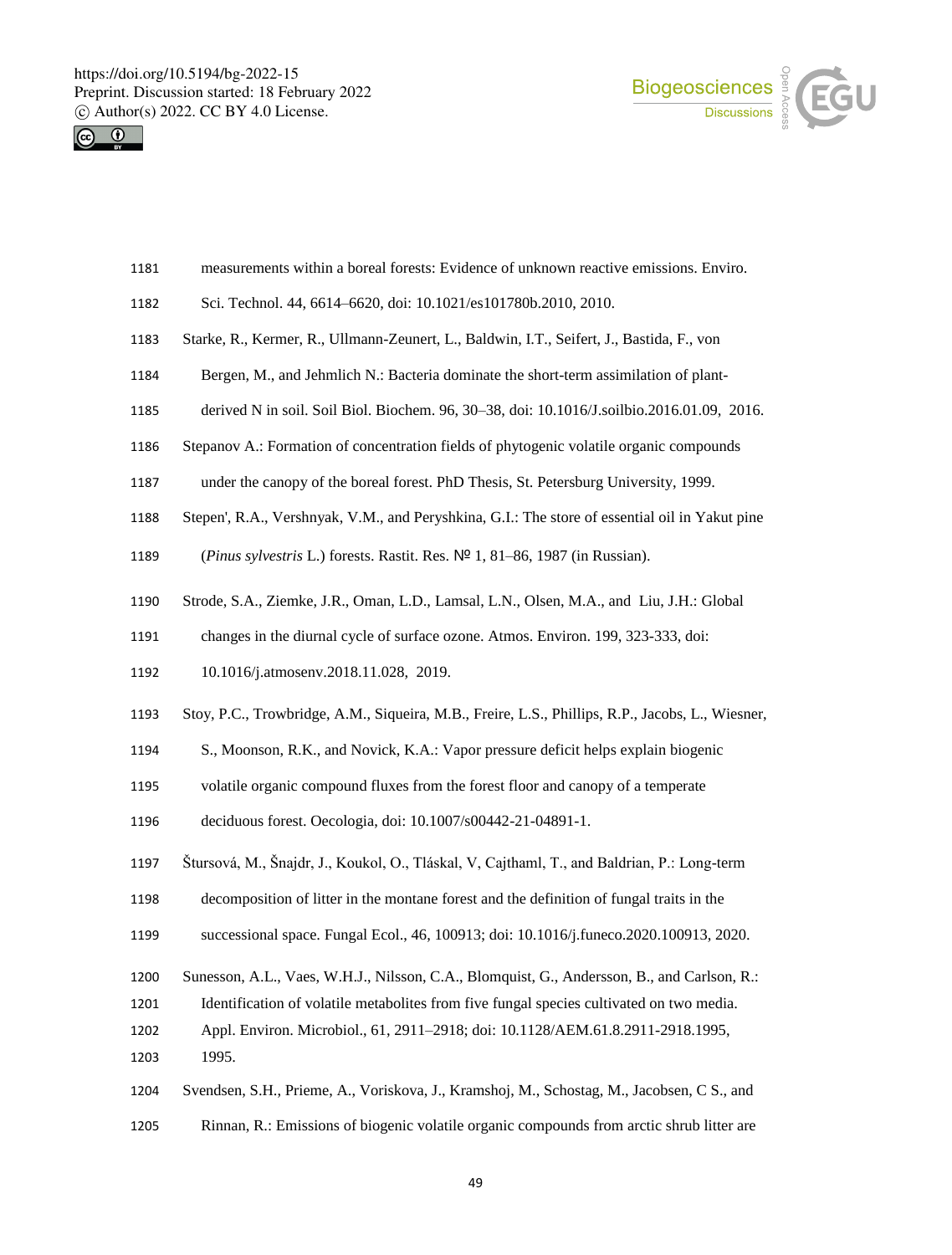



- coupled with changes in the bacterial community composition. Soil Biol. Biochem., 120, :
- 80–90. doi: 10.1016/j.soilbio.2018.02.001, 2018.
- Swift, M.J., Heal, O.W., and Anderson, J.M.: Decomposition in Terrestrial Ecosystems.
- Blackwell Sci. Publ., Oxford,1979.
- Tang J., Schurgers G., and Rinnan R.: Process understanding of soil BVOC fluxes in natural
- ecosystems: a review. Rev. Geophys. 57, 966–986; doi: 10.1029/2018rg000634,2019.
- Tarr, M.A., Miller, W.L., and Zepp, R.G.: Direct carbon monoxide photoproduction from
- plant matter. J. Geophys. Res. 100(D6), 11,403–11,413, 1995.
- Tennakoon, D.S., Gentekaki, E., Jeewon, R., Kuo, C.H., Promputtha, I., and Hyde, K.D.: Life
- in leaf litter: Fungal community succession during decomposition. Mycosphere, 12(1),
- 406–429; doi: 10.5943/mycosphere/12/1/5, 2021.
- Tian, X., Takeda, H., and Azuma, J.: Dynamics of organic-chemical components in leaf litters
- during a 5.5-year decomposition. Eur. J. Soil. Biol. 36, 81–89; doi: 10.1016/S1164-
- 5563(00)01049-9, 2000.
- Tingey, D.T., Evans, R.C., Bates, E.H., and Gumpertz, M.L.: Isoprene emissions and
- photosynthesis in three ferns. The influence of light and temperature. Physiol. Plant. 69,
- 609–616; doi: 10.1111/J.1399-3054.1987.TB01974.X, 1987.
- Urbanová, M., Šnajdr, J., and Baldrian, P.: Composition of fungal and bacterial communities
- in forest litter and soil is largely determined by dominant trees. Soil Biol. Biochem. 84,
- 53–64;.doi: 10.1016/j.soilbio. 2015.02.011, 2015.
- Vingarzan, R.: A review of surface ozone background levels and trends. Atmos. Environ. 38,
- 3431–3442; doi: 10.1016/j.atmosenv.2004.03.030, 2004.
- Viros, J., Fernandez, C., Wortham, H., Gavinet, J., Lecareux, C., and Ormeño, E.: Litter of
- mediterranean species as a source of volatile organic compounds. Atmos. Environ. 242,
- 117815; doi: 10.1016/j.atmosenv.2020.117815, 2020.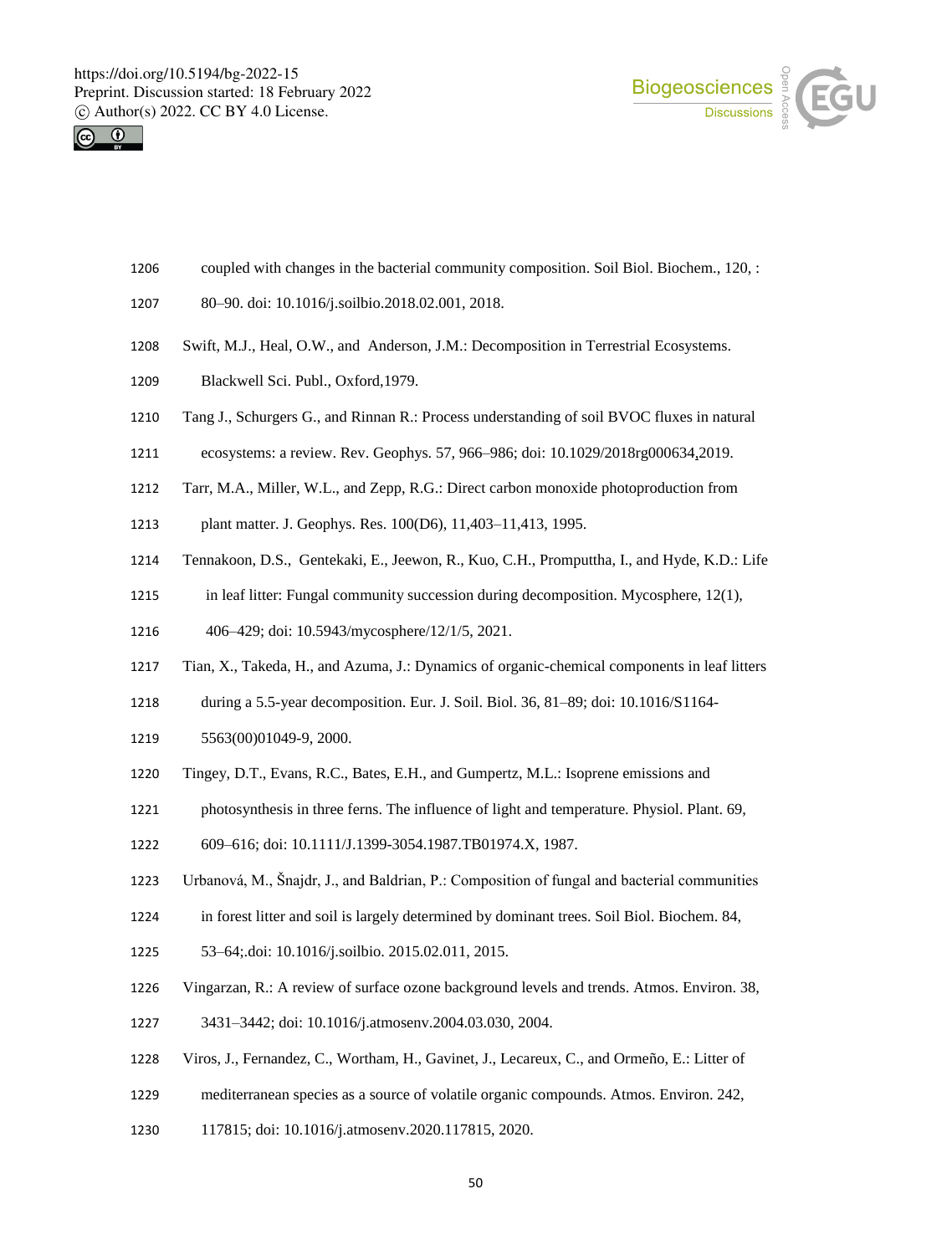



- Viros, J., Santonja, M., Temime-Roussel, B., Wortham, H., Fernandez, C., and Ormeño, E.:
- Volatilome of Aleppo Pine litter over decomposition process. Ecol. Evol., doi:
- 1233 10.1002/ece3.7533, 2021.
- Virzo De Santo, A., Rutigliano, F.A., Berg, B., Fioretto, A., Puppi, G., and Alfani, A.: Fungal
- mycelium and decomposition of needle litter in three contrasting coniferous forests. Acta
- Oecol. 23**,** 247–259; doi: 10.1016/S1146-609X(02)01155-4, 2002.
- Wagner, W.P., Helmig, D., and Fall, R.: Isoprene biosynthesis in *Bacillus subtilis* via the
- methylerythritol phosphate pathway. J. Nat. Prod. 63, 37–40; doi: 10.1021/np990286p, 2000.
- Wang, Z., Yin, X., and Li, X.: Soil mesofauna effects on litter decomposition in the
- coniferous forest of the Chanbai Mountains, China. Appl. Soil Biol. 92, 64–71; doi:
- 10.1016/j.apsoil.2015.03.010, 2015.
- Wang, J.N., Xu, B., Wu, Y., Gao, J., and Shi, F.S.: Flower litters of alpine plants affect soil
- nitrogen and phosphorus rapidly in the eastern Tibetan Plateau. Biogeosciences 13, 5619-
- 5631, doi: 10.5194/bg-13-5619-2016, 2016.
- Wang, M., Schurgers, G., Hellèn, H., Lagergren, F., and Holst, T.: Biogenic volatile organic
- compound emission from a boreal forest floor. Boreal Environ. Res. 23, 249–265, 2018.
- Warneke, C.**,** Karl, Th., Judmaier, H., Hansel, A., Jordan, A., Lindinger, W., and Crutzen,
- P.J.: Acetone, methanol, and other partially oxidized volatile organic emissions from dead
- 1250 plant matter by abiological processes: significance for atmospheric  $HO_x$  chemistry. Glob.
- Biogeochem. Cycl. 13**,** 9–17; doi: 10.1029/98GB02428, 1999.
- Wilkins, K.: Volatile metabolites from actinomycetes. Chemosphere 32, 1427–1434; doi:
- 10.1016/0045-6535(96)00051-3, 1996.
- Wilt, F.M., Miller, G.C., Everett, R.L., and Hackett , M.: Monoterpene concentrations in
- fresh, senescent, and decaying foliage of singleleaf pinyon (*Pinus monophylla* Torr. &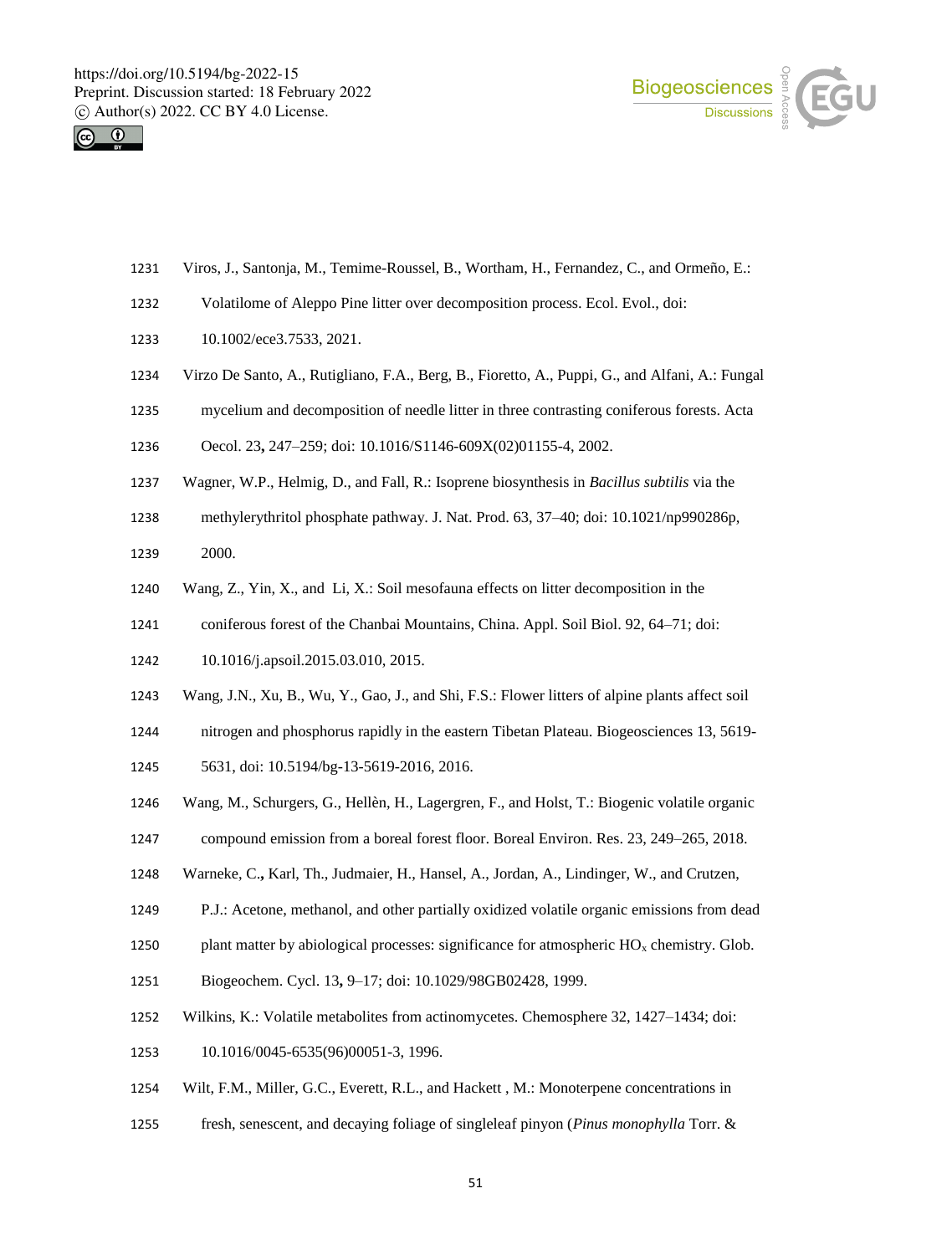



- Frem.: Pinaceae) from the western Great Basin. J. Chem. Ecol. 19, 185−194; doi:
- 10.1007/BF00993688, 1993.
- Wood, S.E., Gaskin, J.F., and Langenheim, J.H.: Loss of monoterpenes from *Umbellularia*
- *californica* leaf litter. Biochem. System. Ecol. 23, 581–591; doi: 10.1016/0305-
- 1978(95)00087-9, 1995.
- Wu, F., Yang, W., Zhang, J., and Deng, R.: Litter decomposition in two subalpine forests
- during the freeze–thaw season. Acta Oecol. 36, 135–140; doi:
- 10.1016/j.actao.2009.11.002, 2010.
- Wurzenberger, M., and Ghosch, W.: Origin of the oxygen in the products of the enzymatic
- cleavage reaction of linoleic acid to 1-octen-3-ol and 10-oxo-*trans-*8-decenoic acid in
- mushrooms (*Psalliota bispora*). Biochim. Biophys. Acta 794, 18–24; 10.1016/0005-
- 2760(84)90292-3, 1984.
- Yang, Y., Shao, M., Wang, X., Nölscher, A.., Kessel, S., Guenther, A., and Williams, J.:
- Towards a quantitative understanding of total OH reactivity: A review. Atmos. Environ.
- 134, 147–161, doi: 10.1016/j.atmosenv.2016.03.010, 2016.
- Zhang, D., Hui, D., Luo, Y., and Zhou, G.: Rates of litter decomposition in terrestrial
- ecosystems: global patterns and controlling factors. J. Plant Ecol. 1, 85–93; doi:
- 10.1093/jpe/rtn002, 2008.
- Zhang, Y.Q., West, J.J., Emmons, L.K., et al.: Contributions of world regions to the global
- tropospheric ozone burden change from 1980 to 2010. Geophys. Res. Let. 48(1), article
- number e2020GL089184, doi: 10.1029/2020GL089184, 2021.
- Zhou, P., Ganzeveld, L., Rannik, Ü., et al.: Simulating ozone dry deposition at a boreal
- forests with a multi-layer canopy deposition model. Atmos. Chem. Phys. 17, 1361–1379,
- doi: 10.5194/acp-17-1361-2017, 2017.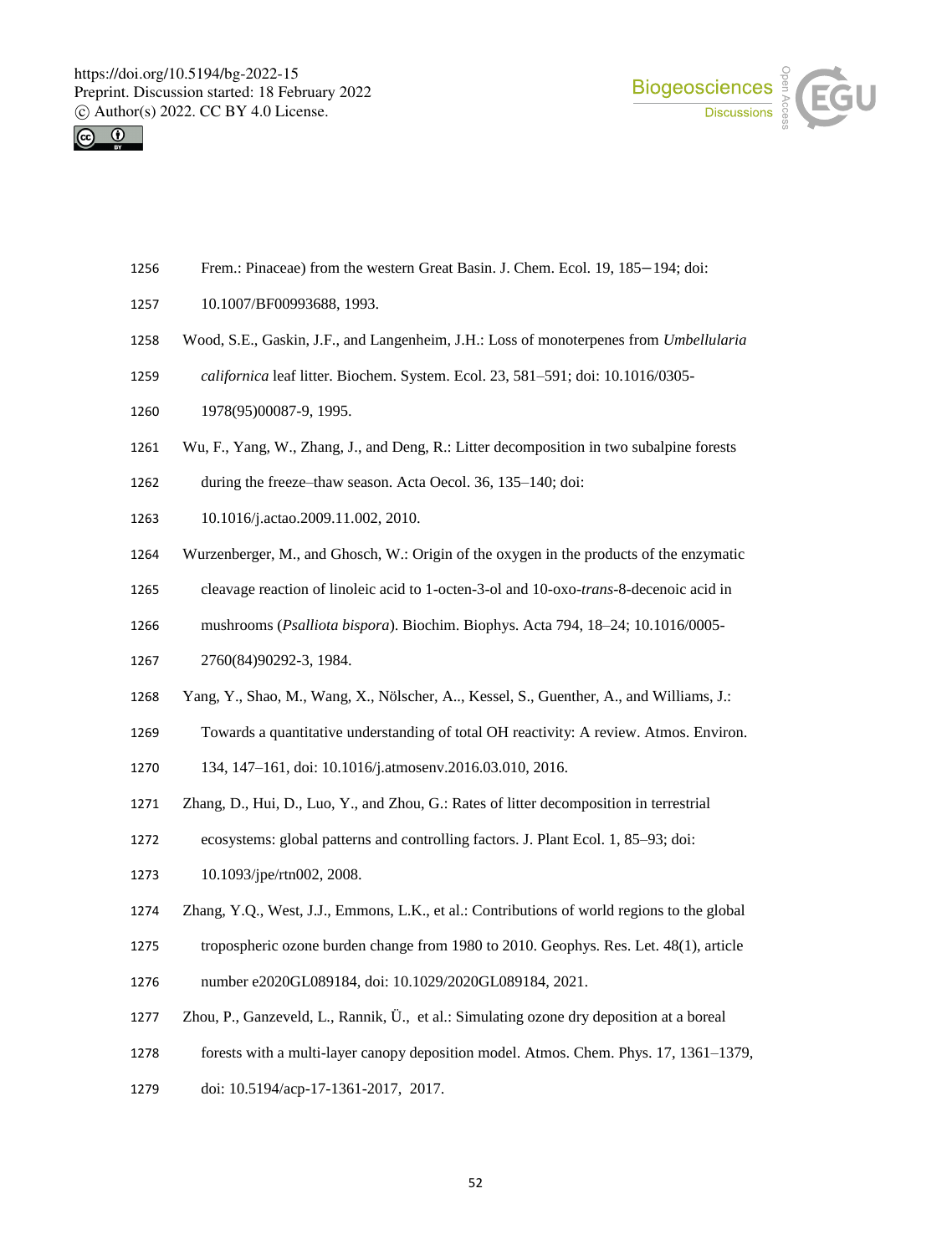



- Zimmer, M., Kautz, G., and Topp, W.: Leaf litter–colonizing microbiota: supplementary food
- source or indicator of food quality for *Porcellio scaber* (Isopoda: Oniscidea)? Eur. J. Soil
- Biol. 39, 209–216; doi: 10.1016/S0038-0717(02)00065-2, 2003.
- Zimmerman, P.R., Chatfield, R.B., Fishmann, J., Crutzen, P.J., amd Hanst, P.L.: Estimation
- of production of CO and H<sup>2</sup> from the oxidation of hydrocarbon emissions from vegetation.
- Geophys. Res. Lett. 5, 679–682; doi: 10.1029/GL005i008p00679, 1978.
- Zlotin, R.I., and Bazilevich, N.I.: Global maps of organic matter structure in terrestrial
- ecosystems. In: Breymeyer A. (Ed.), Geography of Organic Matter Production and Decay.
- SCOPE Seminar, Conference Papers 18, Warsaw, 1993, pp. 7–20.
- Zong, R.H., Yang, X., Wen, L., et al.: Strong ozone production at a rural site in the North
- China Plain: Mixed effects of urban plumes and biogenic emissions. J. Envir. Sci. 71, 261–
- 270, doi: 10.1016/j.jes.2018.05.003, 2018.
- Zyabchenko, S.S., 1984. North European Pine Forests. Nauka Publ., Leningrad (in Russian).
- 
- 
- 
- 
- 
- 
- 
- 
- 
- 
- 
-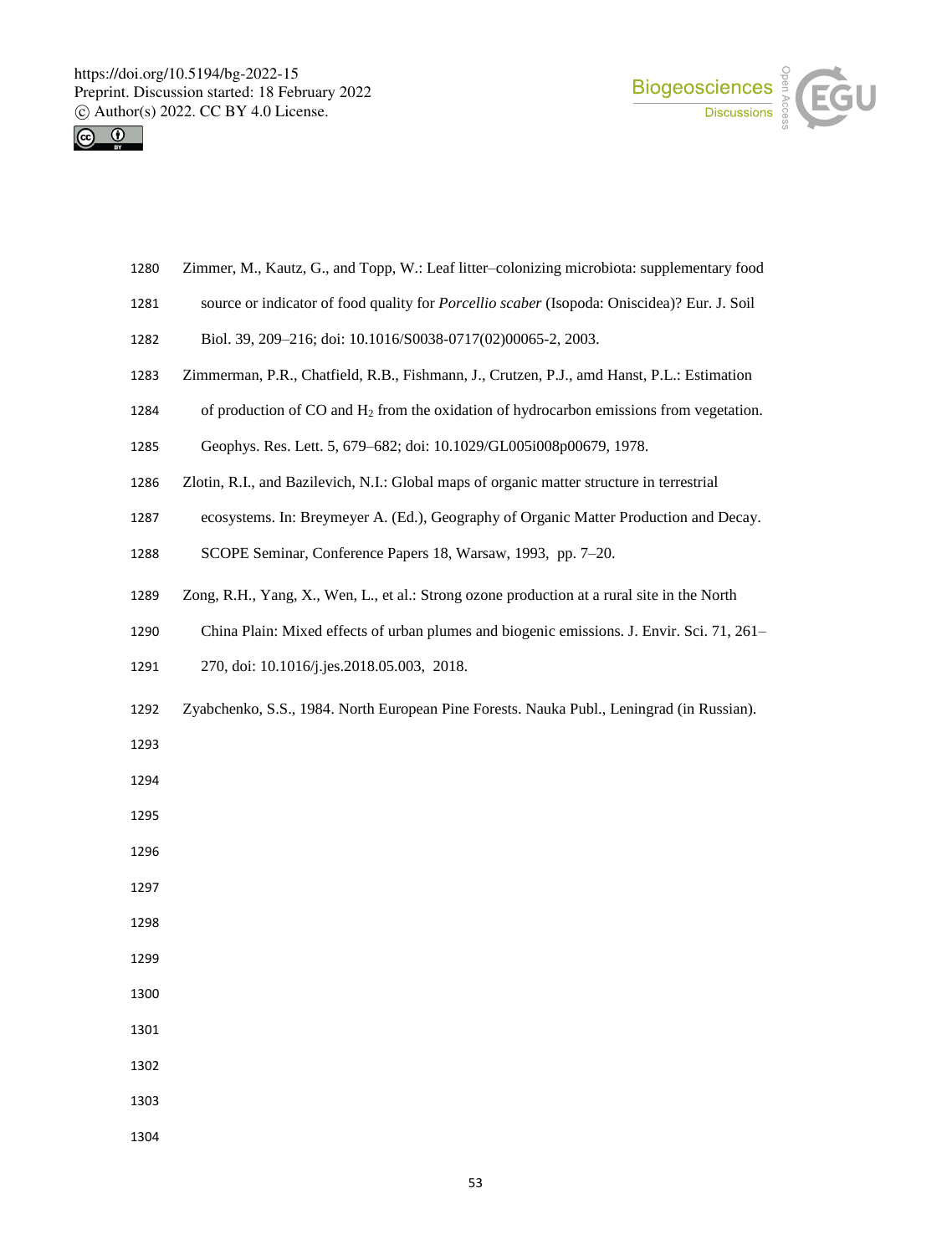



1305 **Table 1**. Rate of decomposition of dead plant parts (%) during the warm season in two

| Factors                | Oak forest  | Meadow steppe |  |  |
|------------------------|-------------|---------------|--|--|
|                        | Warm season |               |  |  |
| Abiotic                | 14          | 72            |  |  |
| <b>Biotic</b>          |             |               |  |  |
| - microorganisms       | 10          | 11            |  |  |
| — mesofauna            | 30          | 9             |  |  |
| - macrofauna           | 46          | 8             |  |  |
| Whole year             |             |               |  |  |
| Abiotic                | 15          | 30            |  |  |
| <b>Biotic</b>          |             |               |  |  |
| - microorganisms       | 45          | 55            |  |  |
| - meso- and macrofauna | 40          | 14            |  |  |

1307

1308

1309

1310

1311

1312

1313

1314

1315

1316

1317

1318

1319

1320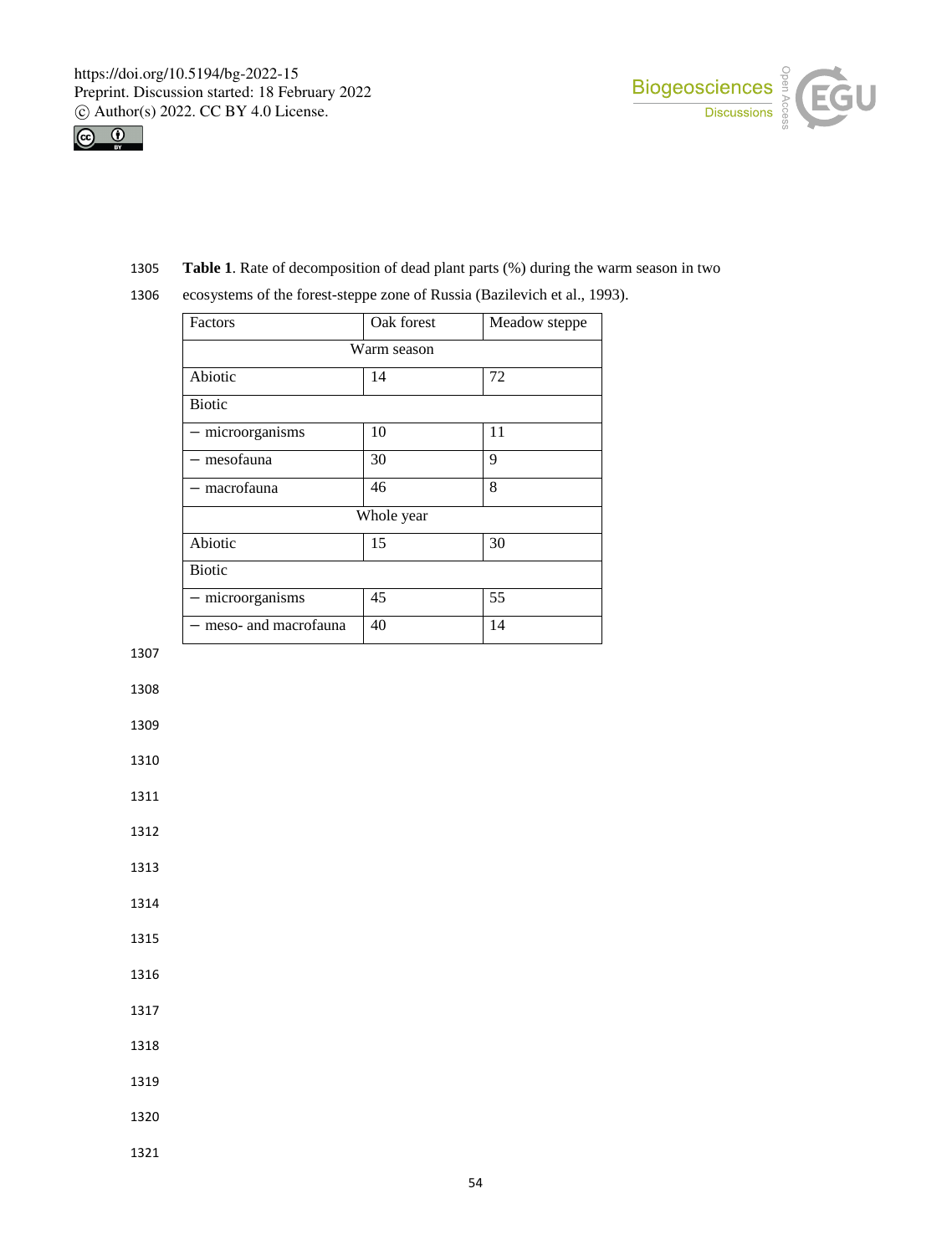



- 1322 **Table 2.** Organic compounds in volatile emissions of leaves litter. Plant species**:** 1 oriental beech (*Fagus*
- 1323 *orientalis*); 2 sequoia (*Sequoiadendron giganteum*); 3 cherry prinsepia (*Prinsepia sinenes*); 4 aspen (*Populus*
- 1324 *tremula*); 5 English oak (*Quercus robur*); 6 maple (*Acer rubrum*); 7 pine (*Pinus taeda*); 8 poplar (*Populus*
- 1325 *balsamifera*); 9 birch (*Betula pendula*); 10 willow (*Salix* sp.); 11 common beech (*Fagus sylvatica*); 12 -
- 1326 broad beech fern (*Phegopteris hexagonoptera*); 13 northern red oak (*Q. rubra*); 14 bur oak (*Q. macrocarpa*);
- 1327 15 lodgepole pine (*P. contorta*); 16 ponderosa pine (*P. ponderosa*); 17 eastern cottonwood (*Populus*
- 1328 *deltoides*); 18 quaking aspen (*Populus tremuloides*); 19 green ash (*Fraxinus pennsylvanica*); 20 great laurel
- 1329 (*Rhododendron maximum*); 21 eucalyptus (*Eucalyptus* sp.); 22 spotted knapweed (*Centaurea maculosa*); 23 -
- 1330 miscanth (*Miscanthus* sp.); 24 wheatgrass (*Thinopyrum intermedium*); 25 Scots pine (*P. sylvestris*); 26 1331 Norway spruce (*Picea abies*); 27 - European larch (*Larix decidue*); 28 - clover (*Trifolium repens*); 29 - bluegrass
- 
- 1332 (*Poa pratensis*); 30 European silver fir (*Abies alba*). 1333 References: **a** - Derendorp et al. (2011); **b** - Isidorov et al. (2002); **c** - Ramirez et al. (2010); **d** - Warneke et al. (1999); **e** - Fall et al. (2001); **f** - Gray et al. (2010); **h** - Isidorov et al. (2003); **i**
- 1334 (1999); **e** Fall et al. (2001); **f** Gray et al. (2010); **h** Isidorov et al. (2003); **i** Isidorov et al. (2010); **j** -
- 1335 Isidorov et al. (2005); **k** Kesselmeier and Hubert (2002).
- 1336

| Compound<br>Plant<br>Ref.    |                         |              |  |  |
|------------------------------|-------------------------|--------------|--|--|
| Aliphatic hydrocarbons       |                         |              |  |  |
| Ethane                       | 1,2                     | a            |  |  |
| Ethylene                     | $1 - 3$                 | a            |  |  |
| Propane                      | $1 - 3$                 | a            |  |  |
| 2-Butene                     | 4,5                     | b            |  |  |
| <b>Butin</b>                 | 6,7                     | $\mathbf c$  |  |  |
| Pentane                      | $1 - 3$                 | a            |  |  |
| Isoprene                     | 4,5,8-24                | $b, d-f$     |  |  |
| Hexane                       | 4,8                     | b            |  |  |
| Heptane                      | 4,5,8                   | b            |  |  |
| Octane                       | 4,5,8,9                 | b            |  |  |
| Nonane                       | 4,5,8-10                | h            |  |  |
| Decane                       | $\overline{4,5,8-10}$   | b            |  |  |
| Undecane                     | 4,5,8-10                | b            |  |  |
| Dodecane                     | 4,5,8                   | b            |  |  |
| Tridecane                    | $\overline{\mathbf{4}}$ | $\mathbf b$  |  |  |
| <b>Aromatic hydrocarbons</b> |                         |              |  |  |
| Benzene                      | 4,5,10,25,26            | b,h,i        |  |  |
| Toluene                      | 4-10,13-24              | $_{\rm b,f}$ |  |  |
| Ethyl benzene                | $4,5,8-10$              | b            |  |  |
| $p$ -Xylene                  | 4,5,9                   | b            |  |  |
| $m$ -Xylene                  | 5,8,9                   | b            |  |  |
| $o$ -Xylene                  | 5,9                     |              |  |  |
| Cumene                       | 8                       | b            |  |  |
| $n$ -Propyl benzene          | 5                       | b            |  |  |
| Mesytilene                   | 5                       | b            |  |  |
| $p$ -Cymene                  | 4,5,8-10,25,26          |              |  |  |
| $p$ -Cymenene                | 13                      | h            |  |  |
| Monoterpene hydrocarbons     |                         |              |  |  |
| Santene                      | 26                      | h.i          |  |  |
| Triicyclene                  | 4,5,9,25,26             | b, h, i      |  |  |
| $\overline{\alpha}$ -Thujene | 25,26                   | g            |  |  |
| $\alpha$ -Pinene             | 4, 5, 8-11, 25-27       | $b,d, h-j$   |  |  |
| Camphene                     | 4,5,8-10,25-27          | $b, h-j$     |  |  |
| Verbenene                    | 25,26                   | h,i          |  |  |
| Sabinene                     | 25,26                   | i            |  |  |
| $\beta$ -Pinene              | 4,5,10,11,25-<br>27     | $b,d,h-j$    |  |  |
| Myrcene                      | 8,25-27                 | b,h-j        |  |  |
| $\alpha$ -Phellandrene       | 9,25,26                 | b,i          |  |  |
| 3-Carene                     | 4,10,25,26              | b,h,i        |  |  |
| $\alpha$ -Terpinene          | 8,25,26                 | b,i          |  |  |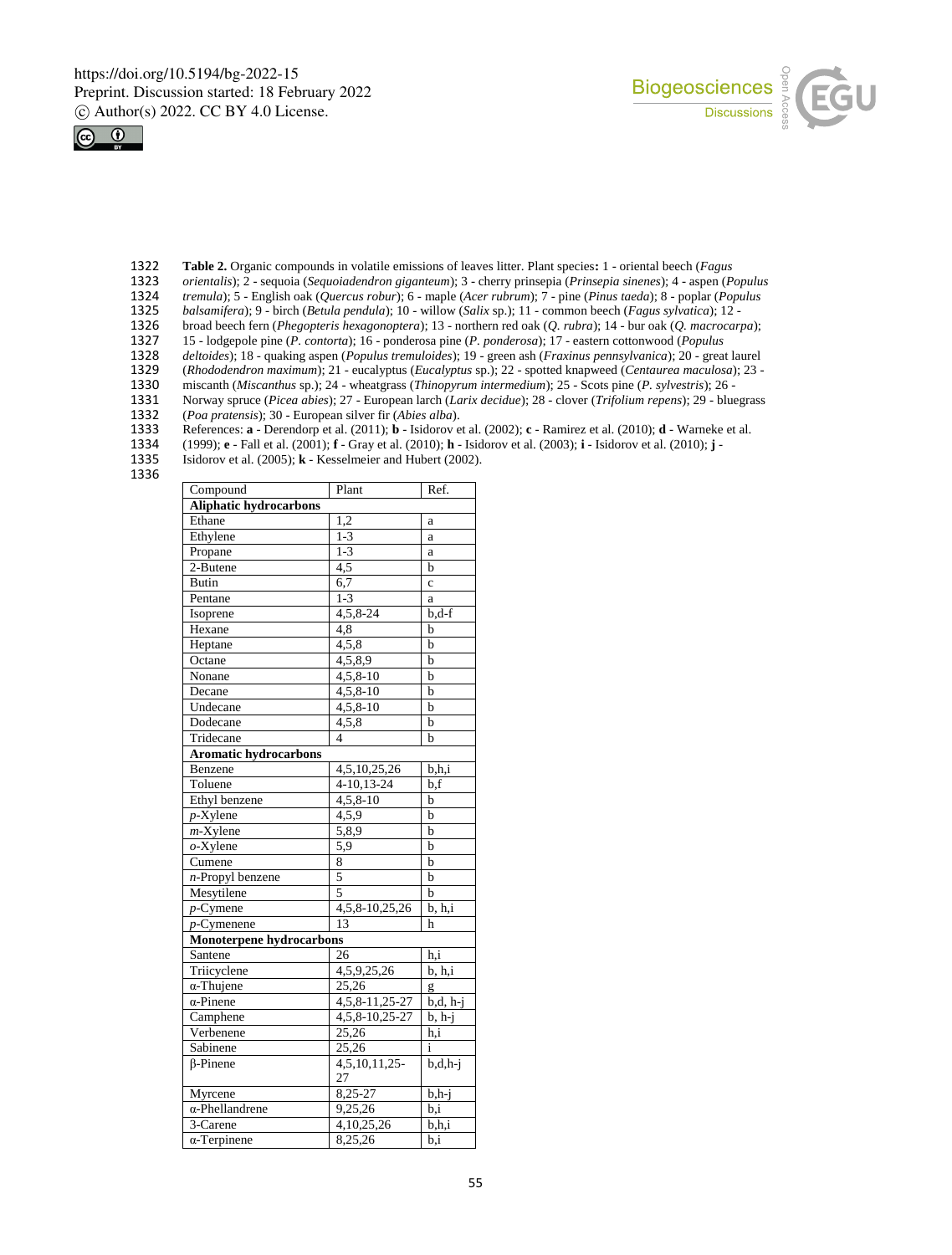



| $\beta$ -Phellandrene                  | 25,27              | h,j                |
|----------------------------------------|--------------------|--------------------|
| Limonene                               | 4,5,8,9,25-27      | $\overline{b,h-j}$ |
| $\beta$ -(Z)-Ocimene                   | 25,26              | h,i                |
| $\beta$ -(E)-Ocimene                   | 9,25,26            | h,i                |
| $\gamma$ -Terpinene                    | 25,26              | h,i                |
| $p$ -Mentha-2,4(8)-diene               | 25                 | i                  |
| Terpinolene                            | 25,26              | h,i                |
| Monoterpenoids                         |                    |                    |
| 1,8-Cineol, dehydro-                   | 8,9                | b                  |
| 1,8-Cineol                             | 5,26               | $\mathbf h$        |
| Camphor                                | 25,26              | h,i                |
| Fenchone                               | $\overline{4}$     | b                  |
| Linalool                               | 25, 26             | h                  |
| Camphene hydrate                       | 26                 | i                  |
| Limonene oxide                         | 5                  | b                  |
| $\overline{\beta$ -Terpineol           | $\overline{26}$    | h                  |
| Borneol                                | 26                 | h,i                |
| $cis$ -3-Pinanone                      | $\overline{25}$    | h                  |
| Terpin-4-ol                            | 25,26              | h                  |
| $\alpha$ -Terpineol                    | 25,26              | h,i                |
| Myrtenol                               | 25,26              | $\mathbf{i}$       |
| $p$ -Cymen-8-ol                        | 25                 | h                  |
| Verbenone                              | $\overline{25}$    | $\overline{h,i}$   |
| cis-Carveol                            | $\overline{25}$    | h                  |
| Myrtanol                               | $\overline{26}$    | h                  |
| Linalyl acetate                        | 26                 | h                  |
| $\alpha$ -Terpenyl acetate             | 25,26              | i                  |
| Bornyl acetate                         | 25,26              | b, i               |
| <b>Sesquiterpene hydrocarbons</b>      |                    |                    |
| $\overline{\delta}$ -Elemene           | 26                 | h                  |
| $\alpha$ -Cubebene                     | 25,26              | h                  |
| $\alpha$ -Longipinene                  | 26                 | h,i                |
| Longicyclene                           | 26                 | h                  |
| Ylangene                               | 25                 | $\mathbf{i}$       |
| $\alpha$ -Copaene                      | $\overline{2}5,26$ | h,i                |
| $\beta$ -Bourbonene                    | 25,26              | h,i                |
| $\beta$ -Cubebene                      | 25                 | h,i                |
| $\beta$ -Elemene                       | 25                 | h, i               |
| D-Longifolene                          | 25,26              | $\mathbf{i}$       |
| (Z)-Caryophyllene                      | 25                 | i                  |
| $\alpha$ -Gurjunene                    | 25                 | h                  |
| β-Caryophyllene                        | 25,26              | h,i                |
| Aromadendrene                          | 25,26              | $\mathbf{i}$       |
| $\beta$ -Humulene                      | 25,26              | h                  |
| $\alpha$ -Humulene                     | 25,26              | h,i                |
| γ-Muurolene                            | 25,26              | h,i                |
| Germacrene D                           | 25                 | i                  |
| $\beta$ -Selinene                      | 25                 | h, i               |
| $\alpha$ -Selinene                     | 25                 | h.i                |
| $\alpha$ -Muurolene                    | 25,26              | h,i                |
| $\sqrt{\gamma}$ -Cadinene              | 25,26              | h.i                |
| Cadina-1,4-diene                       | 25,26              | h,i                |
| $\alpha$ -Calacorene                   |                    | i                  |
|                                        | 25                 |                    |
|                                        |                    |                    |
| <b>Sesquiterpenoids</b><br>Spathulenol |                    | h                  |
| Caryophyllene oxide                    | 25<br>25           | h,i                |
| $epi$ - $\alpha$ -Cadinol              | 25                 | h                  |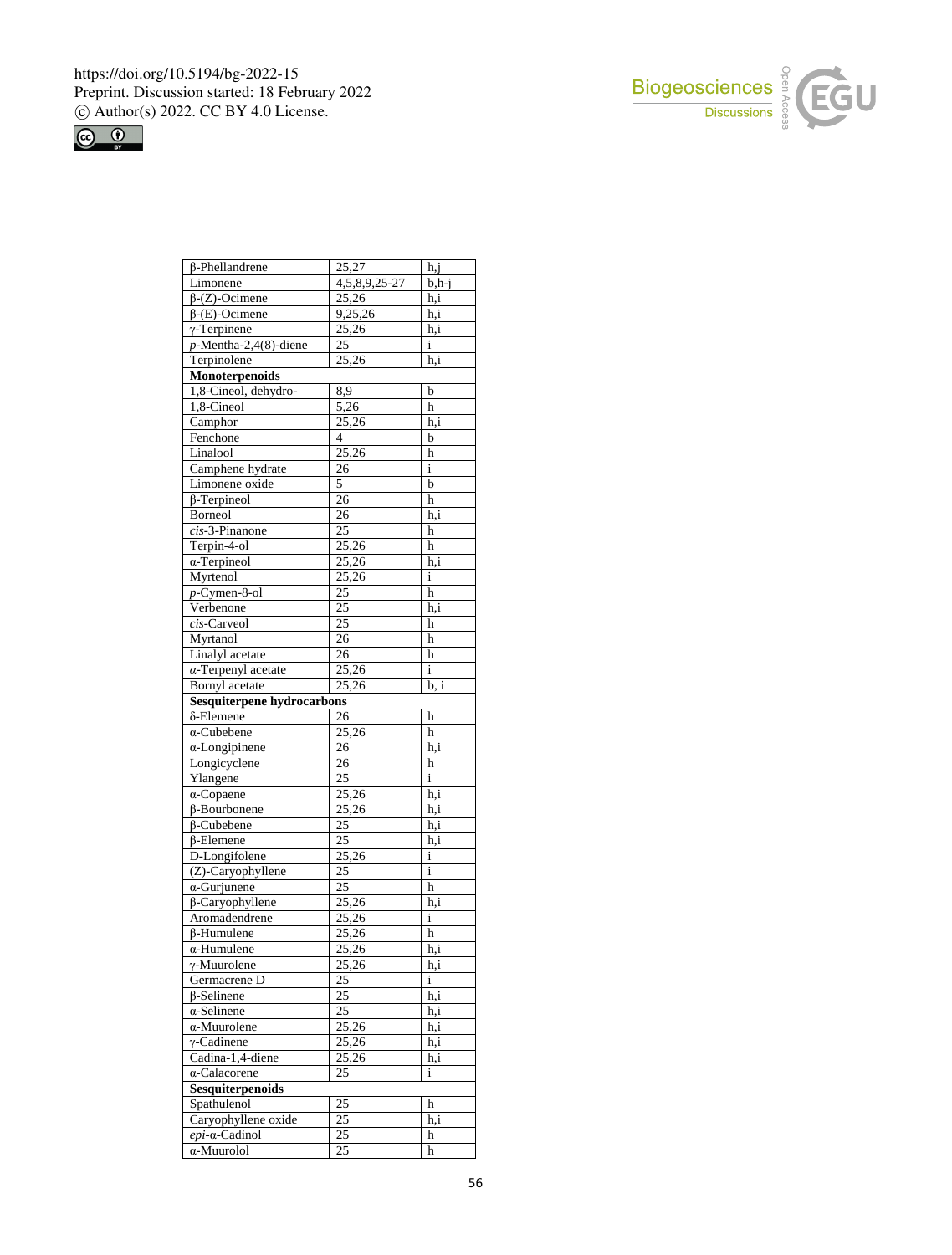



| $\tau$ -Cadinol                          | 25                             | $\rm i$       |
|------------------------------------------|--------------------------------|---------------|
| $\alpha$ -Cadinol                        | 25                             | h,i           |
| <b>Carbonyl compounds</b>                |                                |               |
| Acetaldehyde                             | <u>11,13-26</u>                | $d.f-h$       |
| $\alpha$ -Methylacroleine                | 4,5                            | b             |
| Propanal                                 | 13-24                          | f             |
| Isobutanal                               | 5                              | $\mathbf b$   |
| 2-Methy butanal                          | 28                             | e             |
| 3-Methyl butanal                         | 8,28,29                        | b,e           |
| Pentanal                                 | 4,8,26                         | b,i           |
| Hexanal                                  | 25,26,28                       | $_{\rm e,i}$  |
| 2-Hexenal                                | 5,8,10                         | b             |
| 3-(Z)-Hexenal                            | 11,29                          | e             |
| Nonanal                                  | $\overline{2}5,26$             | $\frac{1}{1}$ |
| Benzaldehyde                             | 4,5,8-10,26                    | b,i           |
| Furfural                                 | $\overline{4}$                 | b             |
| Anis aldehyde                            | 26                             | h             |
| Vanillin                                 | 6,7                            | $\mathbf c$   |
| Acetone                                  | $5-7, 10, 11, 13-$             | $b-d,f-i$     |
|                                          | 26                             |               |
| Butan-2-one                              | $\overline{5,10,11,13}$ -26    | $b,d,f-i$     |
| 1-Penten-3-one                           | $\overline{12}$ , 28-30        | e             |
| 2-Pentanone                              | 25                             | $\mathbf{i}$  |
| 3-Hexanone                               | <u>25</u>                      | i             |
| $\overline{4}$ -Octanone                 | 25,26                          | i             |
| 3-Octanone                               | 25,26                          | $\mathbf i$   |
| 6-Methyl-5-hepten-2-one                  | 25,26                          | i             |
| 2-Decanone                               | 25                             | i             |
| <b>Alcohols</b>                          |                                |               |
|                                          |                                |               |
|                                          |                                |               |
| Methanol                                 | 6,7,11,13-24                   | c,d,f         |
| Ethanol                                  | $\overline{4,5}$ , 8-11, 13-26 | b,d,f,i       |
| 1-Propanol                               | 11,13-24                       | d,f           |
| $1 - But and$                            | $4,5,8,13-24$                  | b,f           |
| 2-Methyl-1-butanol                       | 25,25                          | h             |
| 3-Methyl-1-butanol                       | $\overline{4,25,26}$           | b,h           |
| 1-Penten-3-ol                            | 12,28-30                       | e             |
| $2-(Z)$ -penten-1-ol                     | 12,28-30                       | e             |
| 1-Pentanol                               | 25                             | h             |
| 2-Ethyl-1-hexanol                        | 25,26                          | $\mathbf{i}$  |
| Phenol                                   | 25,26                          | i             |
| Benzyl alcohol                           | 25,26                          | i             |
| <b>Esters</b>                            |                                |               |
| Methyl formate                           | 8                              | b             |
| Methyl acetate                           | $\overline{4}$                 | b             |
| Ethyl acetate                            | $\overline{4}, 5, 10, 25$      | b,h           |
| Methyl tiglate                           | 4                              | b             |
| Butyl acetate                            | 5,8,10,25,26                   | b,i           |
| Ethyl butanoate                          | 25,26                          | i             |
| Allyl butyrate                           | 4                              | b             |
| Isopentyl acetate                        | 4,10                           | b             |
| Isopentyl butanoate                      | 25                             | i             |
| sec-Pentyl acetate                       | 4                              | b             |
| Allyl isopentanoate                      | $\overline{4}$                 | b             |
| Hexenyl acetate                          | 28                             | e             |
| Ethyl 3-methylbutanoate                  | 7                              | $\mathbf c$   |
| Isopentyl butanoate                      | 25                             | i             |
| Sulfur and chlorine containing compounds |                                |               |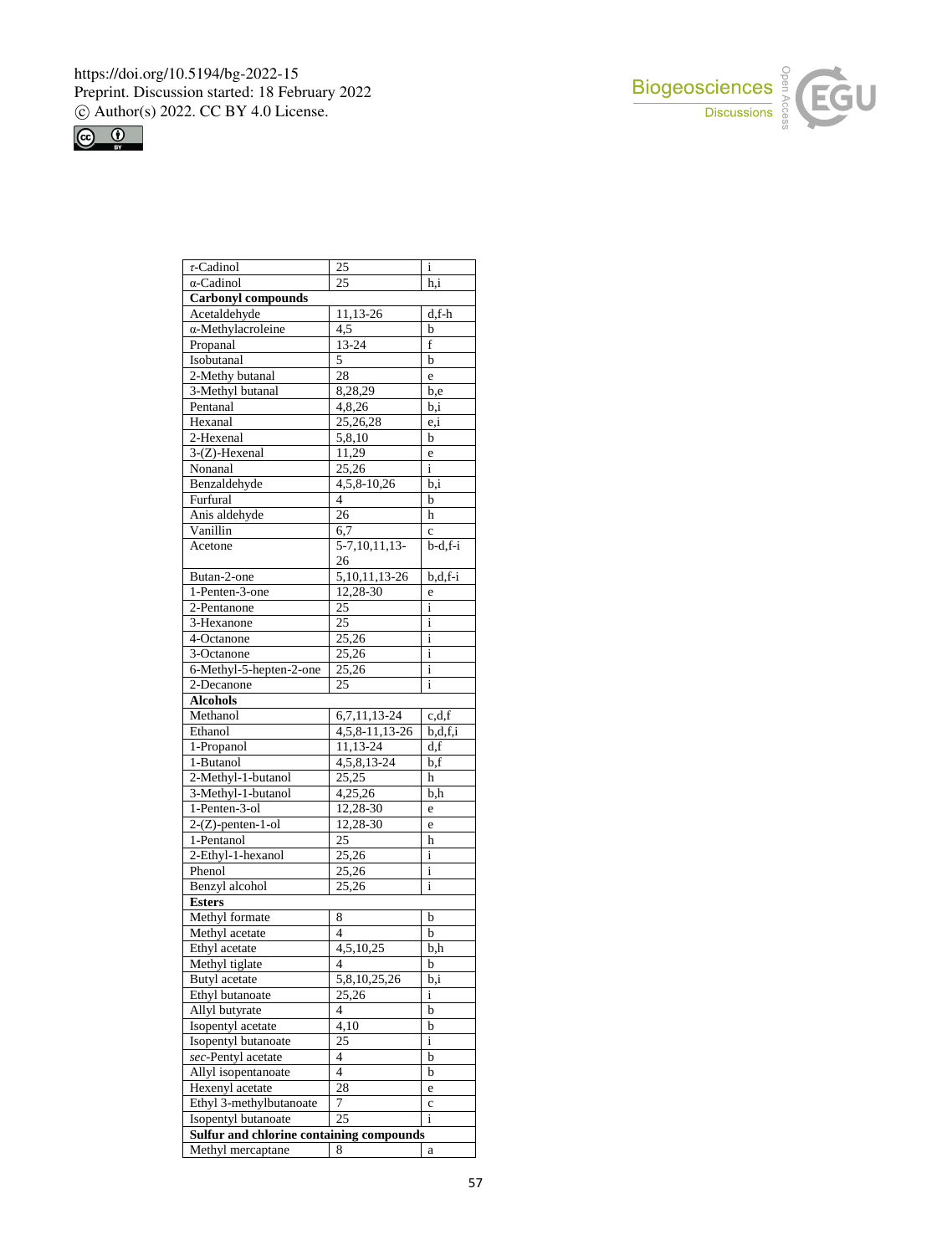



| Ethyl mercaptane        | 8              | a            |
|-------------------------|----------------|--------------|
| Dimethyl sulfide        | 11             | k            |
| Diethyl sulfide         | $\overline{4}$ | a            |
| Ethyl isopropyl sulfide | 4              | a            |
| Methyl chloride         | $1 - 4$        | a.b          |
| Dichloromethane         | 4,25,26        | b,i          |
| Trichloromethane        | 4,26           | b.i          |
| Trichloroethylene       | 25,26          | i            |
| Tetrachloromethane      | 4,5,8          | a            |
| <b>Other VOCs</b>       |                |              |
| Formic acid             | 13-24          | f            |
| Acetic acid             | 5,8,13-24      | b,f          |
| Diethyl ether           | 4,9,10         | b            |
| 2-Methylfuran           | 5,9,10,25,26   | b.i          |
| 3-Methylfuran           | 25,26          | i            |
| Thymol, methyl ether    | 25             | $\mathbf{i}$ |
| $o$ -Cresol             | 5              | b            |
| Anisol                  | 8              | b            |
| Methoxy phenol          | 8              | b            |

1337<br>1338

1338 **Table 3**. VOCs composition of some LS plants (forests and bog forests). Plants: 1 - lichen (*Cetraria islandica*);

1339 2 - heather (*Calluna vulgaris*); 3 - moss (*Pleurozium schreberi*); 4 - club moss (*Licopodium clavatum*); 5 - red

1340 bilberry (*Vaccinium vitis-ideae*); 6 - bilberry (*Vacinnium myrtillus*); 7 - moss (*Polytrichum commune*); 8 - marsh

1341 tea (*Ledum palustre*); 9 - male fern (*Dryopteris filix-max*); 10 - soft tree fern (*Dicksonia antarctica*); 11 -

1342 Japanese beech fern (*Thelypteris decursive-pinnata*); 12 - southern shield fern (*Thelypteris kunthii*); 13 -

1343 cottongrass (*Eriophorum* sp.); 14 - red raspberry (*Rubus idaeus*); 15- Labrador tea (*Rhododendron* 

1344 *groenlandicum*); 16 - bog heather (*Erica tetralix*); 17 - sphagnum (*Sphagnum fuscum*); 18 - thick stemmed wood 1345 fern (*Dryopteris crassirhizoma*); 19 - marsh andromeda (*Andromeda polifolia*).

1346 Ref.: a - Isidorov et al. (1994); b - Isidorov et al. (1992); c - Isidorov et al. (1985); d- Tingey et al. (1987); e -

1347 Drewitt et al. (1998); f - Helmig et al. (1999); g- Mochizuki et al. (2014); h - Rinnan et al. (2005).

1348

| Compound                        | Plant          | Ref.        |  |  |  |
|---------------------------------|----------------|-------------|--|--|--|
| <b>Aliphatic hydrocarbons</b>   |                |             |  |  |  |
| Ethane                          | 1,3,5          | a           |  |  |  |
| Propane                         | $2 - 4$        | a           |  |  |  |
| <b>Butene</b>                   | $1 - 4$        | a           |  |  |  |
| 2-Methylbutane                  | 1,2,4-9        | $a-c$       |  |  |  |
| Pentane                         | $1 - 4$        | a           |  |  |  |
| Pentene                         | $5 - 7,9$      | b           |  |  |  |
| Penta-1,3-diene                 | 7,9            | $\mathbf c$ |  |  |  |
| Isoprene                        | $1,2,4-$       | $a-g$       |  |  |  |
|                                 | 15,17,18       |             |  |  |  |
| 2,3-Dimethylbutane              | 17             | h           |  |  |  |
| 2,3-Dimethylbutadiene           | 8              | h           |  |  |  |
| Heptane                         | 1              | a           |  |  |  |
| Decane                          | 1              | a           |  |  |  |
| Undecane                        | 1,2            | a           |  |  |  |
| <b>Aromatic hydrocarbons</b>    |                |             |  |  |  |
| Benzene                         | $1 - 3$        | a           |  |  |  |
| Toluene                         | $1 - 3$        | a           |  |  |  |
| $p$ -Cymene                     | 1,2,14-16      | a,f         |  |  |  |
| $p$ -Cymenene                   | 15             | $\mathbf f$ |  |  |  |
| <b>Monoterpene hydrocarbons</b> |                |             |  |  |  |
| Bornylene                       | 5              | h           |  |  |  |
| Tricyclene                      | $\overline{7}$ | b           |  |  |  |
| $\alpha$ -Thujene               | 5,15,16        | b,f         |  |  |  |
| $\alpha$ -Pinene                | 2-14,16,19     | a-f,h       |  |  |  |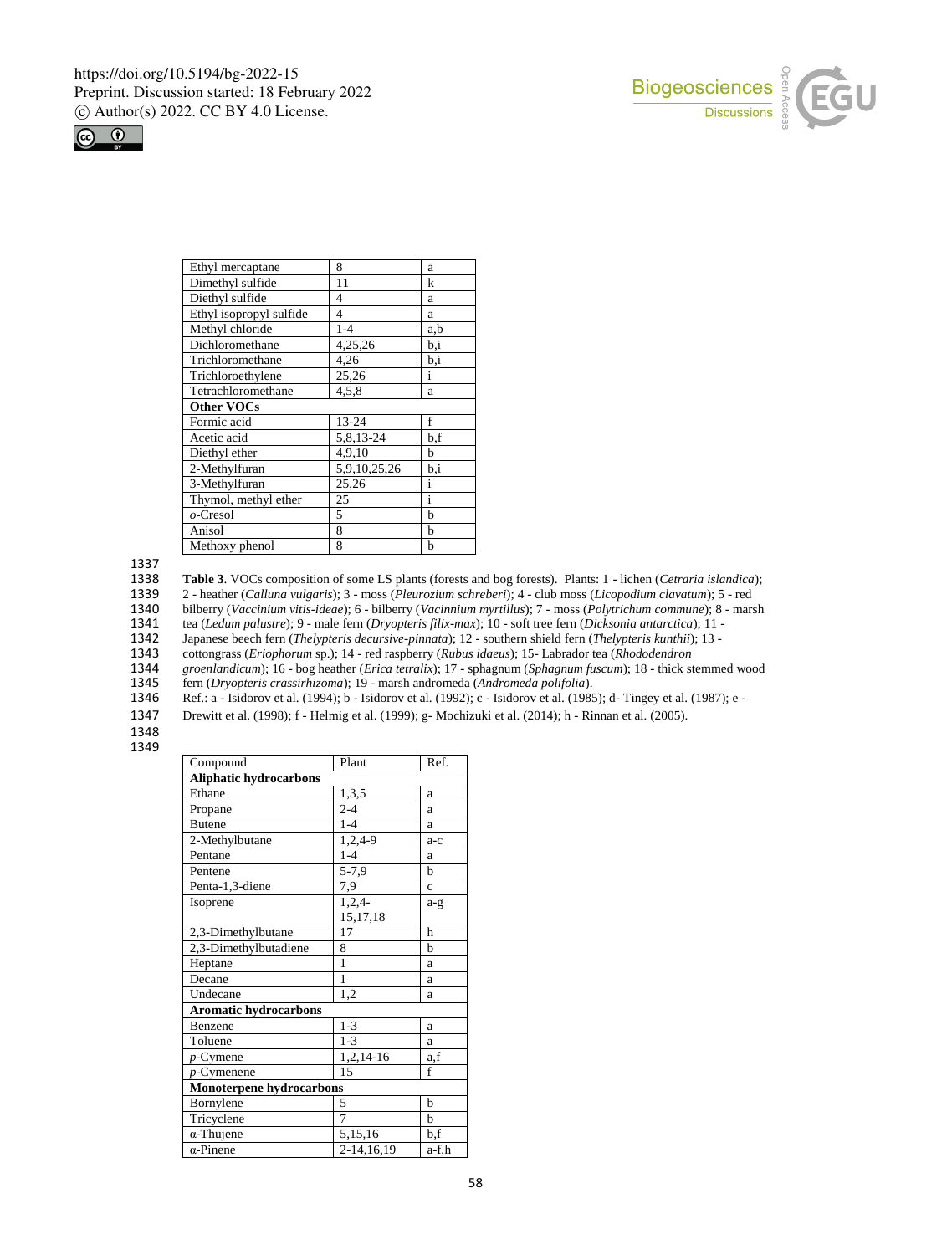



| $\beta$ -Pinene         | 1,7,8,15,16              | a-c,f                   |
|-------------------------|--------------------------|-------------------------|
| $\alpha$ -Fenchene      | $\overline{5,15}$        | b,f                     |
| Camphene                | 2,5,7,8,15,17            | a-c,f                   |
| Myrcene                 | $2,7,8,14-16$            | $a-c,f$                 |
| 3-Carene                | 7,8,16                   | b,c,f                   |
| $\alpha$ -Phellandrene  | 5,15,16                  | b,f                     |
| Limonene                | 1,7,8,13-                | $a-$                    |
|                         | 16,19                    | c,f,h                   |
| Alloocimene             | 8                        | b,c                     |
| trans-Ocimene           | 15                       | f                       |
| $\alpha$ -Terpinene     | 15,16                    | $\mathbf f$             |
| $\gamma$ -Terpinene     | 15                       | $\overline{\mathbf{f}}$ |
| Terpinolene             | 8,14                     | b,c,f                   |
| Isobornyl acetate       | 15,16                    | f                       |
| Carbonyls               |                          |                         |
| Propanal                | 9                        | b,c                     |
| <b>Butanal</b>          | 9                        | b,c                     |
| Isobutenal              | 7,9                      | $\mathbf c$             |
| α-Methylacrolein        | 7,9                      | $\mathbf b$             |
| Hexanal                 | 9                        | $\mathbf{c}$            |
| Octanal                 | 12                       | $\mathbf f$             |
| Benzaldehyde            | 2,3,16                   | a, f                    |
| Acetone                 | $1,2,5-9,14$             | a-c,f                   |
| Butan-2-one             | 9                        | b,c                     |
| 2-Methylbutan-3-one     | 8                        | $\mathbf c$             |
| 3-Methyl-3-buten-2-one  | 9                        | $\mathbf b$             |
| Pentan-2-one            | $5 - 7,9$                | $\overline{b,c}$        |
| Pentan-3-one            | 7                        | b,c                     |
| 6-Methyl-5-hepten-2-one | 12                       | f                       |
| 5-Methyl-3-hepten-2-one | 17                       | $\rm f$                 |
| Octan-3-one             | 7,9                      | $\mathbf c$             |
| 1-Octen-3-one           | 7,9                      | $\mathbf b$             |
| <b>Furans</b>           |                          |                         |
| 2-Methyl furan          | 5-9,12                   | b,c,f                   |
| 3-Methyl furan          | 6                        | b,c                     |
| Ethyl furan             | 5-7,9,12                 | b,c,f                   |
| Vinyl furan             | 8                        | b,c                     |
| Hexyl furan             | 8                        | b                       |
| Furan, 3-(4-methyl-3-   | 8                        | $\mathbf c$             |
| pentenyl)-              |                          |                         |
| <b>Alcohols</b>         |                          |                         |
| Ethanol                 | 1,2,4-7,9                | a-c                     |
| Butan-1-ol              | 1                        | a                       |
| $cis$ -3-Hexen-1-ol     | $\overline{5,6,8,14,19}$ |                         |
|                         |                          | b,c,f,h                 |
| 6-Methyl-5-hepten-2-ol  | 12                       | f                       |
| Other                   |                          |                         |
| Diethyl ether           | $1 - 4$                  | a                       |
| Ethyl acetate           | $1,2,5-7$                | a-c                     |
| 3-Hexe-1-ol acetate     | $\overline{5,6,12,16}$   | b,c,f                   |
| Methyl chloride         | 1,4                      | $\mathbf{a}$            |
| Chloroform              | 7                        | $\mathbf c$             |
| Dimethyl sulfide        | 9                        | $\mathbf b$             |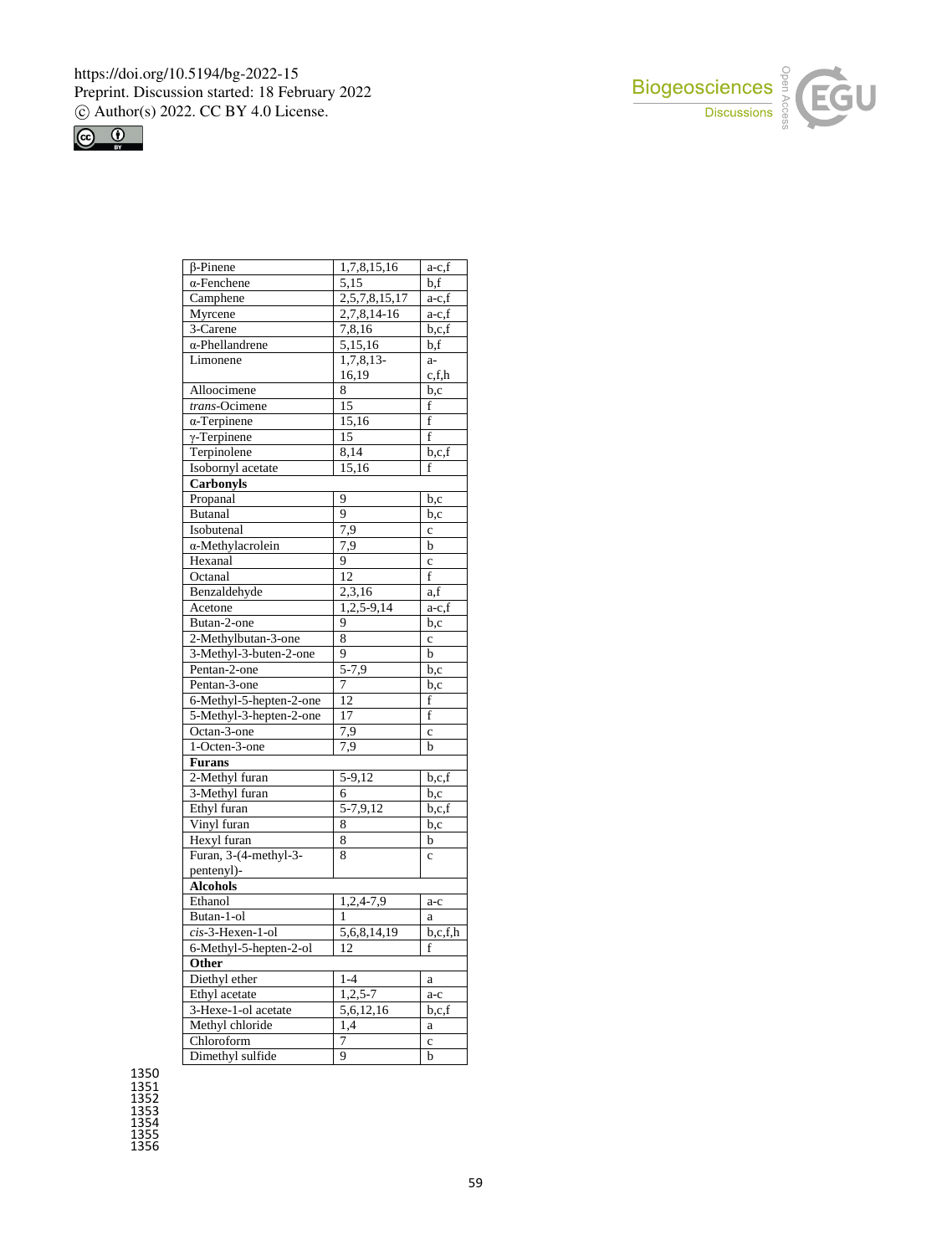



1357 **Table 4**

1358 Relative composition (% of TIC) of volatile compounds emission from "fresh" pine and spruce litter and isolated from litter fungi<br>1359 after 490 days of the needle incubation)

1359 after 490 days of the needle incubation)<br>
1359 Compound<br>
1359 Pine Compound litter Spruce litter *Trichoderma polysporum Trichoderma koningii Mortirella isabellina Penicillium purpurogenum Penicillium minioluteum Absidia glauca Thielavia terricola* Nonspore forming Pine Spruce Spruce spruce spruce pine pine spruce pine<br>  $\frac{69.8}{22.5}$  22.5 34.8 72.2 1.1 4.0 44.1 67.9 56.3 **Monoterpenes 8.0 10.2 69.8 22.5 34.8 72.2 1.1 4.0 44.1 67.9 56.3** - α-pinene 3.5 4.6 17.0 5.9 15.1 10.1 0.5 0.1 4.1 14.6 8.4 - camphene 0.2 0.5 0.7 - trace 0.3 trace - - - 0.1 - myrcene |- | trace | 26.4 | trace | 8.2 | 24.5 | - | 0.1 | 1.8 | - | 3.2 - 3-carene 2.8 3.2 trace 8.7 9.9 1.5 0.6 3.4 33.1 36.9 37.1 - limonene 1.0 1.0 13.3 5.8 0.6 26.1 trace trace 4.6 10.0 5.5 - terpinolene |- |- | 6.1 |- | 0.2 | 4.6 |- | 0.4 | 0.5 | 0.2 |-**Monoterpenoids - 5.0 3.6 6.6 3.2 0.1 - - 8.0 - 11.2** - linalool |- | 1.2 |- | | 1.2 |- | - | - | - | - | - | - | - | -- menthone  $\begin{vmatrix} - & - \\ - & \end{vmatrix}$  -  $\begin{vmatrix} 2.3 \\ 2.6 \end{vmatrix}$  6.6  $\begin{vmatrix} 0.8 \\ 0.8 \end{vmatrix}$  -  $\begin{vmatrix} - & - \\ - & \end{vmatrix}$  -  $\begin{vmatrix} - & - \\ - & \end{vmatrix}$  -  $\begin{vmatrix} 8.1 \\ - & \end{vmatrix}$ - menthol - - 0.7 2.1 1.2 - - - - - 2.5  $\bullet$  verbenone  $\begin{vmatrix} - & - \\ - & \end{vmatrix}$  - 0.1 0.1 - - - - - - 0.5 **Sesquiterpenes 2.1 1.3 16.5 0.3 19.0 9.0 - - - - 0.4** - longifolene 2.1 1.3 - - 1.5 - - - - - - - βcaryophyllene - |- | 15.2 | 0.3 | 14.2 | 9.0 | - | - | - | - | - | 0.4 **Alcohols 13.2 7.2 2.8 51.8 39.5 3.6 8.4 - 0.8 16.2 10.5** - ethanol - - - 1 - 25.0 22.5 2.8 trace - - 1 - 16.2 4.3 - isopentanol - - 0.8 8.5 12.6 0.7 trace - - - - 2.7 - 1-octen-3-ol - - - - - 0.2 0.1 | 9.2 | 0.1 | 8.4 trace - - - - - - - - - - - -**Carbonyls 34.6 38.9 2.5 9.7 13.9 8.8 82.5 50.3 41.3 8.8 12.9** - acetaldehyde - - - 0.5 0.1 2.0 - - - - - trace - -- acetone 26.8 36.8 2.0 9.7 6.9 8.8 82.5 46.0 18.7 8.8 12.9 - 2-butanone - - - - trace - - - - 2.8 22.6 - - $-$  3-octanone  $\begin{vmatrix} - & \cdot & \cdot & \cdot \\ - & \cdot & \cdot & \cdot \\ - & \cdot & \cdot & \cdot \end{vmatrix}$  +  $\cdot$  +  $\cdot$  +  $\cdot$  +  $\cdot$  +  $\cdot$  +  $\cdot$  +  $\cdot$  +  $\cdot$  +  $\cdot$  +  $\cdot$  +  $\cdot$  +  $\cdot$  +  $\cdot$  +  $\cdot$  +  $\cdot$  +  $\cdot$  +  $\cdot$  +  $\cdot$  +  $\cdot$  +  $\cdot$  +  $\cdot$  +  $\cdot$  +  $\cdot$ **Esters trace - - 1.2 1.5 0.9 - - - 0.8 4.8 Furans - - - 2.5 3.0 - 3.6 6.1 - 2.0 0.3 Chlorohydrocarbons 12.5 4.9 - trace - 0.2 0.9 3.9 - - -** - chloroform  $\begin{vmatrix} - & - \\ - & \end{vmatrix}$  - trace  $\begin{vmatrix} - & - \\ - & \end{vmatrix}$  0.9  $\begin{vmatrix} 3.9 \\ - & \end{vmatrix}$  -  $\begin{vmatrix} - & - \\ - & \end{vmatrix}$ **Aromatic hydrocarbons 19.5 10.5 3.0 0.7 3.8 4.4 0.2 5.7 0.6 2.3 1.9** - benzene | 7.0 | 3.1 | - | - | 2.1 | 0.2 | - | - | 0.9 | - | - | - | -- toluene 7.3 5.2 0.2 trace 0.7 0.5 0.1 1.1 0.4 1.6 0.8 - xylenes  $1.0$  1.2 0.1 0.2 trace 0.2 0.1 0.7 - 0.1 0.1 - *p*-cymene 0.7 0.5 2.7 05 0.5 3.5 - 2.6 0.2 0.3 1.0 **Alkanes 12.3 8.3 0.7 0.7 0.4 0.9 1.1 14.3 - 1.6 0.7**

1360

1361

1362

1364 **Table 5**. Field measurements of VOC emission from forest floor

| Method                                                                                                                                   | Forest/sampling site                                                                                                              | Time of           | <b>Emission</b> rates                                                                                                                                                                                                                                                                                                                                               | References   |
|------------------------------------------------------------------------------------------------------------------------------------------|-----------------------------------------------------------------------------------------------------------------------------------|-------------------|---------------------------------------------------------------------------------------------------------------------------------------------------------------------------------------------------------------------------------------------------------------------------------------------------------------------------------------------------------------------|--------------|
|                                                                                                                                          | type                                                                                                                              | experiments       |                                                                                                                                                                                                                                                                                                                                                                     |              |
| Static flow chamber<br>technique. Sampling in<br>sorption tubes with<br>Tenax TA, GC-MS<br>analysis of VOCs after<br>thermal desorption. | VOCs emission from<br>pine forest floor on two<br>plots in the 140-year-<br>old stand of Scots pine<br>in the southern<br>Sweden. | VII and<br>X.1992 | The terpene emission<br>rate in July normalized to<br>$20^{\circ}$ C was 21 µgC m <sup>-2</sup> h <sup>-1</sup> .<br>In October, the emission<br>rate at the two test sites<br>was $104$ and $580 \mu gC$ m<br>$2 h^{-1}$ . According to the<br>author's estimates, the<br>emission from the<br>bottom of a pine forest<br>reaches 30% of the<br>emission from tree | Janson, 1993 |
|                                                                                                                                          |                                                                                                                                   |                   | crowns.                                                                                                                                                                                                                                                                                                                                                             |              |
| Static flow chamber                                                                                                                      | Middle taiga pine $(P$ .                                                                                                          | VII-VIII.         | Depending on the                                                                                                                                                                                                                                                                                                                                                    | Isidorov et  |
| technique. VOC                                                                                                                           | <i>sylvestris</i> ) forest in                                                                                                     | 1993              | temperature $(16-28$ °C)                                                                                                                                                                                                                                                                                                                                            | al., 1994    |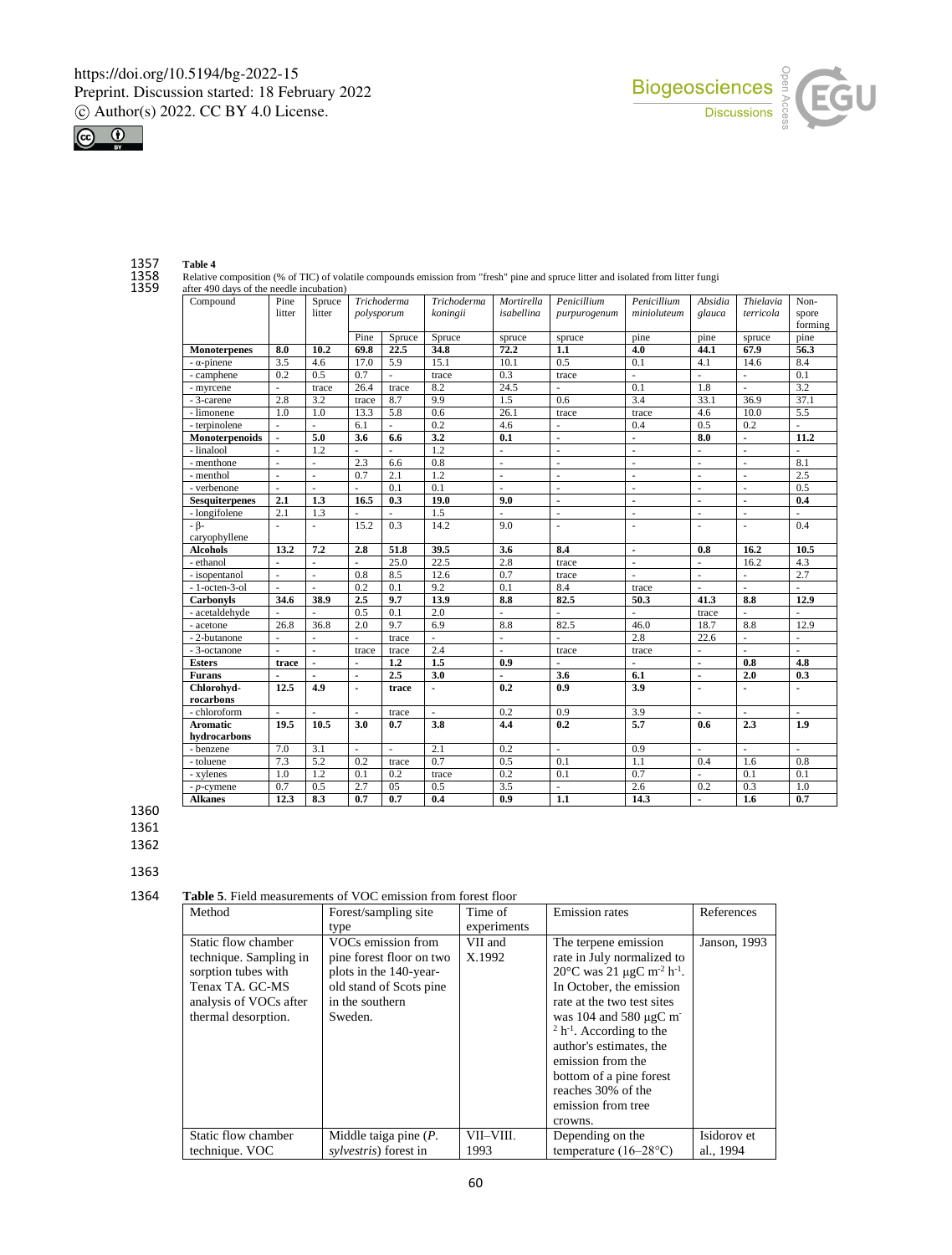$\mathsf{l}$ 





| concentration in dual-<br>bed sorption tubes with<br>Tenax GC and<br>Carbotrap. GC-MS<br>analysis of VOCs after<br>thermal desorption                                                     | Karelia (62° 07' N, 33°<br>56' E) with soil cover<br>with green mosses<br>(Pleurocium schreberi,<br>Politrichum commune),<br>lichens (Cetraria<br>islandica, Cladonia<br>rangiferina), shrubs<br>(Calluna vulgaris) and<br>club moss. |             | within 6.1–40.5 $\mu$ gC g <sup>-1</sup><br>$h^{-1}$ (based on the dry<br>weight of pine litter and<br>living plants inside the<br>static chamber).                                                                                                                                                                                                                                                                                                                                                                                                                                             |                         |
|-------------------------------------------------------------------------------------------------------------------------------------------------------------------------------------------|---------------------------------------------------------------------------------------------------------------------------------------------------------------------------------------------------------------------------------------|-------------|-------------------------------------------------------------------------------------------------------------------------------------------------------------------------------------------------------------------------------------------------------------------------------------------------------------------------------------------------------------------------------------------------------------------------------------------------------------------------------------------------------------------------------------------------------------------------------------------------|-------------------------|
| Static chamber<br>technique. VOC<br>concentration on Tenax<br>TA; whole air sampling<br>of light hydrocarbons;<br>sample analysis by GC-<br>FID.                                          | Southern boreal zone in<br>Sweden. Mixed pine<br>(P. sylvestris) and<br>spruce $(P. \; abies)$ forest,<br>about 50 years of age,<br>and a Sphagnum fen.                                                                               | VI-IX.1995  | The monoterpene flux<br>from forest floor made<br>up only a few percent of<br>total forest flux, reaching<br>50 µgC m <sup>-2</sup> h <sup>-1</sup> . The<br>highest flux was<br>observed from the moss<br>plots. Small emission of<br>ethene and propane was<br>registered. Sphagnum fen<br>emitted isoprene at the<br>average rate $55\pm45 \mu$ gC<br>$m^{-2} h^{-1}$ in June and<br>$408 \pm 240 \mu gC m^{-2} h^{-1}$ in<br>August. Monoterpene<br>fluxes were $19\pm9$ µgC m<br><sup>2</sup> h <sup>-1</sup> in June and $90\pm60$<br>$\mu$ gC m <sup>-2</sup> h <sup>-1</sup> in August. | Janson et al.,<br>1999  |
| Static chamber<br>technique. VOC<br>concentration in<br>sorption tubes with<br>Tenax TA. GC-MS<br>analysis of VOCs after<br>thermal desorption.                                           | Leningrad region (59°<br>57' N, 29° 51' E).<br>Coniferous forest with<br>a predominance of<br>Norway spruce (Picea<br>abies). The soil cover<br>is formed by litter of<br>spruce needles and<br>green mosses.                         | VII-IX.1997 | The monoterpenes fluxes<br>from fallen spruce<br>needles at $6-25 \cdot C$ was<br>20.9–402.0 $\mu$ g m <sup>-2</sup> h <sup>-1</sup> .<br>The share of a-pinene in<br>the total emission of<br>terpenes is 82%. The<br>highest emission rates<br>were recorded shortly<br>after rainfall.                                                                                                                                                                                                                                                                                                       | Stepanov,<br>1999       |
| PTR-MS system was<br>used for simultaneous<br>monitoring of the<br>VOCs concentration.                                                                                                    | Semi-natural<br>experiment on VOC<br>emission by decaying<br>beech leaves                                                                                                                                                             | IV.1997     | The observed emission<br>rate of methanol,<br>acetaldehyde and acetone<br>at 19 · C was 1.0, 0.23<br>and 0.1 $\mu$ g g <sup>-1</sup> (dw) h <sup>-1</sup> ,<br>respectively                                                                                                                                                                                                                                                                                                                                                                                                                     | Warneke et<br>al., 1999 |
| Dynamic soil enclosure<br>technique. Air samples<br>were collected on dual-<br>bed adsorption trap<br>$(Tenax TA +$<br>Carbotrap). GC-MS<br>analysis of VOCs after<br>thermal desorption. | Sitka spruce (Picea<br>sitchensis) commercial<br>plantation (54° 20' N,<br>$3^{\circ}$ 2' W). The trees on<br>the plantation are 35<br>years old.                                                                                     | VII.1999    | The average rate of<br>terpene emission from<br>the undisturbed forest<br>floor was 33.6 $\mu$ g m <sup>-2</sup> h <sup>-1</sup><br>$(30 \cdot C)$ . Limonene and<br>$\alpha$ -pinene dominated the<br>emission of<br>monoterpenes;<br>camphene, $\beta$ -pinene and<br>myrcene were also<br>present in significant<br>quantities. According to<br>authors, the surface<br>needle litter was the most<br>likely source of soil<br>emissions to the                                                                                                                                              | Hayward et<br>al., 2001 |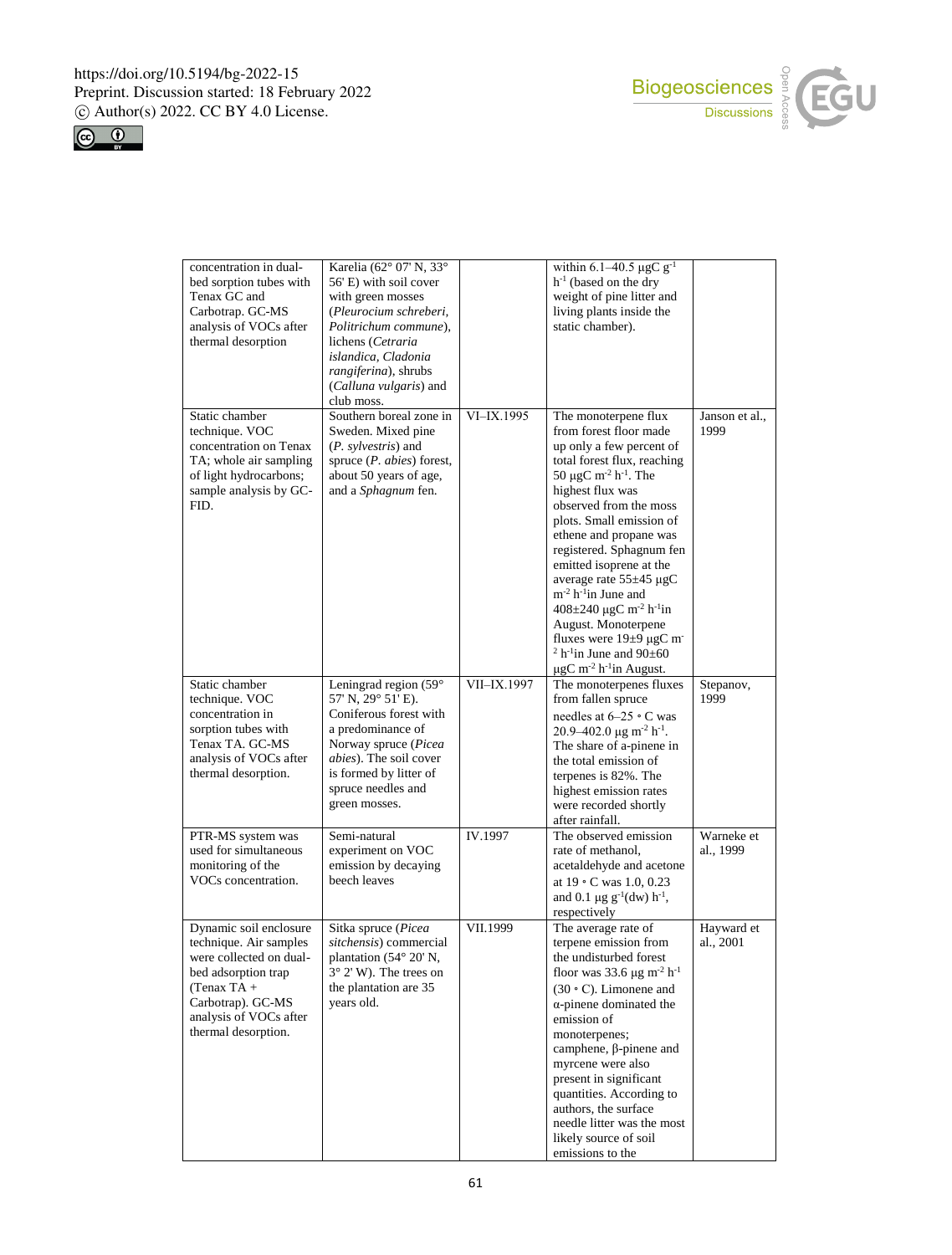



|                                                                                                                                                                                                                                                                                         |                                                                                                                                                                                                                                                                                                                                                                                                                                        |                                     | atmosphere.                                                                                                                                                                                                                                                                                                                                                                                                                                                                                                                    |                                                       |
|-----------------------------------------------------------------------------------------------------------------------------------------------------------------------------------------------------------------------------------------------------------------------------------------|----------------------------------------------------------------------------------------------------------------------------------------------------------------------------------------------------------------------------------------------------------------------------------------------------------------------------------------------------------------------------------------------------------------------------------------|-------------------------------------|--------------------------------------------------------------------------------------------------------------------------------------------------------------------------------------------------------------------------------------------------------------------------------------------------------------------------------------------------------------------------------------------------------------------------------------------------------------------------------------------------------------------------------|-------------------------------------------------------|
| Static chamber<br>technique. VOC<br>concentration in<br>sorption tubes with<br>Tenax TA-Carbopack B<br>adsorbent. GC-MS<br>analysis of VOCs after<br>thermal desorption.                                                                                                                | Boreal wetland and a<br>Scots pine forests at the<br>SMEAR II station (61°<br>51' N, 24° 17' E) in<br>southern Finland.<br>Forest is dominated by<br>P. sylvestris with<br>admixture of aspen $(P$ .<br>tremula) and birches<br>$(B. \text{ pendula and } B.$<br>pubescens). The<br>ground vegetation<br>consists mainly of<br>shrubs. Northern ribbed<br>fen is dominated by<br>mosses (Sphagnum<br>sp.), sedges and<br>Rannoch-rush. | $VI-X.2014;$<br>IV-VI,<br>VIII.2015 | Isoprene was main<br>hydrocarbon emitted by<br>the wetland with the<br>mean emission potential<br>224 $\mu$ g·m <sup>-2</sup> ·h <sup>-1</sup> for the<br>whole season.<br>Monoterpene emission<br>from boreal forest floor<br>varied from 0 to 373<br>$\mu$ g·m <sup>-2</sup> ·h <sup>-1</sup> (0-0.8<br>$\mu$ g·m <sup>-2</sup> ·h <sup>-1</sup> of $\beta$ -<br>caryophyllene).<br>Comparison with Scots<br>pine emission showed<br>that forest floor may be<br>an important<br>monoterpene source,<br>especially in spring | Hellén et al.,<br>2006                                |
| Dynamic PVC soil<br>cuvette system. VOCs<br>released by soil and<br>litter were concentrated<br>in sorption tubes with<br>Carbotrap C, Carbotrap<br>B, and Carbosieve S-II<br>separated by quartz<br>wool. GC-MS analysis<br>after thermal<br>desorption.                               | Mediterranean<br>mountains environment<br>in the Prades region of<br>Southern Catalonia<br>dominated by<br>evergreen oak Quercus<br>ilex                                                                                                                                                                                                                                                                                               | Spring<br>$2003$ -spring<br>2004    | The measured<br>monoterpene emission in<br>summer was $1.67 \pm 1.57$<br>$\mu$ g·m <sup>-2</sup> ·h <sup>-1</sup> normalised<br>to $30^{\circ}$ C.                                                                                                                                                                                                                                                                                                                                                                             | Asensio et<br>al., 2007                               |
| The air was sampled<br>using a transparent<br>polycarbonate chamber<br>placed on an aluminum<br>collar. VOCs were<br>concentrated in sorption<br>tubes filled with a<br>combination of Tenax<br>TA and Carbopack B<br>adsorbents. GC-MS<br>analysis of VOCs after<br>thermal desorption | Wet dwarf shrub heath<br>in northern Sweden<br>(68° 21' N, 18° 49' E;<br>385 m a. s. l.). The<br>vascular vegetation<br>consist mainly of the<br>sedge (Carex vaginata)<br>and the evergreen<br>shrubs Empetrum<br>hermaphrodium and<br>Andromeda polifolia.<br>Additionally, an<br>experiment was carried<br>out to study the effect<br>of the addition of<br>Betula pubescens ssp.<br>czerepanovii litter.                           |                                     | The measured<br>monoterpene<br>hydrocarbons emission<br>rate varied from 1.5 to<br>9.8 $\mu$ g·m <sup>-2</sup> ·h <sup>-1</sup> . The<br>relatively low emissions<br>of terpenoids were<br>doubled in response to an<br>air temperature<br>increment of only 1.9-<br>$2.5^{\circ}$ C, while litter<br>addition had a minor<br>influence.                                                                                                                                                                                       | Faubert et<br>al., 2010                               |
| Steady-state chamber<br>system. VOC<br>concentration in<br>sorption tubes with<br>Tenax-Carbopack-B<br>adsorbent. GC-MS<br>analysis of VOCs after<br>thermal desorption.<br>Static enclosure<br>technique. PTR-MS<br>system was used for<br>simultaneous<br>monitoring of               | Scots pine forest floor<br>at the SMEAR II<br>station in southern<br>Finland.<br>The Manitou<br><b>Experimental Forests</b><br>$(39^{\circ}$ 6' N, $150^{\circ}$ 5'30"<br>W) with mixed-age<br>ponderosa pine up to                                                                                                                                                                                                                    | <b>IV-XI.2008</b><br>VI-VII.2010    | Emission rates: $C_{10}H_{16}$ –<br>5.04 $\mu$ g·m <sup>-2</sup> ·h <sup>-1</sup> ; C <sub>15</sub> H <sub>24</sub><br>$-0.045 \mu g \cdot m^{-2} \cdot h^{-1}$ ;<br>$C_5H_8 - 0.05 \mu g \cdot m^{-2} \cdot h^{-1}$ .<br>Seasonal variations were<br>recorded with a<br>maximum in early<br>summer and autumn.<br>Litter fluxes made only a<br>minor contribution to the<br>above-canopy flux for<br>the VOCs measured. In<br>the case of methanol,                                                                           | Aaltonen et<br>al., 2011<br>Greenberg et<br>al., 2012 |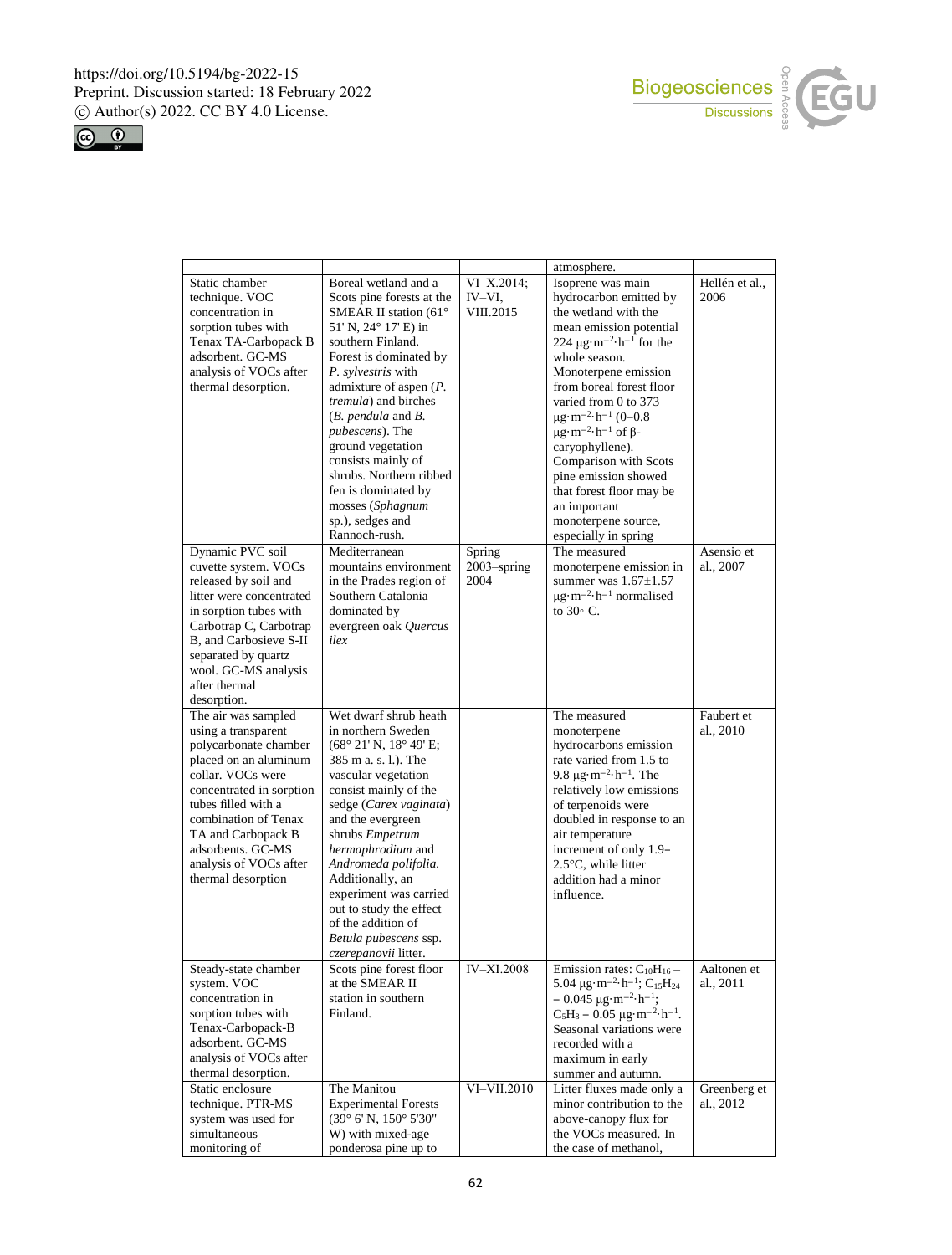



| methanol, acetaldehyde,    | 100 years old and a             |               | acetaldehyde, acetone,                                   |              |
|----------------------------|---------------------------------|---------------|----------------------------------------------------------|--------------|
| acetone and propanal,      | sparse vegetation               |               | and the sum of                                           |              |
| acetic acid, mono- and     | surface cover of                |               | monoterpenes, the                                        |              |
| sesquiterpenes             | grasses, sage and forbs.        |               | average daily flux is 1.3,                               |              |
| emission.                  |                                 |               | 0.3, 0.3, and 3.1 $\mu$ g m-2                            |              |
|                            |                                 |               | h-1, respectively. The                                   |              |
|                            |                                 |               | litter emission clearly                                  |              |
|                            |                                 |               | follow the trend in                                      |              |
|                            |                                 |               | temperature; the                                         |              |
|                            |                                 |               | dependence of litter                                     |              |
|                            |                                 |               | moisture is of lesser                                    |              |
|                            |                                 |               |                                                          |              |
|                            |                                 |               | importance, however,                                     |              |
|                            |                                 |               | VOC emissions                                            |              |
|                            |                                 |               | increased immediately                                    |              |
|                            |                                 |               | after the rain.                                          |              |
| <b>BVOC</b> emissions were | Five arctic vegetation          | The subarctic | The total monoterpene                                    | Lindwall et  |
| measured during 24-        | communities were                | site was      | fluxes in high Arctic                                    | al., 2015    |
| hour periods in the field  | examined: high arctic           | measured on   | Salix-heath and high                                     |              |
| using a push-pull          | (74°30' N, 21°00' W)            | $23-24$ July  | Arctic Cassiope-heat                                     |              |
| chamber technique and      | heaths dominated by             | and $5-6$     | were $0.01$ and $7$                                      |              |
| collection of volatiles in | Salix arctica and               | August 2008;  | $\mu$ g·m <sup>-2</sup> ·h <sup>-1</sup> , respectively. |              |
| adsorbent cartridges       | Cassiope tetragona,             | The high and  | Warming by open top                                      |              |
| followed by analysis       | low arctic $(69°14' N,$         | low arctic    | chambers increased the                                   |              |
| with GC-MS                 | $53^{\circ}32'$ W) heaths       | sites were    | emission rates both in the                               |              |
|                            | dominated by Salix              | measured on   | high and low arctic sites,                               |              |
|                            | glauca and Betula nana          | June and July | forewarning higher                                       |              |
|                            | and a subarctic                 | 2013          | emissions in a future                                    |              |
|                            |                                 |               | warmer climate in the                                    |              |
|                            | peatland $(67°22' N,$           |               |                                                          |              |
|                            | $26^{\circ}38'$ E) dominated by |               | Arctic.                                                  |              |
|                            | the moss Warnstorfia            |               |                                                          |              |
|                            | exannulata and the              |               |                                                          |              |
|                            | sedge Eriophorum                |               |                                                          |              |
|                            | russeolum.                      |               |                                                          |              |
| Static chamber             | 55-year old Scots pine          | $IV-X.2015$   | Monoterpenes flux range                                  | Mäki et al., |
| technique.                 | forest in southern              |               | from the forest floor was                                | 2017         |
| Concentration of VOCs      | Finland with Sorbus             |               | $0.40 - 221.0 \mu g \cdot m^{-2} \cdot h^{-1}$           |              |
| in sorption tubes filled   | aucuparia, B. pendula,          |               | (average 23 $\mu$ g·m <sup>-2</sup> ·h <sup>-1</sup> );  |              |
| with Tenax TA and          | Picea abies grow                |               | the most dominant                                        |              |
| Carbopack B. GC-MS         | below canopy. LSC               |               | compounds: $\alpha$ -pinene                              |              |
| analysis of VOCs after     | was formed by shrubs            |               | and 3-carene.                                            |              |
| thermal desorption.        | (Vaccinium sp. and              |               | Sesquiterpene flux range                                 |              |
|                            | Caluna vulgaris),               |               | was 0.01-10.9                                            |              |
|                            | mosses (P. schreberi,           |               | $\mu$ g·m <sup>-2</sup> ·h <sup>-1</sup> ; the most      |              |
|                            | Dicranum sp., H.                |               | abundant waere β-                                        |              |
|                            | splendens), and graces          |               | caryophyllene and                                        |              |
|                            | (Deschampsia                    |               | aromadendrene. Isoprene                                  |              |
|                            | flexuosa, Melampyrum            |               | flux range was                                           |              |
|                            |                                 |               |                                                          |              |
|                            | sylvaticum).                    |               | $0.005 - 99.8 \,\mu g \cdot m^{-2} \cdot h^{-1}$         |              |
| Static chamber             | VOC emissions from              | VIII.2010     | The main compounds                                       | Kivimäenpää  |
| technique.                 | forest floor were               |               | emitted by forest floor                                  | et al., 2018 |
| Concentration on           | studied in a latitudinal        |               | were $\alpha$ -pinene, 3-carene,                         |              |
| sorption tubes(Tenax       | (over a 1000 km South-          |               | and camphene. Average                                    |              |
| TA). GC-MS analysis        | North transect)                 |               | unstandardised VOC                                       |              |
| after thermal              | provenance                      |               | emission rate from forest                                |              |
| desorption.                | experiments. The                |               | floor was 50 $\mu$ g·m <sup>-2</sup> ·h <sup>-1</sup> .  |              |
|                            | provenances studied             |               | Total emission rates were                                |              |
|                            | were Saarema (58° 22'           |               | 65% higher in Korpilahti                                 |              |
|                            | N), Korpilahti (62° 0'          |               | than in Muonio. High                                     |              |
|                            |                                 |               |                                                          |              |
|                            | N), Suomussalmi                 |               | emission rates were                                      |              |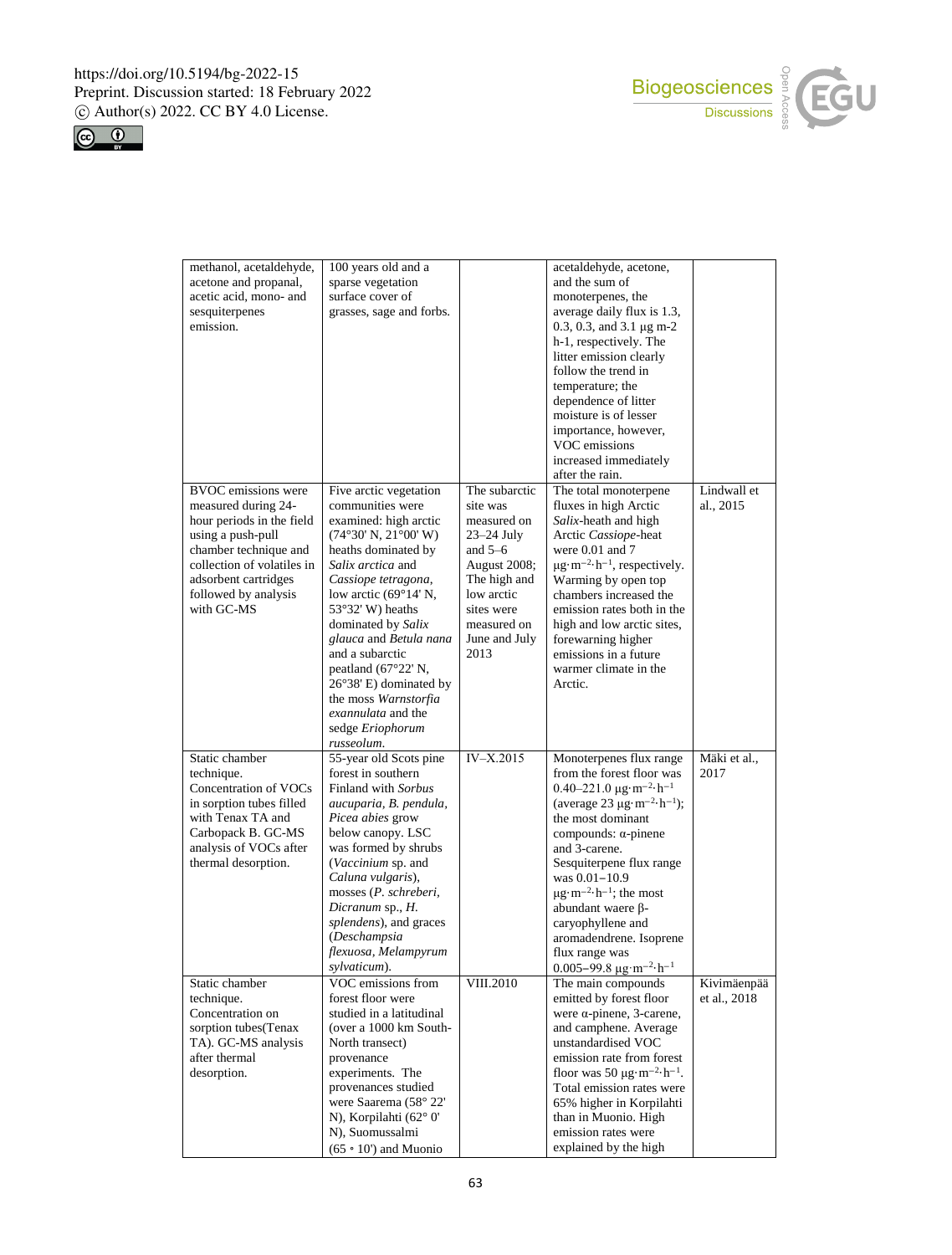Π





|                                                                                                                                                                   | $(67° 56' N)$ .                                                                                                                                                                                                                                                                                                                       |                                   | amount of decomposing<br>needle litter and low<br>moss coverage. $\alpha$ -Pinene<br>and 3-carene contributed<br>a major fraction of the<br>emissions from the forest<br>floor.                                                                                                                                                                                                                                                                                                                                                                                                                                                                                                        |                        |
|-------------------------------------------------------------------------------------------------------------------------------------------------------------------|---------------------------------------------------------------------------------------------------------------------------------------------------------------------------------------------------------------------------------------------------------------------------------------------------------------------------------------|-----------------------------------|----------------------------------------------------------------------------------------------------------------------------------------------------------------------------------------------------------------------------------------------------------------------------------------------------------------------------------------------------------------------------------------------------------------------------------------------------------------------------------------------------------------------------------------------------------------------------------------------------------------------------------------------------------------------------------------|------------------------|
| Dynamic soil chambers.<br>. Concentration on<br>sorption tubes(Tenax<br>$TA + Carbongraph 1$ ).<br>GC-MS analysis after<br>thermal desorption.                    | Norway spruce and<br>Scots pine 120yr old<br>forests in Sweden.                                                                                                                                                                                                                                                                       | $VI-X.2015$                       | The VOC emissions<br>from the forest floor<br>ranged from 0.4 to 66.6<br>$\mu$ g·m <sup>-2</sup> ·h <sup>-1</sup> . The<br>emission rates peaked in<br>October when the air<br>temperature was <10 $\circ$ C.<br>However, monoterpene<br>emission rate increased<br>exponentially with air<br>temperature inside the<br>soil chambers. It was<br>concluded that needle<br>litter may be an<br>important source of VOC<br>emission.                                                                                                                                                                                                                                                     | Wang et al.,<br>2018   |
| Glass steady-state flow-<br>through chambers<br>Concentration on<br>sorption tubes (Tenax<br>$TA + Carbopack B)$ .<br>GC-MS analysis after<br>thermal desorption. | $(1)$ 60 yr old <i>P</i> .<br>sylvestris and P. abies<br>forests in Finland<br>(boreal, $61^{\circ}$ 51' N, $24^{\circ}$<br>$17'E$ ; $(2) P. sylvestris,$<br>P. abies, Betula sp.<br>forests Estonia<br>(hemiboreal, 58° 25' N,<br>27° 46' E); (3) 100 yr<br>old <i>P. abies</i> forest;<br><b>SMEAR II rural</b><br>background site. | $V-X. 2017;$<br><b>IV-VI.2018</b> | The total terpene fluxes<br>were higher from the<br>Scots pine forest floor<br>(boreal 23 $\mu$ g·m <sup>-2</sup> ·h <sup>-1</sup> )<br>and from the mixed<br>forest floor (hemiboreal,<br>$32 \mu g \cdot m^{-2} \cdot h^{-1}$ )<br>compared to the Norway<br>spruce forest floor in<br>both boreal (12<br>$\mu$ g·m <sup>-2</sup> ·h <sup>-1</sup> and<br>hemiboreal (9<br>$\mu$ g·m <sup>-2</sup> ·h <sup>-1</sup> ) climates.<br>Due to higher litterfall<br>production, the forest<br>floor seems to be a<br>greater source of<br>monoterpenoids and<br>sesquiterpenes in the<br>hemiboreal mixed stand<br>dominated by Scots pine<br>compared to the boreal<br>Scots pine stand. | Mäki et al.,<br>2019a  |
| Static flux chambers.<br>Concentration on<br>sorption tubes (Tenax<br>$TA + Carbopack B)$ .<br>GC-MS analysis after<br>thermal desorption.                        | Measurement of<br>monoterpene emissions<br>every 2 months over 2<br>years from logged<br>tropical forests and oil<br>palm plantation floor in<br>Malaysian Borneo (4<br>$^{\circ}49$ 'N, 116 $^{\circ}54$ 'E).                                                                                                                        | I. $2015 - XI$ .<br>2016          | The main emitted<br>monoterpenes were $\alpha$ -<br>and $\beta$ -pinene and<br>limonene. Mean $\alpha$ -<br>pinene fluxes were<br>around 2.5-3.5<br>$\mu$ g·m <sup>-2</sup> ·h <sup>-1</sup> from the<br>forest floor with<br>occasional fluxes<br>exceeding 100<br>$\mu$ g·m <sup>-2</sup> ·h <sup>-1</sup> . Fluxes from<br>the oil palm plantation<br>were on average 0.5-2.9<br>$\mu$ g·m <sup>-2</sup> ·h <sup>-1</sup> and only                                                                                                                                                                                                                                                  | Drewer et<br>al., 2021 |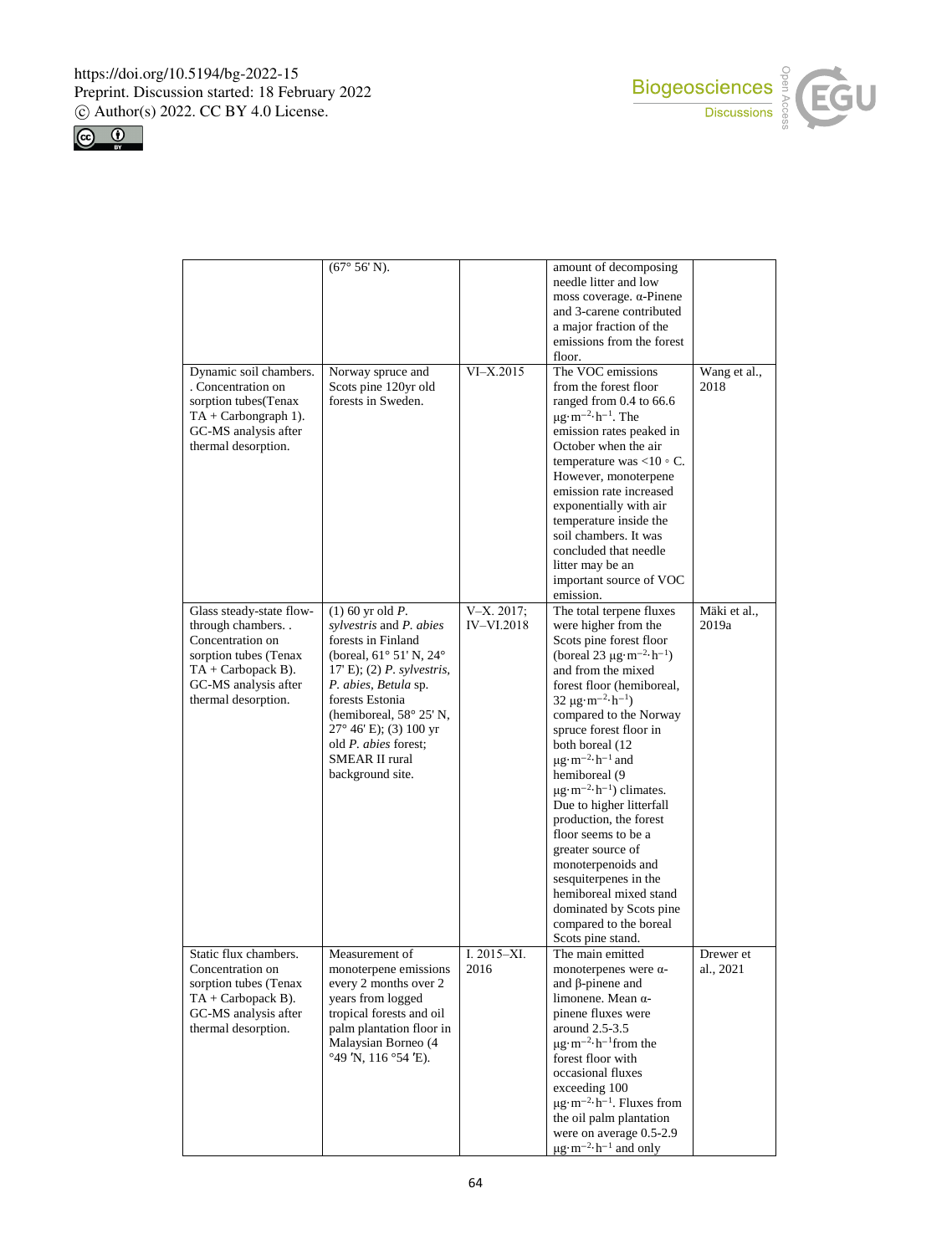



| higher when litter was     |
|----------------------------|
| present. No seasonal       |
| trends could be identified |
| for all monoterpenes (the  |
| climate is wet tropical    |
| with a wet season          |
| typically from October to  |
| February and a dry         |
| season typically from      |
| March to September).       |

1365

1366

1367 1368

1369

1370

1371

1372

1373

1374

1375 1376

## 1377 **Table 6**. Laboratory measurements of emission rates of monoterpene hydrocarbons from

1378 fresh and decaying litter of Norway spruce and Scots pine (Isidorov et al., 2010) as well as

| from fresh litter of European larch, <i>Larix decidue</i> (Isidorov et al., 2005).<br>1379 |  |
|--------------------------------------------------------------------------------------------|--|
|--------------------------------------------------------------------------------------------|--|

| Terpene          | Emission rate at 20°C ( $\mu$ g·g <sup>-1</sup> ·h <sup>-1</sup> , dw) vs. decomposition time (days) |      |       |       |       |             |      |      |       | Larch |         |
|------------------|------------------------------------------------------------------------------------------------------|------|-------|-------|-------|-------------|------|------|-------|-------|---------|
|                  | Spruce litter                                                                                        |      |       |       |       | Pine litter |      |      |       |       | litter* |
|                  | $\Omega$                                                                                             | 77   | 165   | 282   | 490   | $\Omega$    | 77   | 165  | 282   | 490   |         |
| $\alpha$ -Pinene | 0.06                                                                                                 | 0.56 | 0.44  | 0.16  | 0.09  | 1.15        | 5.13 | 1.01 | 0.18  | 0.06  | 0.50    |
| <b>B-Pinene</b>  | 0.02                                                                                                 | 0.07 | 0.06  | trace | trace | 0.09        | 0.24 | 0.04 | 0.01  | trace | 0.18    |
| Camphene         | 0.10                                                                                                 | 0.63 | 0.76  | 0.28  | 0.10  | 0.18        | 0.47 | 0.15 | 0.03  | 0.04  | 0.10    |
| 3-Carene         |                                                                                                      | 0.03 | 0.02  | 0.02  | trace | 0.53        | 1.65 | 0.42 | 0.10  | 0.10  |         |
| Limonene         | 0.02                                                                                                 | 0.16 | trace | 0.05  | 0.02  | 0.01        | 0.03 | 0.02 | trace | trace | 0.11    |
| Terpinolene      | 0.01                                                                                                 |      | ۰     |       |       | 0.01        | 0.02 |      |       |       |         |
| Myrcene          |                                                                                                      |      | -     |       |       |             |      |      |       |       | 0.05    |
| $\beta$ -        |                                                                                                      |      |       |       |       |             |      |      |       |       | 0.12    |
| Phellandrene     |                                                                                                      |      |       |       |       |             |      |      |       |       |         |
| Total            | 0.20                                                                                                 | 1.46 | 1.28  | 0.51  | 0.21  | 1.96        | 7.54 | 1.64 | 0.32  | 0.20  | 1.08    |

1380  $\overline{\ast}$  Emission at 22<sup>o</sup>C.

1381

1382

1383

1384

1385

1386

1387

1388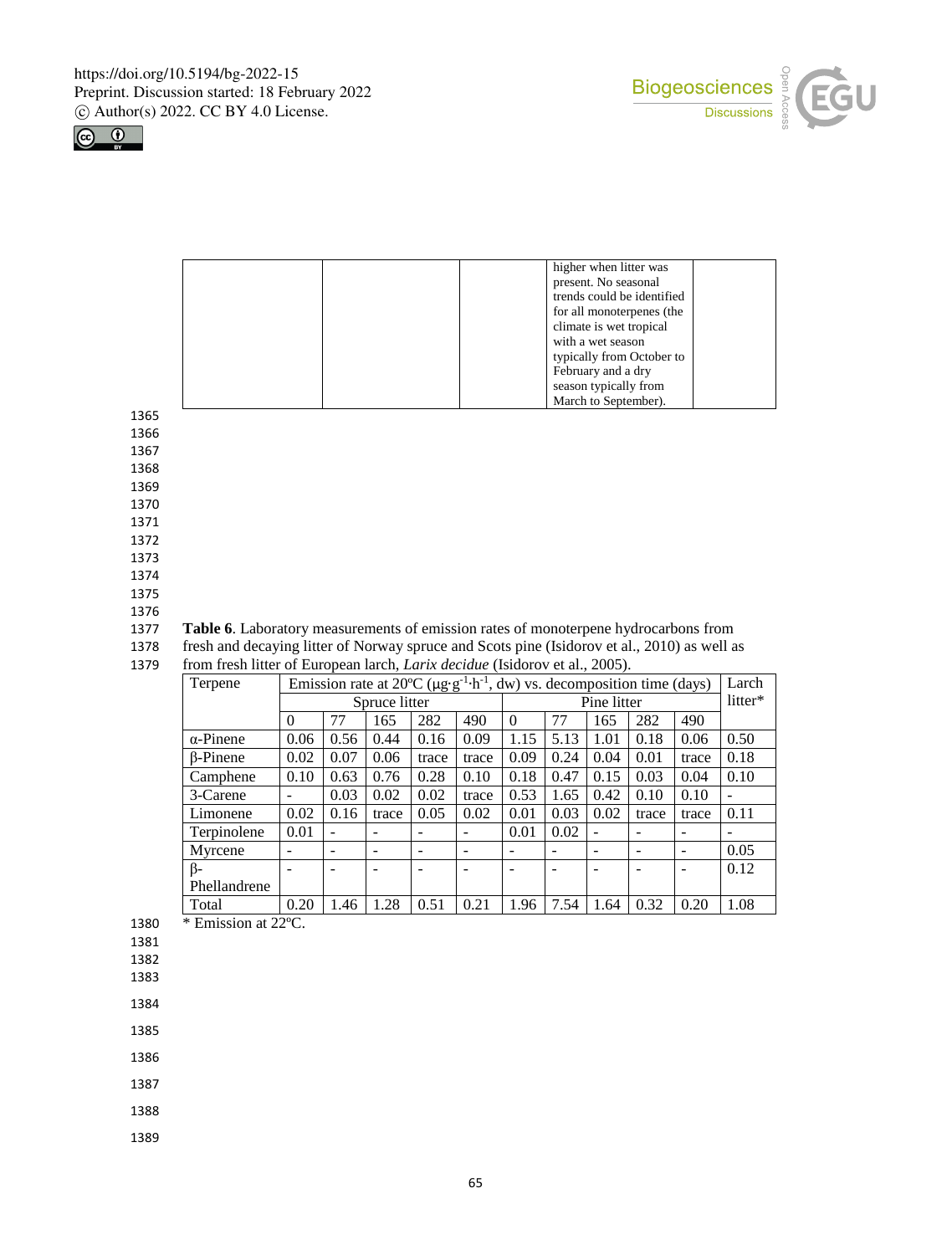



| Compound                             | <b>Cistus</b><br>albidus | <b>Cistus</b><br>salviifolius | <b>Cotinus</b><br>coggygria | Eucalyptus<br>globulus    | <b>Juniperus</b><br>oxycedrus | Pinus<br>halepensis             | Pinus pinea       | <b>Rosmarinus</b><br>officinalis |
|--------------------------------------|--------------------------|-------------------------------|-----------------------------|---------------------------|-------------------------------|---------------------------------|-------------------|----------------------------------|
| $\alpha$ -thujene                    |                          | $\overline{a}$                | $\overline{a}$              | L.                        | $\overline{a}$                | $4.35 \pm 1.11$                 | $\mathbf{r}$      |                                  |
| $\alpha$ -pinene                     | $2.99 \pm 0.21$          | $\overline{a}$                | 181.64 ±43.11               | $4.26 \pm 1.86$           | $6.17 \pm 2.14$               | $61.63 \pm 10.61$               | $24.85 \pm 18.61$ | $197.91 \pm 30$                  |
| camphene                             | $\overline{a}$           |                               | $27.37 \pm 4.44$            | $\overline{a}$            | L.                            | L.                              | $1.34 \pm 0.66$   | $155.84 \pm 25.51$               |
| sabinene                             | L.                       | L.                            | $\overline{\phantom{a}}$    | $\overline{a}$            | $3.19 \pm 0.3$                | $36 \pm 9.3$                    | $\overline{a}$    | L.                               |
| $\beta$ -pinene                      | $\overline{a}$           | $\overline{a}$                | $17.38 \pm 4.46$            | $2.85 \pm 0.58$           |                               |                                 | $15.75 \pm 0.58$  | $31.03 \pm 6.98$                 |
| myrcene                              | $\overline{a}$           |                               | $250.3 \pm 69.87$           | $1.39 \pm 0.3$            | $5.46 \pm 0.65$               | $137.67 \pm$<br>24.79           | L.                |                                  |
| $\alpha$ -<br>phellandrene           | $\overline{a}$           | $\overline{a}$                | $\frac{1}{2}$               | $\frac{3.47 \pm 0.65}{2}$ | $0.67 \pm 0.17$               | $\mathcal{L}$                   | $13.68 \pm 1.01$  | $\mathbf{r}$                     |
| $\delta$ -3-carene                   | L.                       | $\overline{a}$                | $0.84 \pm 0.2$              | $\overline{a}$            | $\overline{a}$                | $5.7 \pm 1.35$                  | $7.53 \pm 2.5$    | $\sim$                           |
| $\alpha$ -terpinene                  |                          |                               | $1.69\pm0.85$               | L.                        |                               |                                 |                   |                                  |
| limonene                             | 142.94±28.14             | $5.15 \pm 1.14$               | 1591.51±315.27              | $2.78 \pm 1.01$           | $14.21 \pm 0.09$              | $128.95 \pm 21.37$              | $226.98 \pm 5.3$  |                                  |
| eucalyptol                           |                          |                               |                             | 82.85±68.64               |                               |                                 |                   |                                  |
| $cis$ - $\beta$ -<br>ocimene         | $\overline{a}$           |                               | $686.08 \pm 217.7$          |                           |                               | $2.95 \pm 0.15$ $3.07 \pm 0.41$ | $3.16 \pm 0.05$   |                                  |
| $trans-β$<br>ocimene                 | L.                       | L.                            | $148.33 + 49.28$            | $\overline{\phantom{a}}$  | $0.99 \pm 0.13$               | $5.89 \pm 1.72$                 | $1.49 \pm 0.07$   | $\sim$                           |
| $\gamma$ -terpinene                  | ä,                       | $\overline{a}$                | $6.71 \pm 2.49$             | $\overline{a}$            | $2.49 \pm 0.13$               | $14.14 \pm 2.5$                 | $1.26 \pm 0.14$   | $\sim$                           |
| $trans-4-$<br>thujanol               | ÷.                       | L.                            | $\overline{\phantom{a}}$    | ÷                         | $\overline{\phantom{a}}$      | $\sim$                          | ÷.                | ٠                                |
| $\alpha$ -<br>terpinolene            | L.                       | $2.75 \pm 0.68$               | $77.93 \pm 20.61$           | L                         | $5.43 \pm 0.18$               | $42.58 \pm 11.77$               | $3.58 \pm 2.41$   | ÷                                |
| linalool                             | $\overline{a}$           | $5.02 \pm 2.07$               | $\overline{\phantom{a}}$    | L,                        | $2.03 \pm 0.22$               | $\mathbb{Z}^2$                  | $1.71 \pm 0.08$   | $\sim$                           |
| $\alpha$ -<br>campholenal            | L.                       | $\overline{a}$                | $\sim$                      | L.                        | $1.04 \pm 0.15$               | $\mathcal{L}$                   | $\overline{a}$    | $\overline{a}$                   |
| allo-<br>ocimene                     | $\overline{a}$           | $\overline{a}$                | $72.56 \pm 22.92$           | ÷,                        | $\overline{\phantom{a}}$      | ÷,                              | L,                | ÷,                               |
| $cis-p-$<br>mentha-2.8-<br>dien-1-ol | $\overline{a}$           | $\overline{a}$                | $\overline{\phantom{a}}$    | L,                        | $\overline{\phantom{a}}$      | ÷,                              | ÷.                | $\overline{\phantom{a}}$         |

1390 **Table 7**. Emission rates of volatile organic compounds (ng  $g^{-1} h^{-1}$ ) from litter of nine terpene

1391 storing species. Values are mean  $\pm$  SE ( $n=3$  to 10) (Viros et al., 2020).

1392

1393

1394

1395

1396

1397

1398

1399

1400

1401

1402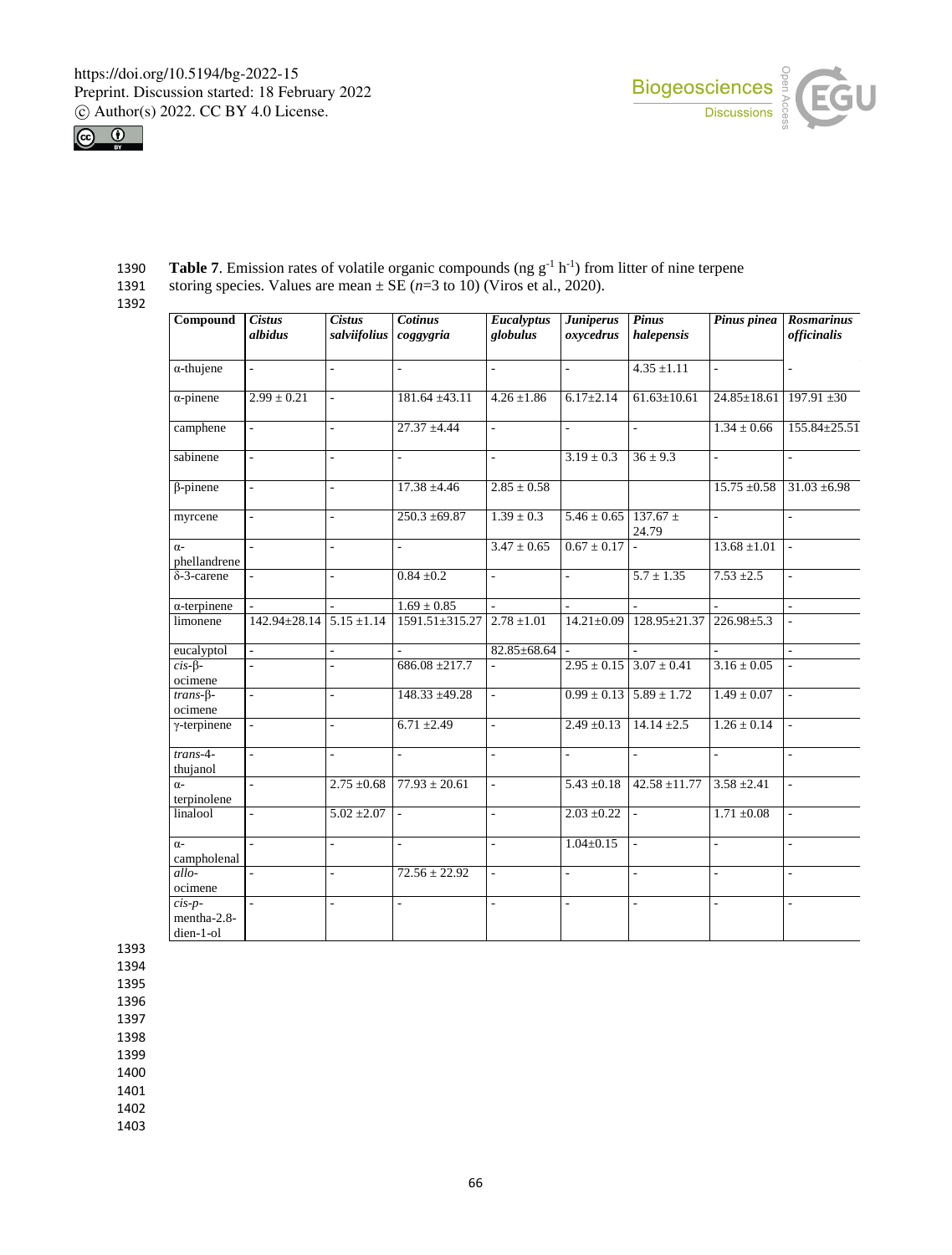



| Compound                                              | Acer            | <b>Erica</b>       | <b>Quercus</b>      | <b>Quercus</b>     | <b>Ouercus</b>           | <b>Quercus</b>     | Ulex            |  |  |  |
|-------------------------------------------------------|-----------------|--------------------|---------------------|--------------------|--------------------------|--------------------|-----------------|--|--|--|
|                                                       | monspessulanum  | arborea            | coccifera           | ilex               | pubescens                | suber              | parviflorus     |  |  |  |
| <b>Aliphatic carbonyls</b>                            |                 |                    |                     |                    |                          |                    |                 |  |  |  |
|                                                       |                 | 4.06               | $\overline{a}$      |                    |                          |                    |                 |  |  |  |
| benzaldehyde                                          |                 | $\pm 0.22$         |                     |                    |                          |                    |                 |  |  |  |
| $-6$ -methyl-5-                                       | $0.59 \pm 0.20$ | 10.61              | 6.08                | $0.9 \pm 0.54$     |                          | 2.45               |                 |  |  |  |
| hepten-2-one                                          |                 | $\pm 0.55$         | ±2.70               |                    |                          | ±0.49              |                 |  |  |  |
| - octanal                                             |                 |                    |                     | $\overline{a}$     |                          | 0.20<br>$\pm 0.31$ | $0.84 \pm 0.02$ |  |  |  |
| - nonanal                                             | $2.76 \pm 0.18$ | 11.85<br>±0.39     | 27.32<br>$\pm 3.90$ | 1.48<br>$\pm 0.74$ | $55.37 \pm 13.61$        | 3.84<br>±0.84      | $4.65 \pm 0.29$ |  |  |  |
| - decanal                                             | $0.54 \pm 0.06$ | 1.31<br>$\pm 0.86$ | 32.19<br>$\pm$ 5.3  | $\overline{a}$     | $52.7 \pm 10.87$         | 1.05<br>$\pm 0.38$ | $1.96 \pm 0.08$ |  |  |  |
| $-2,4-$<br>heptadienal.<br>(E.E)                      |                 | 2.16<br>±0.58      | $\overline{a}$      | $\overline{a}$     | $\overline{\phantom{a}}$ |                    | $\overline{a}$  |  |  |  |
| <b>Alkane and alkene</b>                              |                 |                    |                     |                    |                          |                    |                 |  |  |  |
| - undecane                                            |                 |                    | 2.32<br>$\pm 0.45$  |                    | $6.56 \pm 3.52$          |                    |                 |  |  |  |
| - dodecane                                            | $1.67 \pm 010$  | 4.66<br>±0.39      | 4.97<br>$\pm 0.77$  | 5.19<br>$\pm 2.62$ | $6.86 \pm 3.96$          | 9.49<br>±1.78      | $1.03 \pm 0.01$ |  |  |  |
| - tridecane                                           | $0.32 \pm 0.14$ | $1.59 \pm 0.1$     | 26.03<br>±5.68      | 0.98<br>$\pm 0.49$ | $47.08 \pm 22.19$        | 2.88<br>$\pm 0.40$ | $0.91 \pm 0.07$ |  |  |  |
| $-1-$<br>tetradecene                                  |                 | 0.55<br>$\pm 0.28$ |                     |                    |                          |                    |                 |  |  |  |
| - tetradecane                                         | $0.52 + 0.21$   |                    | 87.21<br>±7.09      | $\overline{a}$     | $163.19 \pm 50.51$       | $\overline{a}$     | $1.48 \pm 0.16$ |  |  |  |
| $-1-$<br>pentadecene                                  |                 | $\overline{a}$     | $\overline{a}$      | $\overline{a}$     | $29.62 \pm 9.91$         |                    |                 |  |  |  |
| pentadecane                                           |                 |                    | 38.42<br>±10.26     | $\overline{a}$     | 217.48±93.11             |                    | $\overline{a}$  |  |  |  |
| - hexadecane                                          |                 | 0.54<br>±0.27      | 17.45<br>±1.99      | $\overline{a}$     | $26.42 \pm 6.04$         |                    | $1.52 \pm 0.02$ |  |  |  |
| Other                                                 |                 |                    |                     |                    |                          |                    |                 |  |  |  |
| - 3-methyl-                                           |                 |                    | 82.59               |                    |                          |                    |                 |  |  |  |
| $2(5H)$ -<br>furanone                                 |                 |                    | ±10.63              |                    |                          |                    |                 |  |  |  |
| - phenyl                                              |                 | 3.58               | $\overline{a}$      | $\overline{a}$     |                          |                    |                 |  |  |  |
| ethyl alcohol                                         |                 | $\pm 0.56$         |                     |                    |                          |                    | $1.05 \pm 0.11$ |  |  |  |
| <b>Total</b><br>emission, µg<br>$g^1$ h <sup>-1</sup> | $0.01 + 0.01$   | $0.04 \pm 0.01$    | $0.32 \pm 0.03$     | $0.01 \pm 0.01$    | $0.61 \pm 0.16$          | $0.02 \pm 0.01$    | $0.01 \pm 0.01$ |  |  |  |

1404 **Table 8**. Emission rates of compounds (ng  $g^{-1} h^{-1}$ ) from litter of seven non-terpene storing 1405 species. Values are mean  $\pm$  SE (n=3 to 10) (Viros et al., 2020).

1406

1407

1408

1409

1410

1411

1412

1413

1414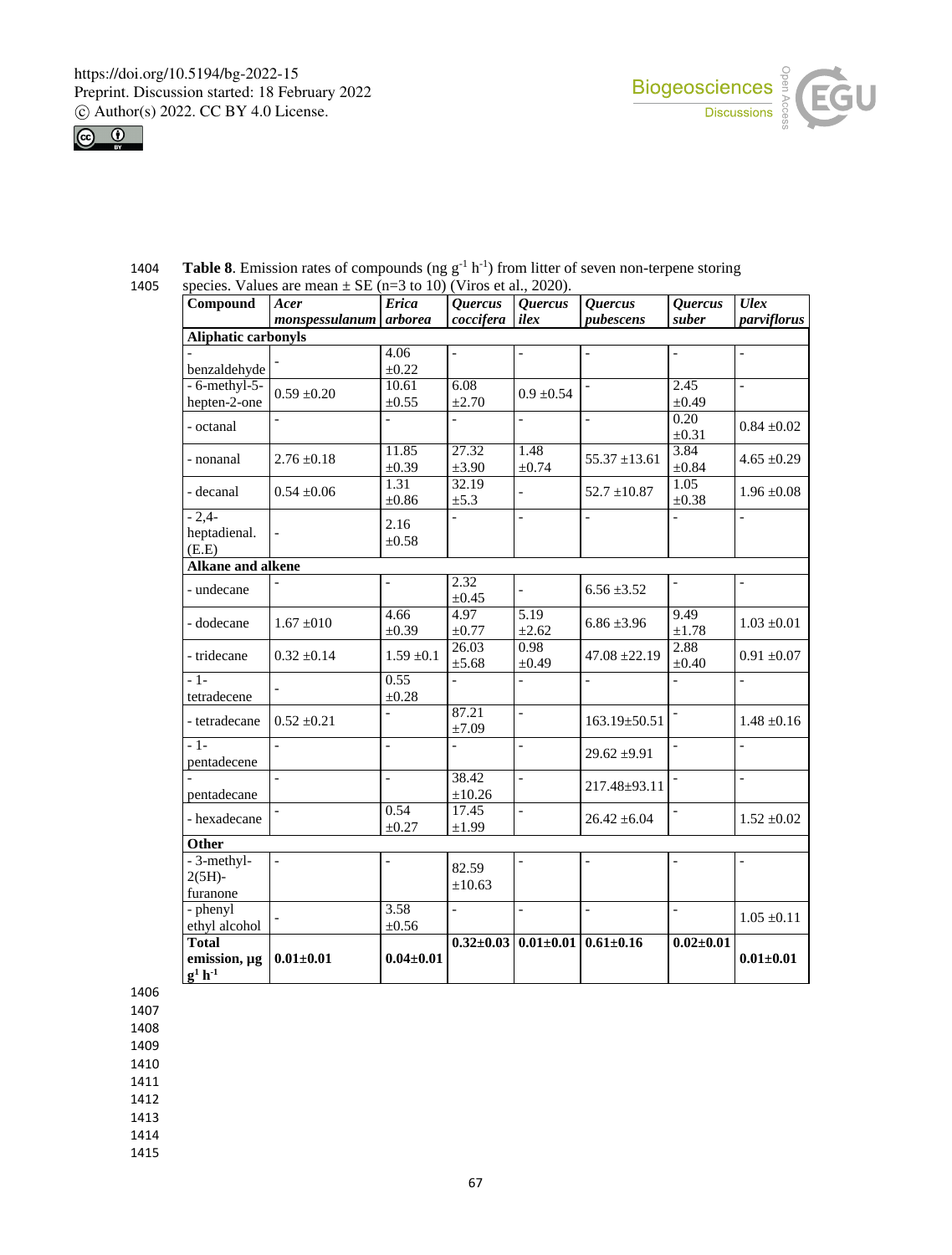





**Fig. 1.** Changes in the number of different VOCs registered in emissions from decomposing

Scots pine and Norway spruce needles (Isidorov et al., 2010).